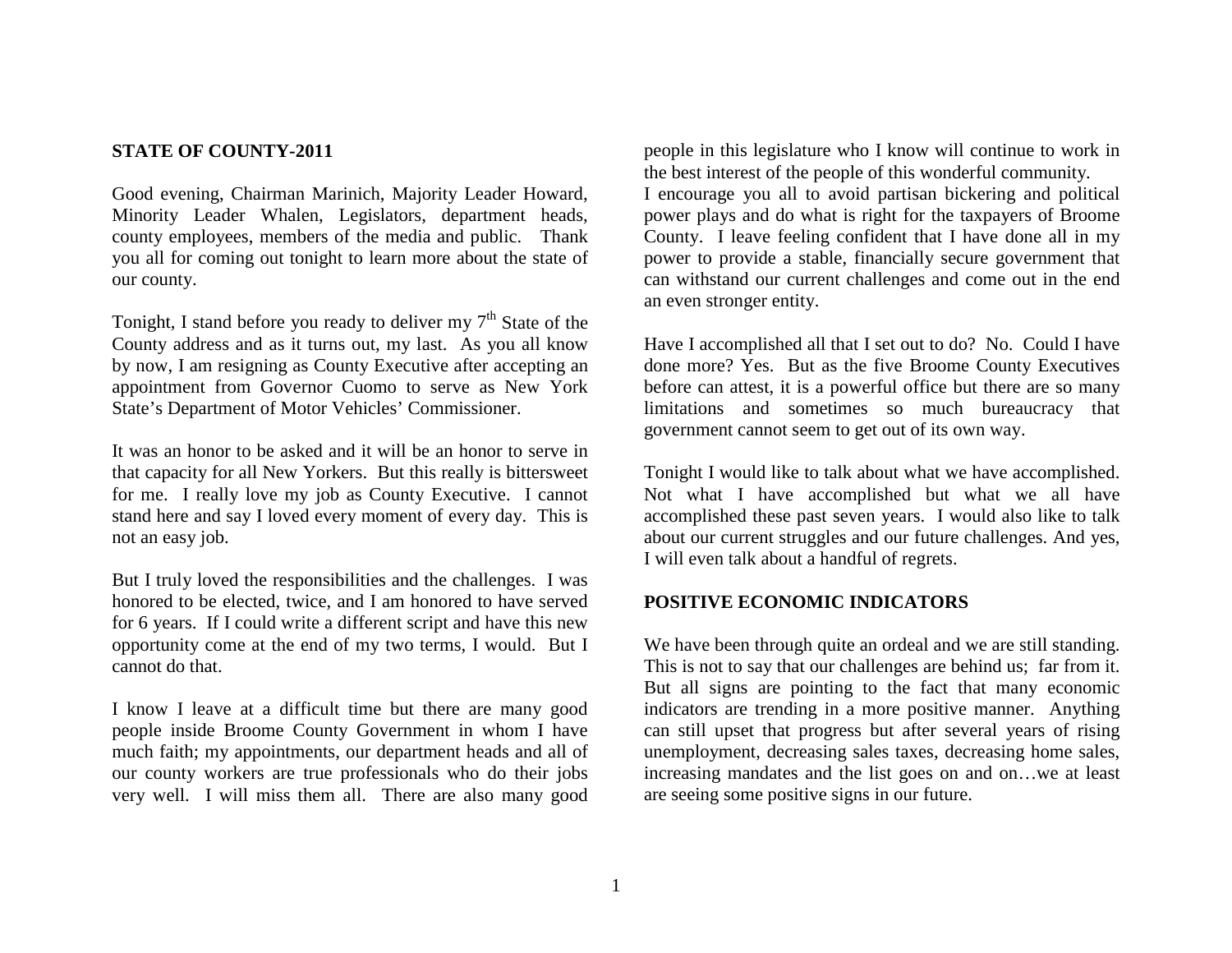- Sales tax is finally growing. I will go over some of the financial pressures the loss of sales tax dollars has had on our operations shortly but right now I can report that our 2010 final sales tax revenues are showing growth year to year. The increase was nearly 1.5%. That compares to a sales tax decline, from 2008 to 2009 of 6%.
- Our unemployment rate which was at times inching closer and closer to the 10% mark earlier this year now stands at about 8.5%. Still way too high but it is decreasing.
- We have also been told that our workforce department is seeing an uptick in the number of companies looking to hire employees.
- Our mortgage tax receipts are actually up this January over last January.
- Our healthcare costs, while still a major burden on our taxpayers, are actually holding pretty steady.
- BGM boardings are soaring. In fact they were up year to year by 10%. Aviation Commissioner Carl Beardsley attributes this growth to two things; an improving local economy and the spillover effect from natural gas development efforts in Pennsylvania.

### **MANY CHALLENGES AHEAD**

While there are a handful of positive indicators many struggles remain in our future. And while the County Executive's office is dedicated to making the tough decisions necessary to keep the tax burden from devastating our property tax payers, we

cannot do it alone.

Lawmakers must understand the challenges and also be ready to tackle them head on. We need our state representatives to begin to recognize that state mandates, while well intentioned and sometimes necessary, have grown beyond sustainable levels and must be scaled back, certainly in this time of tremendous economic hardship.

Many of our constituents are making multiple sacrifices right now to be able to pay their property taxes and to meet the growing demand of their utility bills. They scrimp and save to be able to fill their gas tanks and to find enough money to buy the proper nutritional food to feed their families.

Many families cannot even think about saving for the future. Retirement accounts and kids' college funds are unfortunately taking a back seat to basic necessities.

We need to do something to alleviate all of these burdens on our working families. We need to all commit to a collective sacrifice that will not be pleasant. Here at the county level, more jobs will probably be lost, additional services will more than likely be cut. And our constituents that rely on these services will not be happy either because their lives will be impacted in a negative way.

We ask everyone to be patient as we work our way out of this incredibly difficult time. Our goal has to be to stabilize county government and certainly county tax rates. What we do not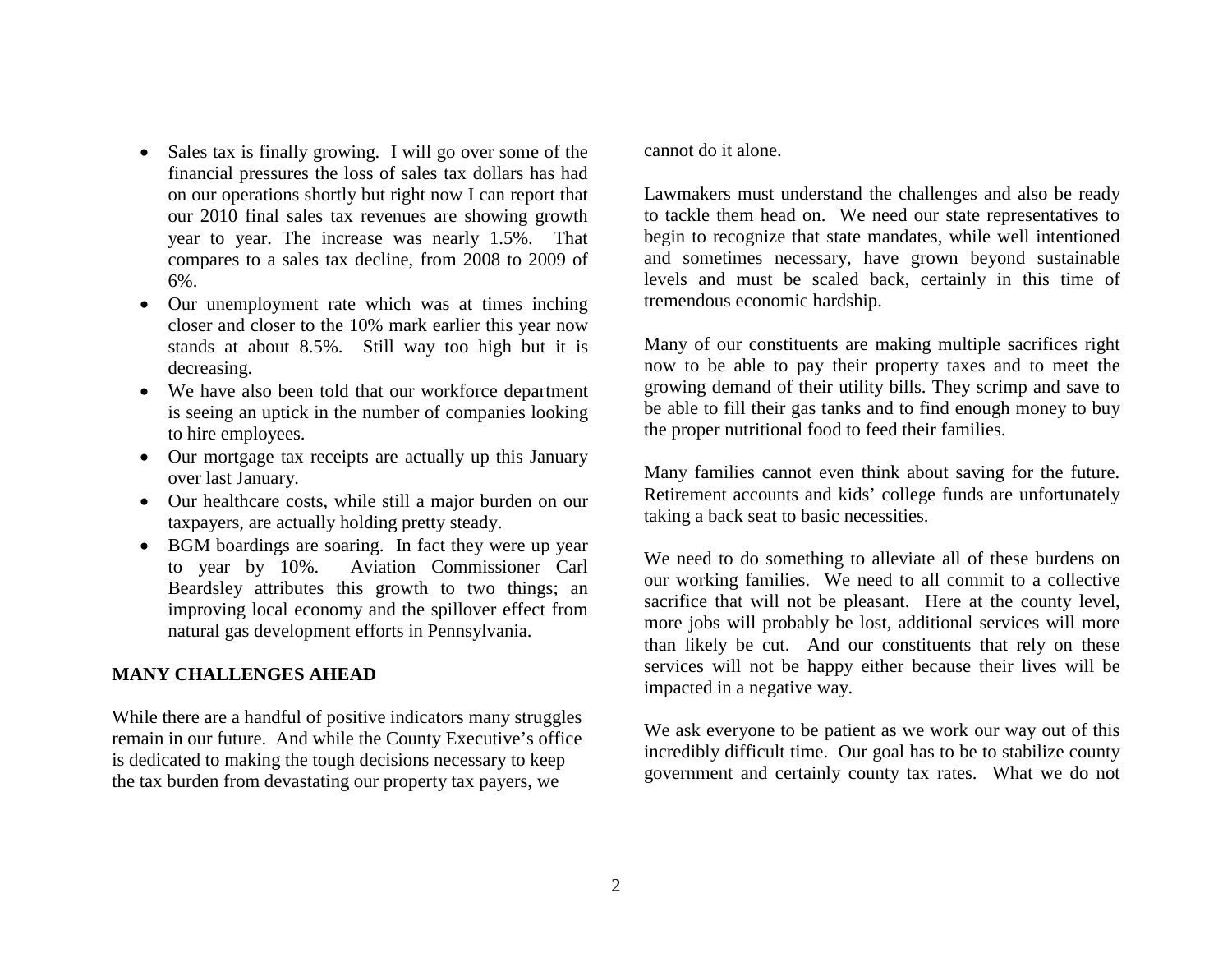need right now is an additional burden on our taxpayers. I hope that is one central theme on which we can all agree.

## **MISSED OPPORTUNITY**

I mentioned I had regrets. Probably one of the largest is that Broome County was not able to close a deal with a gas company on a lease for county owned property. Today, I could be talking about tax cuts and future tax stabilization as well as investment opportunities for Broome County and not talking about potential layoffs and possible cuts in service. But because many present and previous legislators voted no, we sit here today facing some very difficult times.

Despite the fact that this was discussed for two years and vetted for months, my office could not get support from this legislative body to close not one but two deals. I realize you are probably tired of hearing me saying this again and again. Many of you who remain in this legislative body will hopefully have the opportunity to negotiate a new agreement this year or next. And yes, I do hope it is an even better deal. But I strongly believe we missed a major opportunity.

I listened with dismay to the public debate about natural gas lease proposals. I can certainly accept that there will be times when the legislature chooses to disagree with the county executive. That is your prerogative. What I found difficult to accept was that some members of the legislature either relied on or actually spread bad information. Although my administration repeatedly worked to clarify issues, these efforts were too often ignored.

There are many examples:

- We were told that Broome County should not be leasing public lands. This ignores the fact that this legislature, two years in a row, adopted annual budgets containing revenues from natural gas leases.
- We were told that lease bonus payments would be one shot revenues ensuring an unstructured budget. This is simply untrue. The leases called for royalties—a revenue stream. Plus both the Budget office and this legislature retained the power in the budget process to control spending.
- We were told to wait for the scientists and engineers, so we would not have to rely on the attorneys. This ignores the fact that we consulted with geologists, environmental scientists, engineers, hydro-geologists, environmental attorneys and others. All this was considered before we made any recommendations to this legislature.
- We were told that we should not be the first to lease public lands. Of course this ignored the fact that Chemung County had already leased more than 1,500 acres and that NYS has leased over 60,000 acres in Central NY and the Southern Tier, including Broome.
- We were told that Planning and Law were not following the proper SEQRA process. In fact, we followed the same process used by New York State Department of Environmental Conservation when it adopted natural gas leases.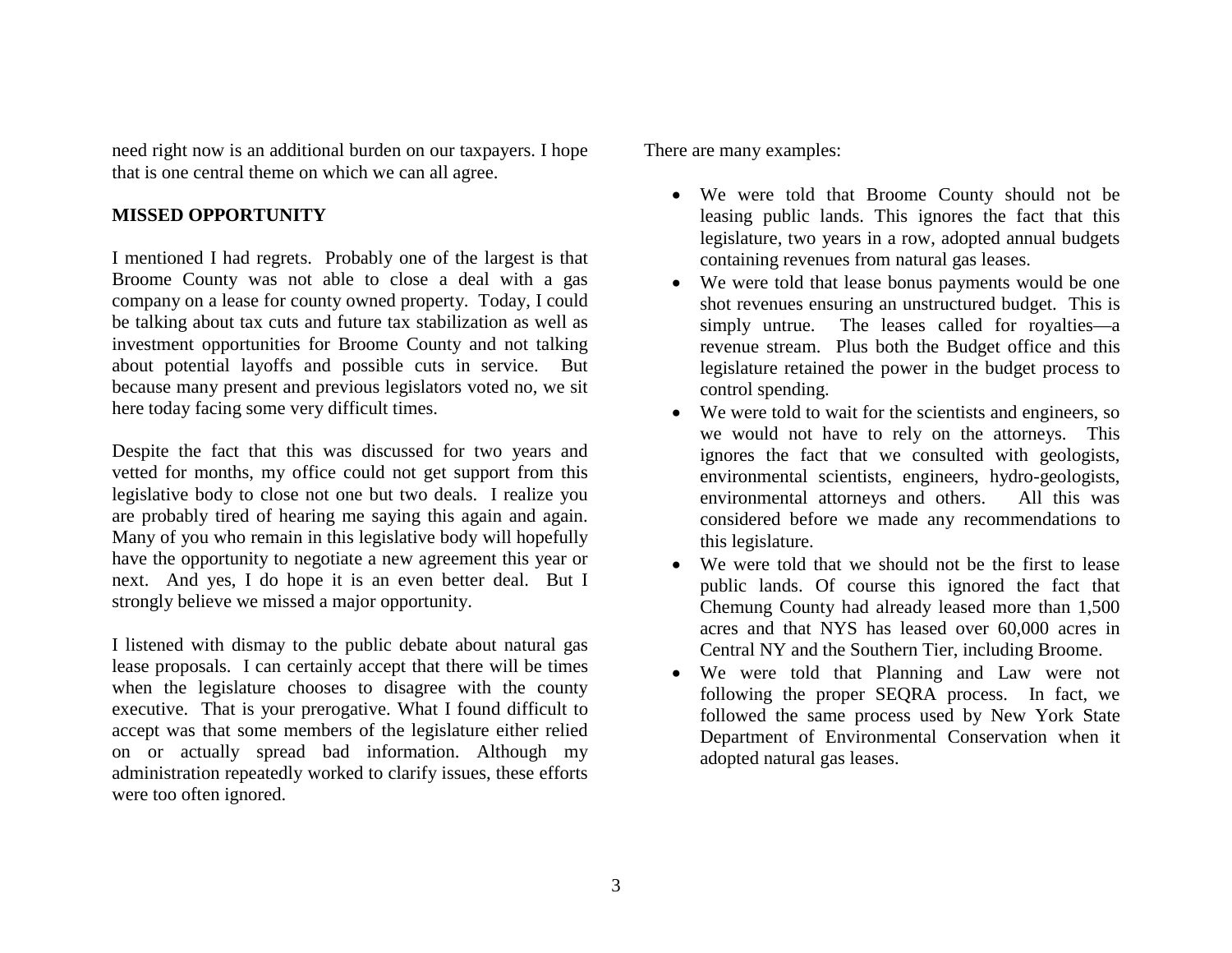The major frustration was the lack of understanding that, Broome County entering a gas lease, in no way impacted the decision on whether natural gas drilling would be allowed in New York State. Our lease was not a referendum on that decision. And when more than 85-thousand acres are already under lease in Broome County, anyone who still believes that it was a referendum is misguided.

This is a new year and new legislators have joined this body. I encourage this group to figure out what it is you want the administration to pursue. If the answer is "no" on a gas lease, then be prepared for the consequences of cuts in service to your constituents and other reductions in services and funding streams.

If the answer is going to be a yes, then we need to get this process in motion. Next month, this body will receive a somewhat revised resolution designating Broome County lead agency under the State Environmental Quality Review Act or SEQRA for generic lease clauses which would apply if the county entered a lease to develop natural gas resources**.** 

The County must conduct this review if it ever intends to receive natural gas revenues. Your decision whether to deliberate and complete the SEQRA process or to ignore the SEQRA resolution will indicate your intentions.

The Executive's Office cannot, and should not waste time unless it has a clear signal from members of this body that a lease is something they are willing to support. And they need to show they will do what is necessary to allow the county to pursue a lease agreement with a natural gas company.

Do not waste the administration's time and do not waste the public's time if you are not comfortable moving forward. If it is your desire to wait, again understand the consequences.

## **LOOKING AHEAD**

Those consequences include cutbacks in valuable services including general government operations, transportation, emergency services, Sheriff's Highway Patrol, health department operations, DSS and other human service programs. This is not a complete list but without additional revenues all of these programs and many more face dramatic cuts. When it comes to contract agencies, funding may have to be eliminated altogether.

We do not make these statements lightly and we do not say them as scare tactics. This is simply our reality, our new reality, unfortunately.

I sometimes wonder where some of you think the solutions are going to be found. We can only try to increase revenues, raise taxes or cut jobs and services. Our attempts to increase revenues were thwarted, now we are left with the consequences of slashing more from our operating budget.

I have actually heard some lawmakers say they do not believe our predictions or our numbers. Those kinds of statements simply demonstrate a basic lack of comprehension about how government works.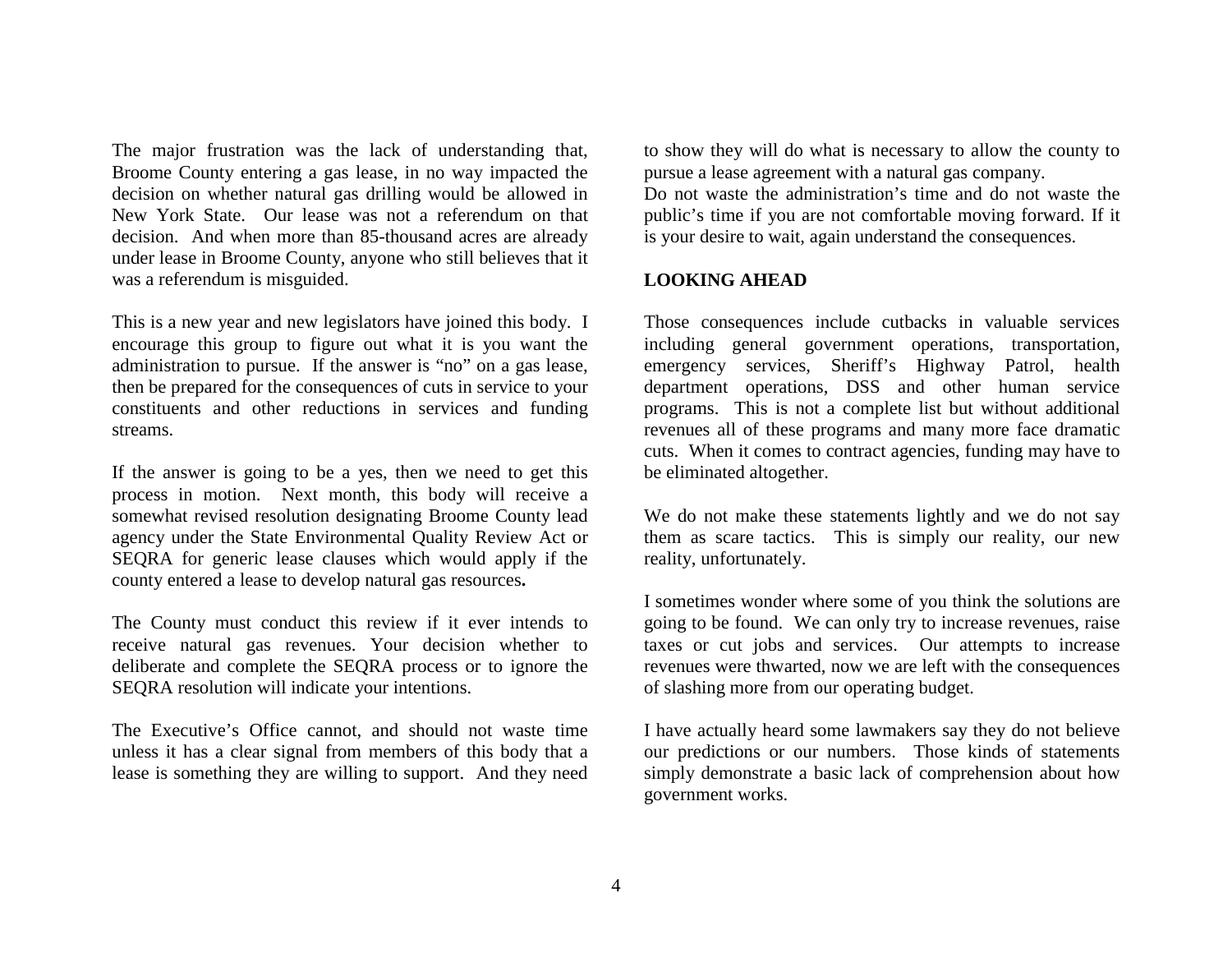There is a budget. There are revenues and expenses. There is a fund balance. There is cash in the bank. There are year to year increases in costs and there is an annual certified report on our financial situation. There are no hidden pots of money, people! Our books are open and we are facing a major uphill battle this year that may even be steeper than the one we faced last year.

How did we get in this financial situation? I am sure that as the outgoing County Executive much of the blame will be placed at my feet. I am looking to load up on body armor as I am sure I will be thrown under the bus many times following my departure.

However, a look at the numbers is what is necessary to truly understand the full picture.

## **FISCAL SETBACKS SINCE 2005**

Let's travel back to the start of my administration. The County Executive and lawmakers in office in 2004, before I took office, put together the budget for 2005. That budget was based on sales tax revenue of nearly \$65 million. Halfway through the year, the legislature changed its mind and decided to send more of the sales tax revenues to the municipalities. This immediately wiped 1.1 million dollars in revenue from a spending plan that was already in place. That redistribution also removed another \$2 million in county revenues for 2006.

Then in 2006, legislators decided to give even more of the sales tax money to the towns, villages and city of Binghamton by implementing a 50-50 split to take effect at the start of 2007.

In total, those two changes to our sales tax revenue picture meant the loss of more than \$19 million between mid 2005 and today.

On top of that, in 2006 when state lawmakers removed the tax on clothes and shoes under \$110, my administration and the legislature agreed it was necessary to follow suit. Since 2006, that single move has reduced our revenue stream by nearly \$25 million.

Together, these two reductions meant a loss of nearly \$45 million dollars in revenues to county coffers in the last 6 years.

I recognize that the additional sales tax dollars to some of our municipalities has been a lifeline. On the flip side, however, we have communities that deliver very few services to their constituents but who have benefited from the additional sales tax revenue and who have stockpiled that additional revenue in fund balances and surpluses. Two of our communities, the Town of Dickinson and the Town of Barker have a \$1 million and \$2 million surplus respectively. In addition to the additional sales tax revenues these two communities receive what are known as host agreement payments because Dickinson and Barker host the jail and landfill respectively. Dickinson receives \$130,000 annually in host payments and Barker receives close to \$300,000.

Again these aren't the only communities receiving host agreement payments but they stand out because they also have large fund balances. I think it is incumbent upon these communities to reach out to their neighboring towns and to be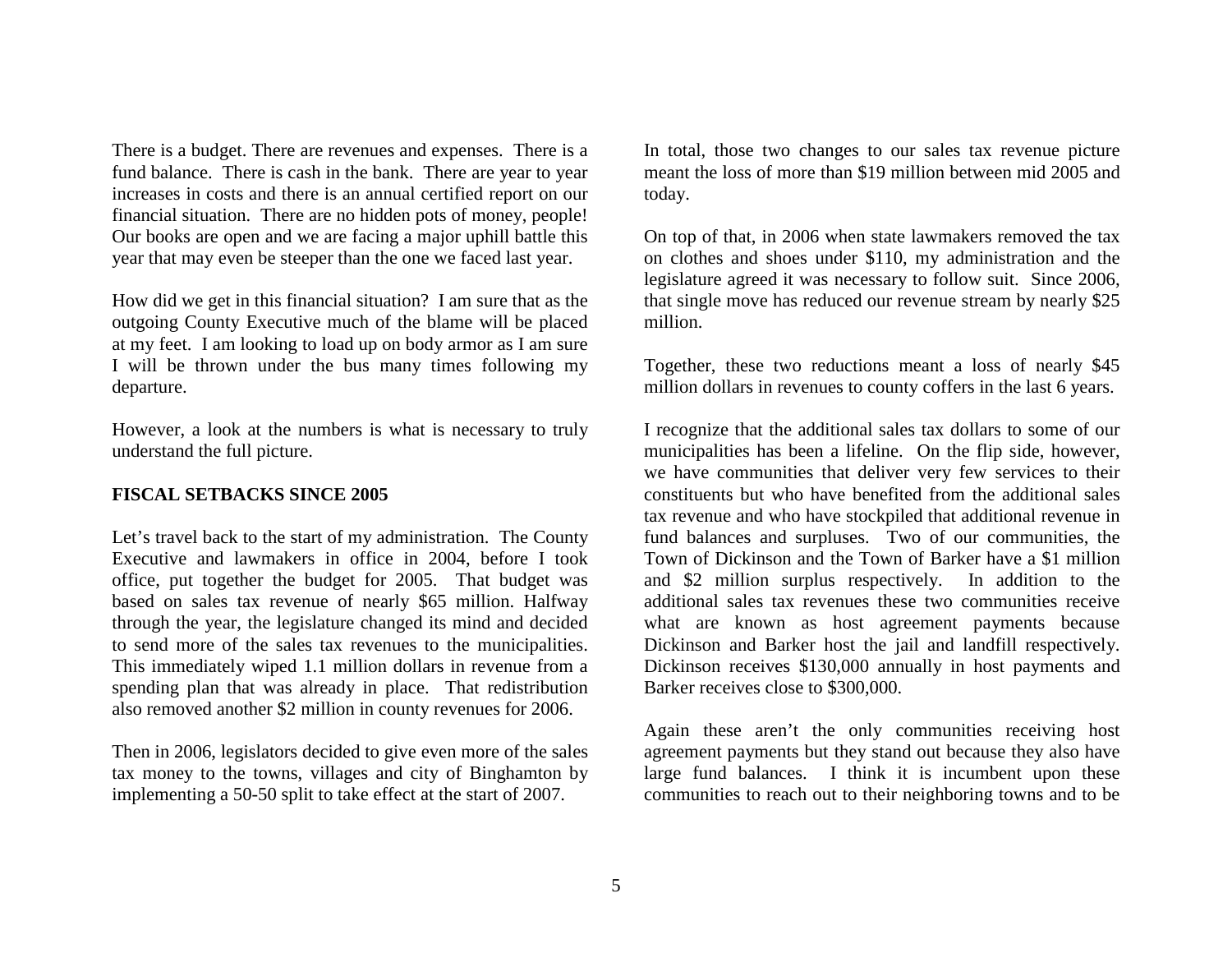more aggressive about working on shared service opportunities.

#### **DECREASING REVENUES-INCREASING MANDATES**

While the erosion in our revenues has been taking place, mandated programs continued to eat away at our property tax revenues. As you have all heard by now, the New York State Association of Counties has demonstrated the devastation caused by New York State mandates on local counties. The report looks at; Medicaid, Temporary Assistance to needy families, Safety Net, Child Welfare, Youth Detention, Preschool Special Education, Early Intervention, Probation, Indigent Defense and Pensions.

According to NYSAC's report, on average, across New York State, these 9 mandates eat up 90% of an average county's property tax levy. In some cases it is much more.

In fact, in Broome County, in past various years, the mandates have added up to 95%, 100% and even 104% of our local county property tax levy. Just to demonstrate this point, in 2007, Broome County collected 55 million, 300-hundred thousand dollars in property taxes. We paid out 55 million, 600-thousand in our local share of mandated expenses. In 2011, we expect to collect 67 million, 900-thousand in property taxes. We expect to pay out nearly 97% of that or 65 million, 900-thousand dollars in mandated local share expenses.

The percentage of our tax levy used for mandated costs would have been higher in 2009, 2010 and 2011 had it not been for

the Federal Medicaid Assistance or FMAP we received. This Medicaid relief, and that is exactly what it was, was a lifeline and I wanted to once again thank our Senator Chuck Schumer for the work he did to secure these funds for counties.

With mandated costs eating up 90-100% of our local property tax levies, everyone has to admit that this is not a sustainable model and it needs to be reworked. Again, I applaud Governor Cuomo for focusing so many resources on this issue and working to bring a better balance to the mandated burdens the state puts on counties and the resources available to counties through property tax collections.

#### **2005-2011 ACCOMPLISHMENTS**

We have dwelled on the negative but now I would like to review some of the projects and initiatives I think we can all be proud of. If you will indulge me I would like to take a look back at the last seven years of my administration to highlight the things I believe strongly that we all did right.

 We have some of the most dedicated and professional county employees who played major roles in protecting our community and helping it to rebuild during the devastating floods of 2005 and 2006. The floods of 2006, especially, were of historic proportions and everyone came together to save lives and protect property as the water rose. You also helped cleanup and rebuild when the waters receded. Many of you are true heroes for the work you did and your efforts will never be forgotten.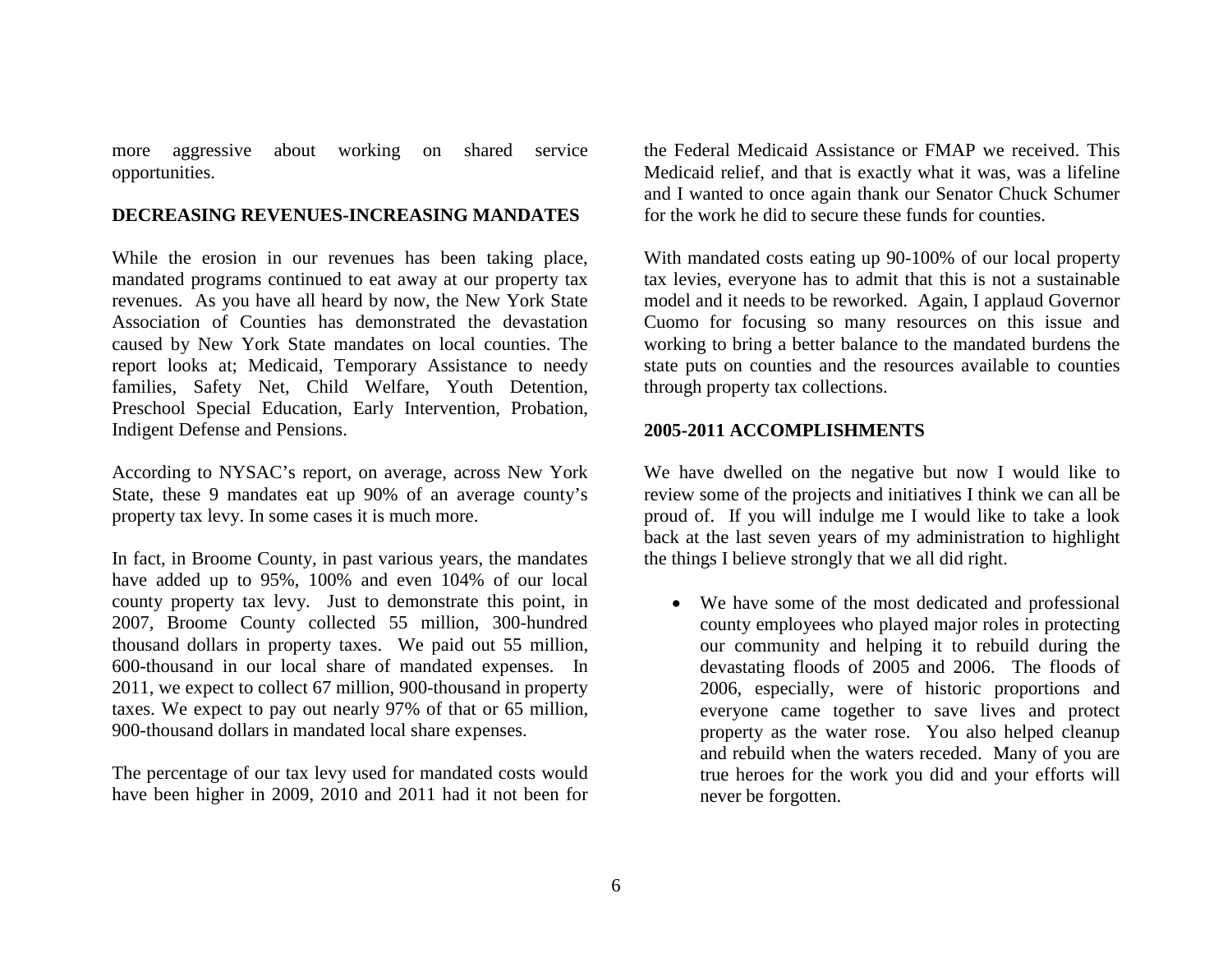- Broome County Government is to be acknowledged for all of the work it has done to preserve historic structures and make sure they are used once again. In 2009 we reopened the George Harvey Justice Building and welcomed the return of the Probation Department as well as the Public Defender and District Attorney's Office. They are back where they belong.
- In 2010, we opened the doors to the Greater Binghamton Transportation Center. This was a nearly \$14 million dollar investment in Downtown Binghamton. It is a beautiful building for our weary travelers and it is a catalyst for additional development in the urban core.
- We secured funds to allow Broome Community College to create its master plan as well as begin planning and designing the Science and Technology Building. That facility will one day soon be a magnificent addition to the beautiful BCC campus.
- With the help of our federal representatives Senator Schumer and former Senator Clinton, we were able to secure funds for a high tech business incubator. The Greater Binghamton Innovation Center has celebrated its two year anniversary. And almost since the doors were opened, occupancy has been close to 100%.
- In partnership with our Broome County IDA, our Greater Binghamton Chamber and our Greater Binghamton Coalition members, we have evolved the GBC to the next level and have created the Southern Tier Economic Partnership. It is a non profit economic development organization that combines the public and

private sector and intertwines it with our Broome County IDA. Its focus is development. It also will provide services for businesses and industry that are already here and for those looking to relocate here. It is a major step towards creating that one-stop economic development entity. I only hope the leadership that comes after me continues to push this model and continues to work to create a dynamic economic development organization where government, education and the private sector work together in a more streamlined and efficient manner to create economic opportunities for our community.

- We have invested in a new financial system for Broome County operations. This was not only long overdue but it was a mandate from the New York State Comptroller's Office. We have made tremendous progress in the PeopleSoft transition. I know there are still bugs to be worked out but when we are done the financial operations of Broome County will meet 21st century standards and it will avoid many of the financial pitfalls inherent in the old system.
- We have also tightened our financial operations by creating the Office of Management and Budget. This consolidation of the Budget Office and the Finance Office now headed by Marie Kalka is already paying dividends. I want to thank Marie Kalka for her leadership in taking on this challenge and helping to organize our operations in a more efficient manner. I also want to thank Alex McLaughlin who provided key support and guidance before and during this transition.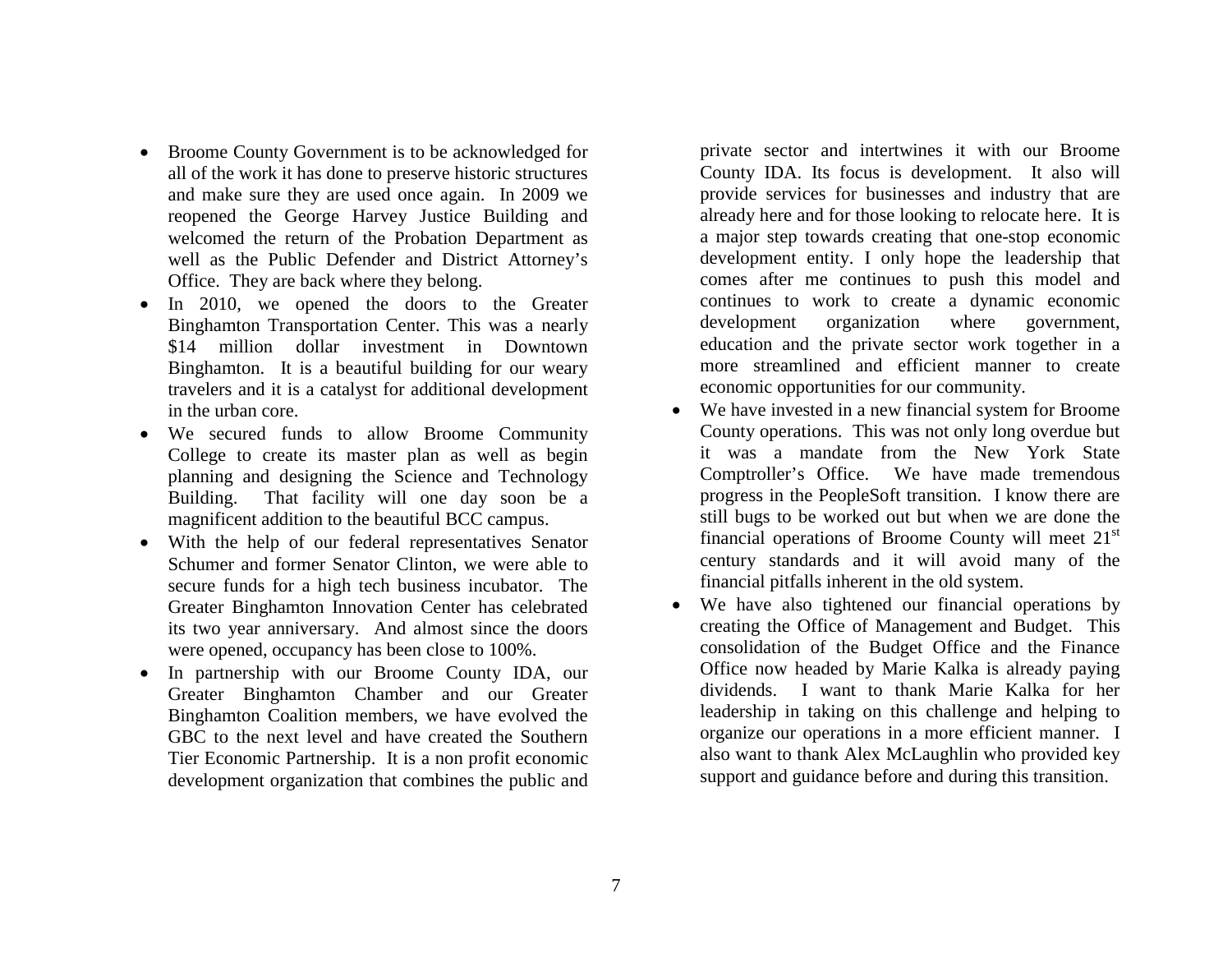- I also wanted to acknowledge Deputy Executive Patrick Brennan and Highway Director Michael Lynch for their work this year to reorganize how our highway department will operate during the winter months. We used to contract out with local municipalities for snow removal for many of our county roads until frankly it became too expensive. Pat and Mike worked on a plan that brought this responsibility back in house and it is working AND saving money. With bringing this job back in house we are not only breaking even, year to year, we are saving money. And the job is getting done well and the new plan is even helping us save fuel. Well done to Pat, Mike and all of our drivers and all of the staff associated with our Highway Department. This is a great example of thinking out of the box and trying some new approaches to be more efficient and save money.
- Health Care costs for employees, dependents and eligible retirees remain one of the largest expenditures in our annual budget. In 2010 our self insurance plan, with administrative costs, was over \$36 million. While that is a large number, together we took many steps in the last six plus years to control these costs. In 2004, there were six separate contracts for vendors to administer the plans. We consolidated administration; now we have two vendors. Employee premiums increased by 50%. We included more preventative tests for employees. Employee co-payments on prescriptions increased. We have taken full advantage of all Medicare subsidies, not all counties do this. We have adopted programs to make our plans safer. All of these

add up to savings. All of them help our GASB 45 numbers. I believe we have been ahead of the curve on this issue. We also intend to stay there. Risk and Insurance continues to examine ways to control our health care costs. We have put together a Health Care Report that describes changes that have been made as well as considerations for the future. It will be filed with the Legislature next week.

- As you all know, in 2007, the administration proposed and legislators supported the creation of a sustainable pot of money to cleanup brownfields as well as market our community. In the last three years, we have been able to invest nearly a million dollars of hotel-motel tax receipts into the cleanup of blighted brownfields across Broome County. Here are some examples.
	- o \$50,000 for Endicott Forging
	- o \$50,000 for Empire Lumber
	- o \$200,000 for 46 Corliss Avenue
	- o \$250,000 for the Howard properties on Hawley **Street**
	- o Next month we will seek additional funds for the Titchener property

This is not the complete list but it does include the major projects where we have been able to remediate properties, demolish unsafe structures, improve neighborhoods and help return parcels to private ownership.

In addition to brownfield cleanup, the 2% occupancy tax has allowed us to market our community more aggressively by creating new marketing materials. It has allowed us to reach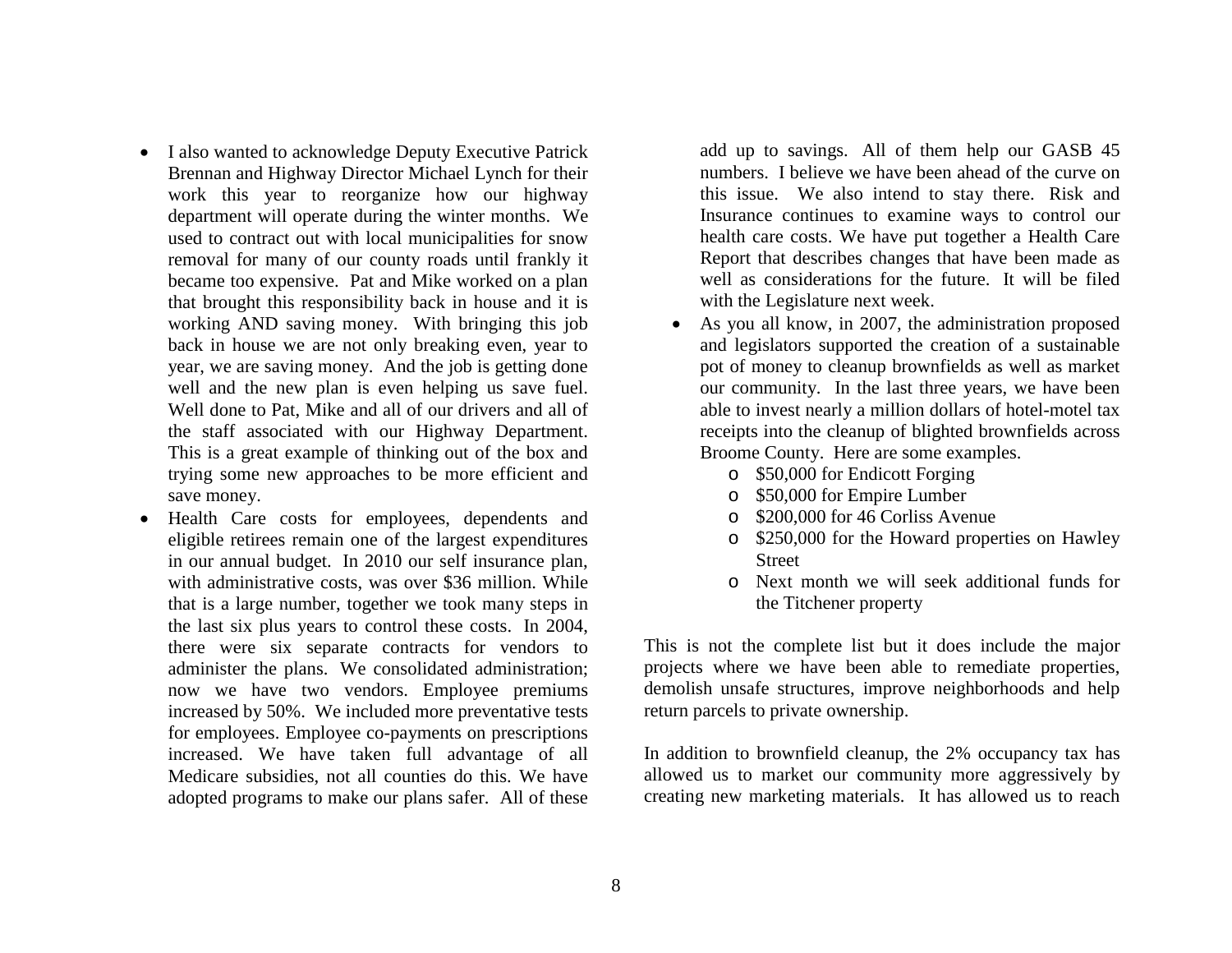out in person and on the web to promote our positive messages and to deliver those messages beyond our borders.

With these funds for example, we have been able to develop presentations and materials promoting our area as a perfect place for a data disaster backup location or parallel data operation. We have created a Modeling and Simulation Coalition with our M&S companies as well as Binghamton University and BCC. We are creating materials to promote our area's concentration of high tech industries, our access to quality higher education opportunities and our outstanding quality of life. We produced new tourism materials and have supported the Convention and Visitor's Bureau in a number of additional tourism marketing initiatives. We have used these monies to help sponsor a number of events in our community that act as economic drivers, events like; the Annual Spiedie Fest and Balloon Rally, the Dick's Sporting Goods Open, the Chris Thater Memorial and many more.

Again this is just a sample of the good things we have been able to accomplish because we as a group believed in our need to invest in our community. I think it has been a great investment and money well spent.

## **CONSOLIDATION**

I wanted to touch a bit on consolidation and why it remains a major issue for this community, especially in light of the economic challenges we face. We all need to do more to keep this issue in the spotlight. I wanted to take a moment to

acknowledge the City of Binghamton and Johnson City for all of the work they are doing to consolidate efforts and share services. Also the Town of Union and Endicott are also to be congratulated. They appear to be doing what is necessary to try to reorganize the way they deliver their services. They are working to find out what makes sense and what does not make sense. But at least they are doing something. I encourage all of our Towns to be reaching across borders and to be reaching up to the County to work on more efforts to consolidate government services.

In addition to applauding our local elected officials who have dedicated a lot of time and effort on this issue, I want to once again applaud Governor Cuomo and his efforts to focus resources on consolidation. His programs aim to encourage more municipalities to look at ways to reduce the size of government and its many layers. We have said it before, and we will say it again, 1 county, 16 towns, 7 villages and a city, is simply not a sustainable model.

With a police consolidation study and a county wide code enforcement study imminent I certainly hope Broome County remains on the forefront of the issue and leading the way on consolidation and shared services rather instead of being left behind by more progressive communities. Our constituents want it. They are demanding it.

#### **CONCLUSION**

In conclusion, I believe in light of the dramatic financial challenges that have been thrown down in our path, Broome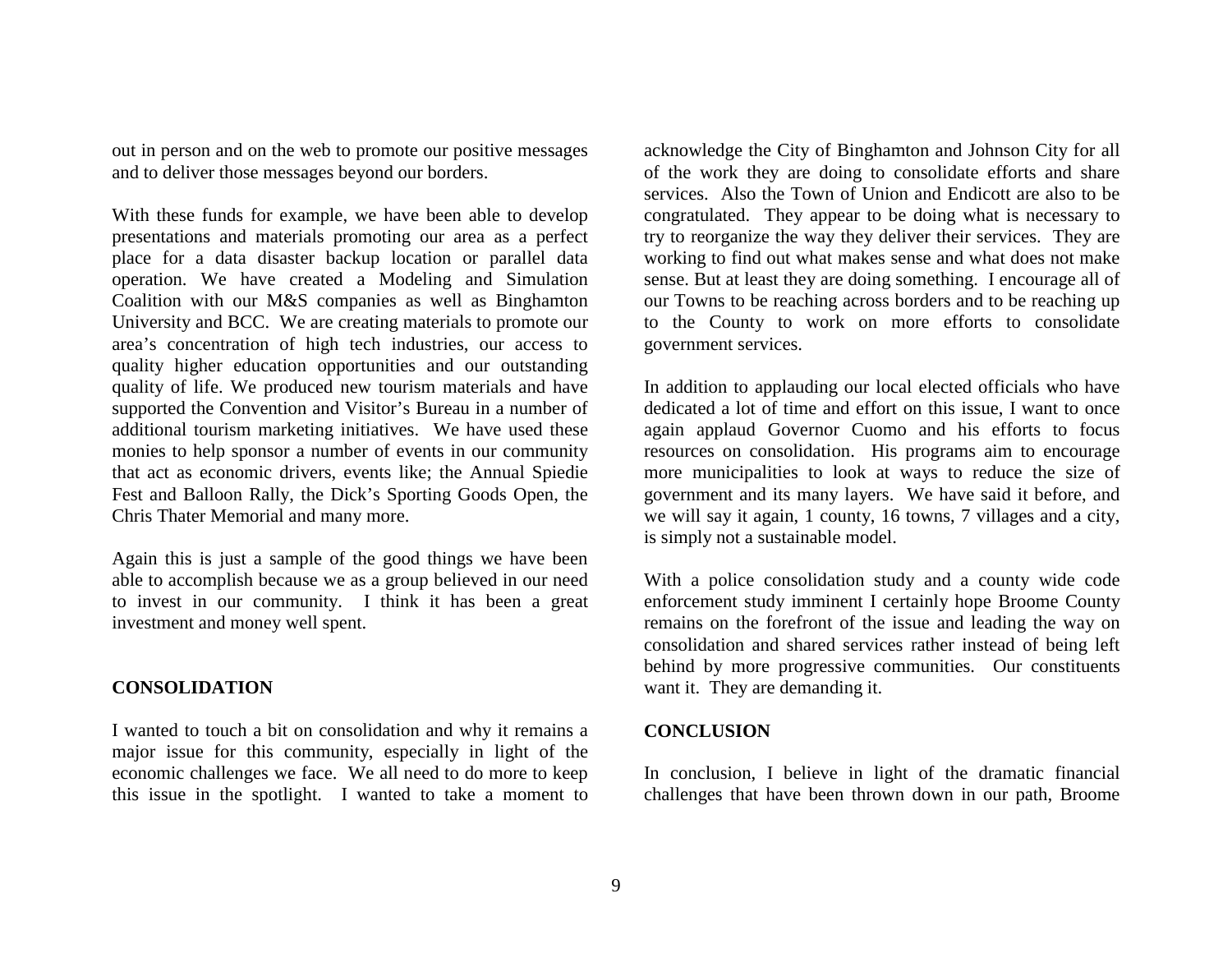County remains in pretty good shape. In the last 6 years, even with a loss of nearly \$40 million in sales tax revenues, and a nearly 100% burden from mandated costs on our property tax levy, my administration has never delivered a double digit tax increase for our constituents. We have maintained good bond ratings. We have slashed millions of dollars in expenditures. Just last year alone \$8 million in cuts were made. We have rolled back the number of county employees by nearly 150 in just the last two years. We have made strategic investments in facilities and economic development initiatives. We continue to provide quality services to our residents. We are there in times of crisis like the floods and the ACA shootings and we are there everyday providing transportation, healthcare, nursing care, highway maintenance, and much more.

Thank you all for the past six years. It has truly been an honor and a privilege to serve the people of Broome County and to work with you all. I have received many good wishes on my new adventure and I want to thank everyone who took the time to say something and congratulate me. I move forward with mixed emotions. I am proud of what I have done but there is always a part of you that feels you could do more. The "more" I will have to leave to those who will come after me.

Thank you and God bless you!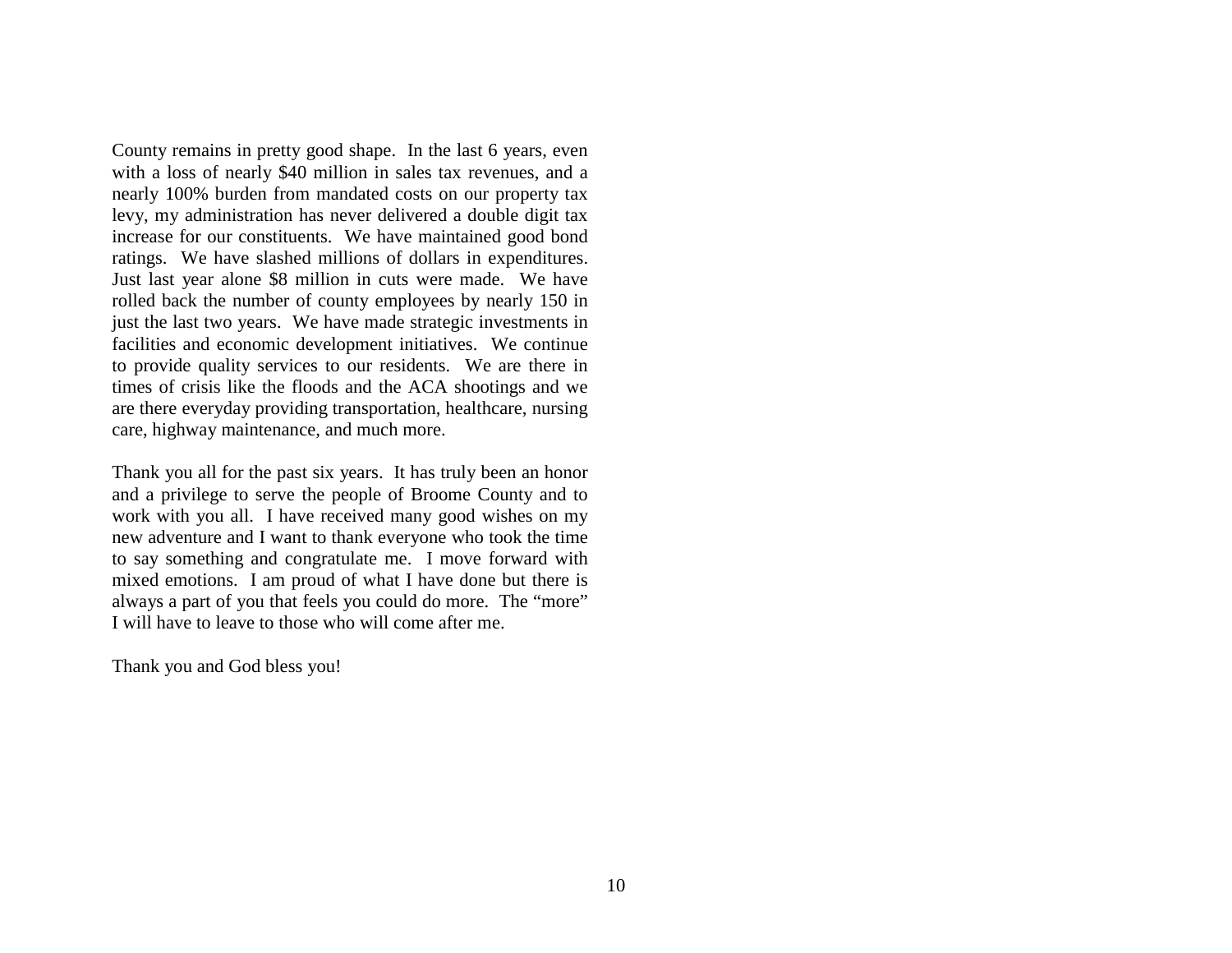## **2010 DEPARTMENT HIGHLIGHTS AND 2011 GOALS**

# **AVIATION**

### **Accomplishments:**

- A final tally of travelers who flew from the Greater Binghamton Airport totaled 110,868, which is an increase of 10.5% over the grand total of passenger enplanements in 2009. Delta Air Lines, armed with an expanded schedule between BGM and Detroit Metro Airport, led the way to this increase by attaining a 54.6% increase in annual passenger activity.
- We ended the year in much better financial condition than we could have expected given the state of the economy. Not only did enplanements increase, but we also had a best year for parking revenue since 2007, ending the year 13% higher than 2009. Additionally, our car rental concession fees were \$54,000 higher than predicted earlier in the year. A mild start to the winter season combined with energy costs lower than budgeted, plus on going departmental efforts to keep costs down resulted in materials, supplies and services being 13% below budget. Through a new scheduling structure, we also had the lowest annual overtime expense we have had since 1998.
- $\blacksquare$  In March, the Department of Aviation was officially awarded a Small Community Air Service Development grant by the federal government. This grant, valued at \$550,000, will be used as a part of an incentive package to be used to entice an airline to expand air service hub options at the Greater Binghamton Airport.
- A multi-year public-private collaboration between the Broome County Department of Aviation, students and faculty from Binghamton University and local engineering firm McFarland-Johnson, Inc. culminated in the issuance of a research and development grant by the Federal Aviation Administration in 2010. This particular grant funds designing and constructing a prototype pavement anti-icing system powered by geothermal heating technology.
- Г The Department of Aviation implemented Phase I of the Airport Business Development program by creating an economic development strategic plan for the airport. Developed with the input of a stakeholders group comprised of local economic development leaders, this report will provide the framework for future business development at the airport.
- The effectiveness of our snow removal operations were enhanced in 2010 with the purchase of the airport's first runway de-icing dispensing truck. This truck will assist the airport in addressing ice storms more effectively.
- $\blacksquare$  In July, the Department of Aviation was competitively awarded a \$3.9M federal grant to fund improvements to BGM's air carrier ramp. This important ramp is the parking area for the airlines flying in and out of BGM.
- **During 2010, the Department of Aviation welcomed a** new business to BGM to its tenant roster. A new start-up company, Veterans Helicopter Solutions offers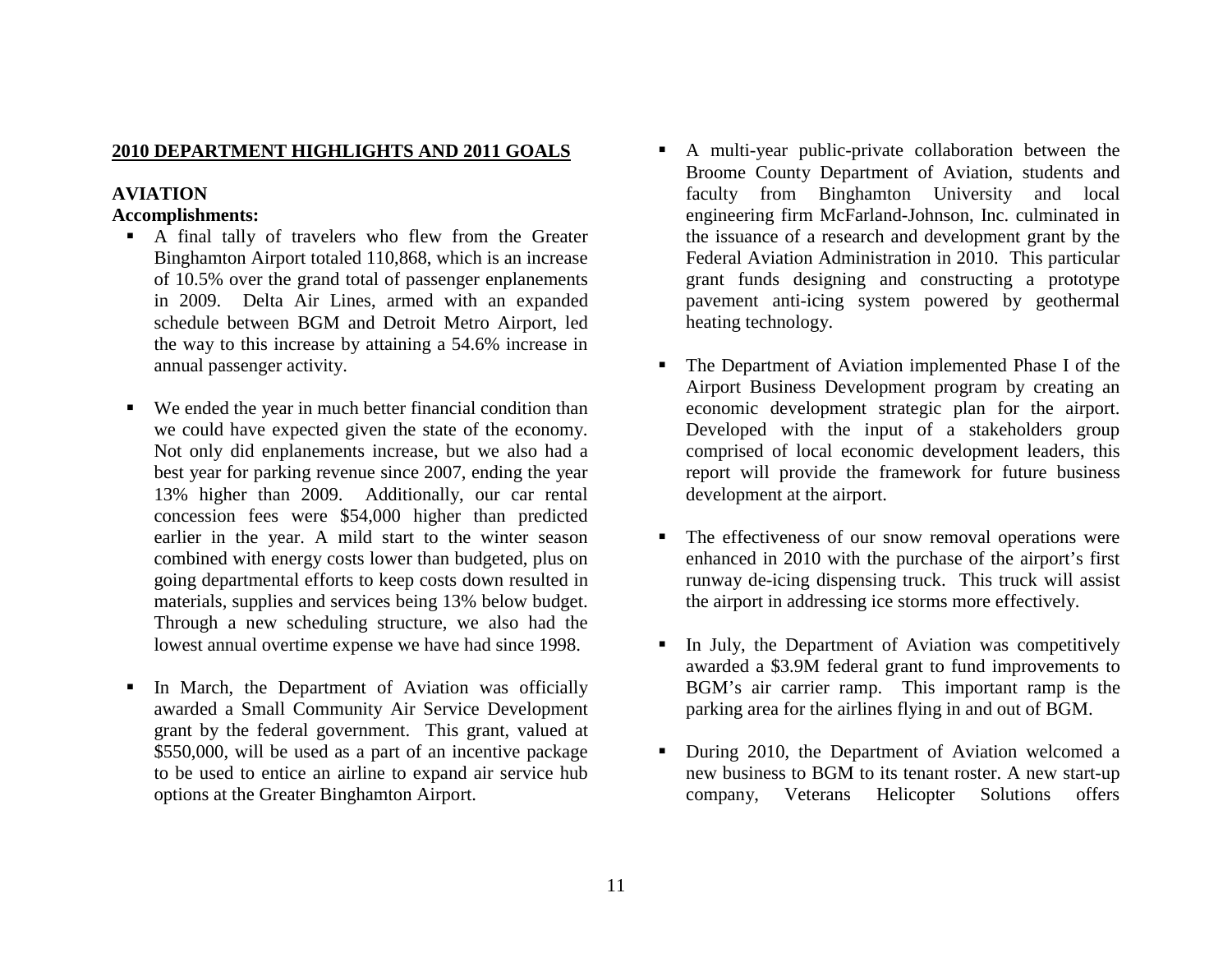maintenance, training and transport service to local customers.

# **ELECTIONS**

## **Accomplishments:**

• The Broome County Board of Elections had 127 races in 2010 including Federal, State and County Wide Offices. We had a challenge with the 2010 Primary Election but we were able to recover for the 2010 General Election.

## **Goals:**

- Our goal for 2011 is to continue to build voter confidence with our new voting machines. We will continue to work with the budget that has been approved for 2011 moving forward with 25 races, two of which are county wide.
- The Board of Elections will be consolidating Election Districts and Poll Sites which will ultimately save Broome County money.
- We will continue to work with our I.T. Department on Election Night Results.

# **EMERGENCY SERVICES**

# **Accomplishments:**

**Implemented new 911 phone system using latest** available technology and cut over live backup 911 answering facility. This \$1.6M project, funded with federal FEMA and local 911 surcharge monies upgraded from 1993 technology.

- Consolidated and upgraded radio communications system for five fire departments in western Broome County to provide better interoperability during mutual aid and to enhance firefighter safety with better radio communications. Began talks on several other fronts to do similar projects with law enforcement, fire and EMS agencies in the county.
- Г Startup of the Broome County Animal Response Team (BCART) to provide sheltering for evacuation of animals and pets during disasters.
- Assisting fire and EMS departments on consolidation studies and supporting these efforts.

# **Goals:**

- **Implementation of National Incident Management** System (NIMS) credentialing system for all first response agencies in Broome County.
- $\blacksquare$  Thorough restructuring and update to the Comprehensive Emergency Management Plan through the Local Emergency Planning Committee.
- $\blacksquare$  Implementation of volunteer SWAT Medic program to provide paramedic level care at law enforcement SWAT incidents.
- Г Implementation of volunteer Citizens Emergency Response Team (CERT).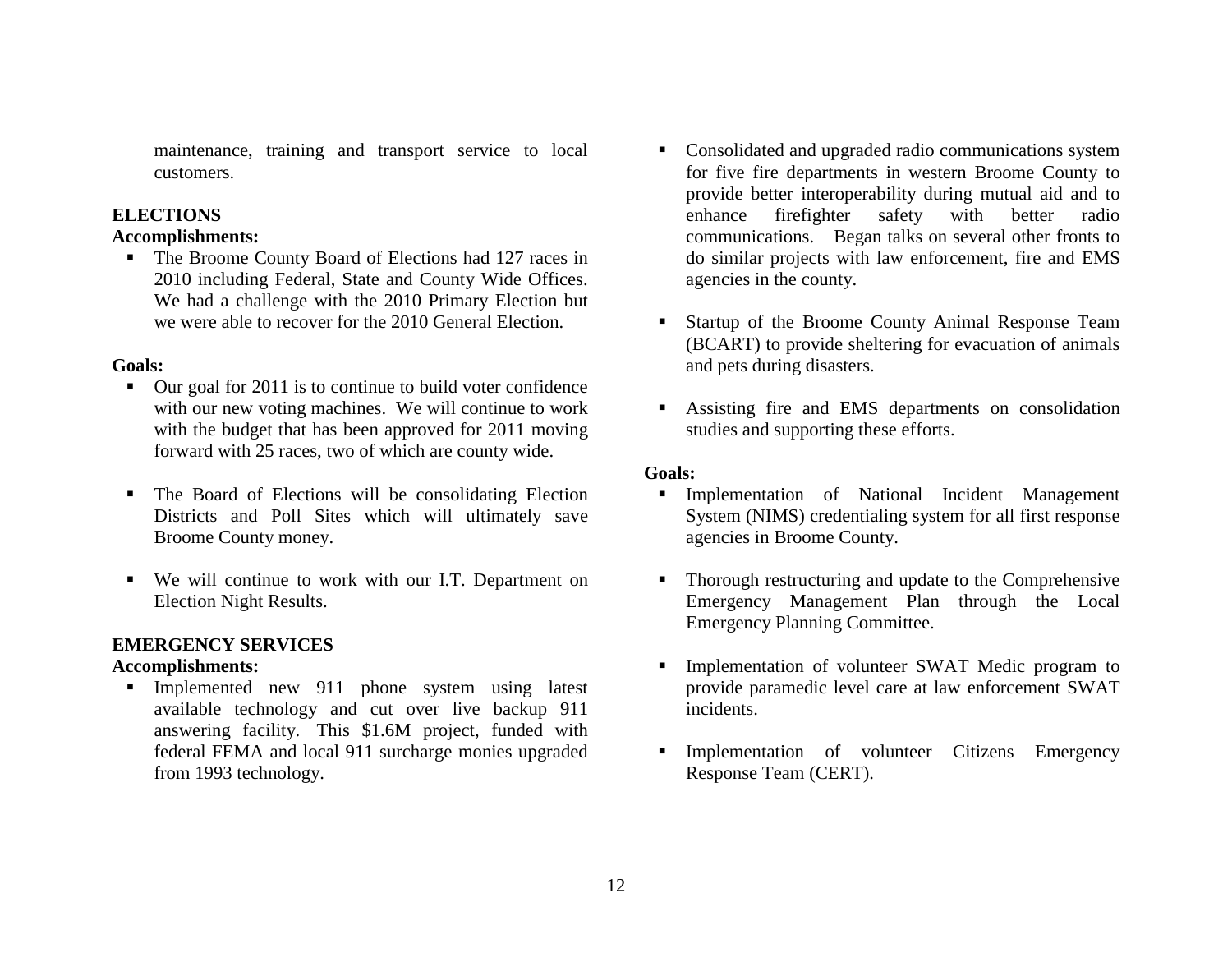- **Putting new Hazardous Materials Response Vehicle in** Service for county HazMat Team. Funded with Capital project.
- Г Comprehensive interoperability improvement study of the emergency radio systems county wide. Working with agencies to consolidate systems and upgrade meeting narrow-banding requirements of FCC.

## **HEALTH**

## **Accomplishments:**

*Emergency Preparedness Program* 

- Staff engaged in activities related to the conclusion of the H1N1 Flu Pandemic. Community partners were called upon to provide feedback on the actions taken by the Health Department to prevent widespread illness in the community. Feedback was incorporated into the after action report to improve upon future responses and to include improvements in current emergency response plans.
- The Health Department hosted and/or operated over 100 H1N1 PODs (Point of Distribution) in Broome County and administered approximately 17,000 doses of vaccine.
- $\blacksquare$  Staff worked with State and Federal officials to rescind expired vaccine and assure proper disposal. During the pandemic, over 50,000 doses of H1N1 vaccine were secured at the Broome County Public Safety Facility for local and regional dispensation.
- An online community survey was conducted which generated over 200 responses from the public, evaluating the Health Department's response to the H1N1 pandemic.
- Staff contracted with Binghamton University's Center for Applied Research to conduct anonymous field interviews with the public about the H1N1 response, specifically targeting local medical professionals, minorities, students and the elderly.
- $\blacksquare$  Staff executed an Integrated marketing campaign (use of community flyers, social media, radio and electronic ads) promoting H1N1 vaccination clinics and general flu prevention techniques.
- A mailing was sent to approximately 4,000 urban residences to inform the public about available vaccine.
- Five POD exercises providing seasonal influenza vaccine to government officials and emergency responders were conducted.
- Г Program Coordinator convened a Medical Reserve Corps meeting post-pandemic to review outcomes and to plan for 2011. Two volunteer recruitment sessions were held at Binghamton University.
- $\blacksquare$  Staff partnered with Office of Emergency Services (OES) on Employee Alert as part of (COOP) Continuity of Operations Planning.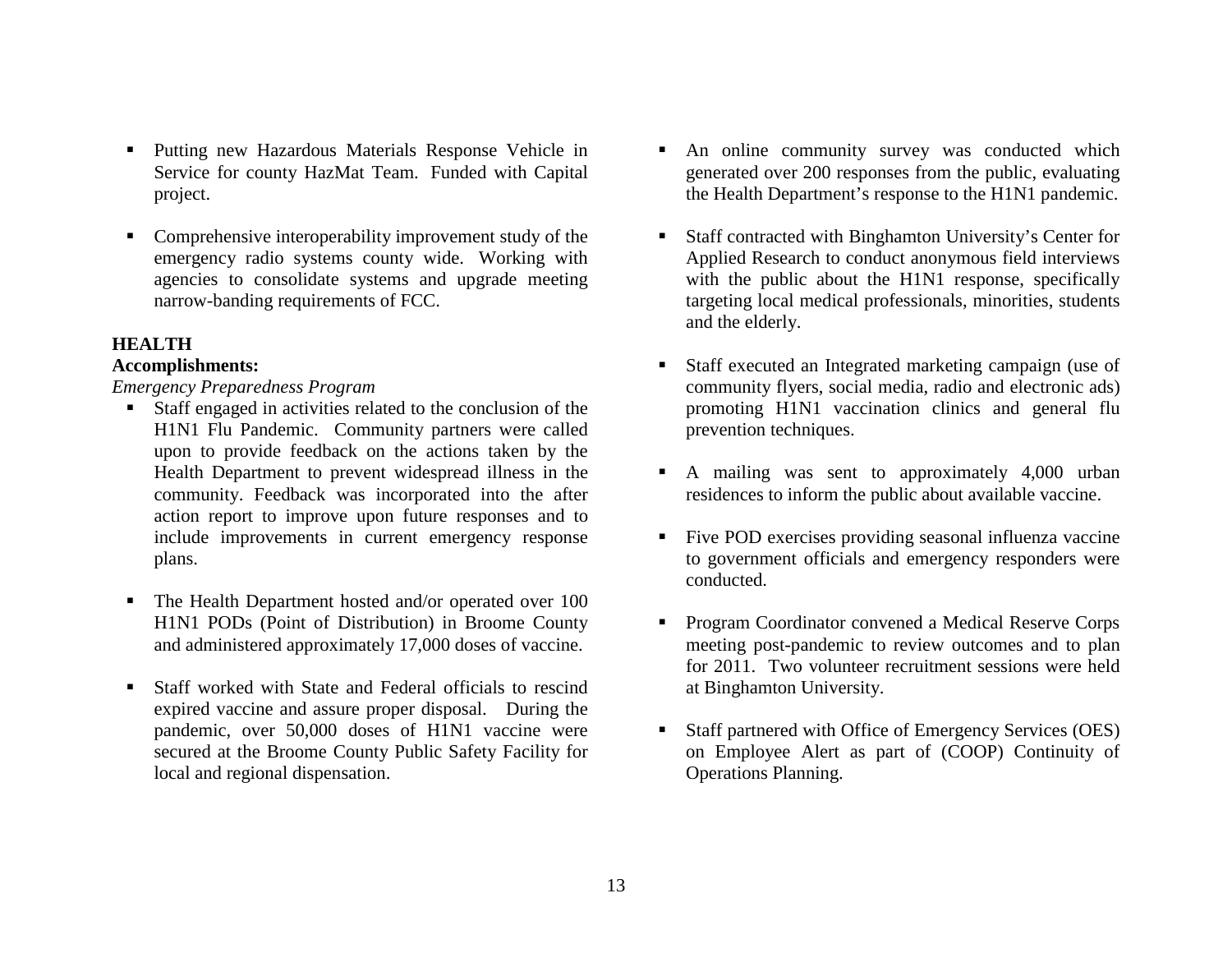- Emergency preparedness staff created the Home Healthcare Patient Tracking System which was field tested by local agencies. The system allows for rapid identification of home care patients to better assist this special needs population during an emergency.
- $\blacksquare$  Revised Strategic National Stockpile (SNS) Plan and submitted to NYS Department of Health.
- **Program Coordinator began updates/revisions of the** Health Department Emergency Operations Plan.

## *Cancer Services Program*

- Tobacco Program staff coordinate Tobacco Free Broome & Tioga (TFBT) who work with Reality Check and Strategic Alliance for Health to establish tobacco free outdoor areas. In 2010 the following sites adopted tobacco free outdoor policies:
	- Family & Children's Society;
	- YMCA of
	- Binghamton;
	- Boys & Girls Club of Binghamton;
	- West Family YMCA; and
	- Davis College (substance free campus).
	- City of Binghamton expanded a tobacco free policy for all playground, athletic and spectator areas to entire park properties.
	- Catholic Charities adopted a tobacco free policy for all sites within Broome County effective January 1, 2011.
- **TFBT** continues to provide assistance to Broome Community College as they move towards adoption of a policy to protect students, staff and faculty from secondhand smoke.
- Г To further reduction of tobacco marketing/sales at supermarkets and pharmacies, several hundred postcards and petitions were signed from community members asking supermarkets to stop the sale of tobacco. A meeting was held with Weis Market administrators to discuss stopping the sale of tobacco/eliminating visibility of tobacco advertisements. Staff worked with Broome County Legislator Messina to educate elected officials about posting health warning signs at tobacco retail outlets. Numerous Letters to the Editor submissions were printed that educated readers about the importance of reducing tobacco marketing. Staff developed presentation to educate community members about importance of reducing tobacco marketing.
- $\blacksquare$  Staff continued dialogue with the administrators of the New York State Division of Community Renewal about the benefits and legality of smoke free policies in the buildings they fund. Tobacco Program staff held a Landlord Seminar in cooperation with the Lead Program at the Broome County Health Department and ACCORD, Center for Dispute Resolution to educate landlords about smoke free housing policy adoption. Staff completed a survey of off campus Binghamton University students regarding their preferences for housing that includes a smoke free policy and completed a survey of landlords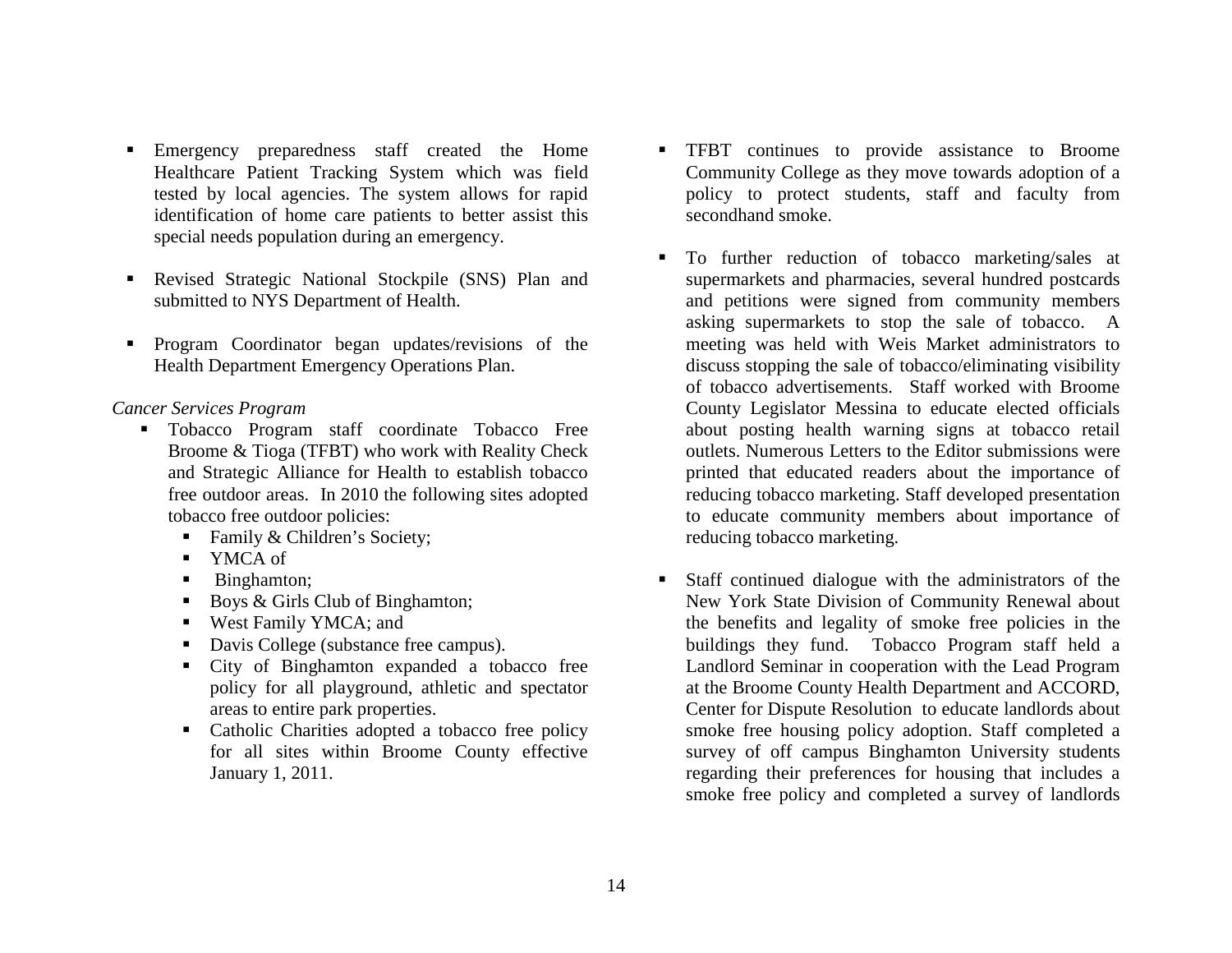attending the Landlord Seminar to query their opinions and attitudes about smoke free housing policies.

 $\blacksquare$  Traffic Safety Program staff recruited six additional Certified Child Passenger Safety Technicians. 447 child safety seats were inspected and 365 child safety seats were distributed through 26 Fitting Stations and 11 large scale Child Safety Seat Check Events. 21 child passenger safety educational outreach programs were conducted, 910 bike helmets were distributed, 19 bicycle and pedestrian educational outreach programs were conducted, 3 bike rodeos were held, 2 schools participated in Walk to School Day and 1 Battle of the Belts Event was held at Windsor High School. 20 Keeping it Real Behind the Wheel programs were held at 9 different schools reaching 1,436 students. 5 Senior Drive Events were held that evaluated 52 older drivers. 17 press releases were submitted which resulted in 5 news interviews and 6 Traffic Safety Board Newsletters were created and distributed.

#### *Information Technology Staff*

- **Implemented a new software system (Kchecks) to meet** federal and state corporate compliance requirements by checking for Medicaid false claims and fraud among Health Department vendors. Worked on uploading the Law File contracts and PeopleSoft vendors into Kchecks.
- Continued work on the Home Health Care Patient Tracking System for emergency preparedness to rapidly identify vulnerable populations during a disaster. Improvements included adding a GIS export, meeting

with county departments (OES, OFA, CASA, Health and Planning) regarding system and added inactivated data to client, staff, agency and user tables and updated coding to note date of inactivation.

- Worked on Broome County Employee Alert Intranet application to gather employee data and import to NY-Alert. Data to be used to notify employees of emergencies and closings. Improvements include: creation of form to gather employee data; creation of multiple list exports for CSV files to submit to NY-Alert; creation of form for Personnel to input new employee data; and creation of a form to handle state users at DSS, etc.
- Assisted in creation of vouchers for PeopleSoft financials, observed and assisted on using new Financials system; informed of shortcuts in the system, and reviewed vouchers and provided suggestions for improvements and working enhancements.

## *Strategic Alliance for Health and Sodium Reduction in Communities Grants*

Grant staff implemented the following interventions:

- $\mathbf{u}$  June 2010: the Binghamton City Council passed the first resolution in Broome County that bans smoking in all 33 city parks and green spaces. This was done in partnership with the Broome Tioga Tobacco Free Coalition.
- The Woodrow Wilson Elementary School's Patriot Breakfast Program was chosen by the Centers for Disease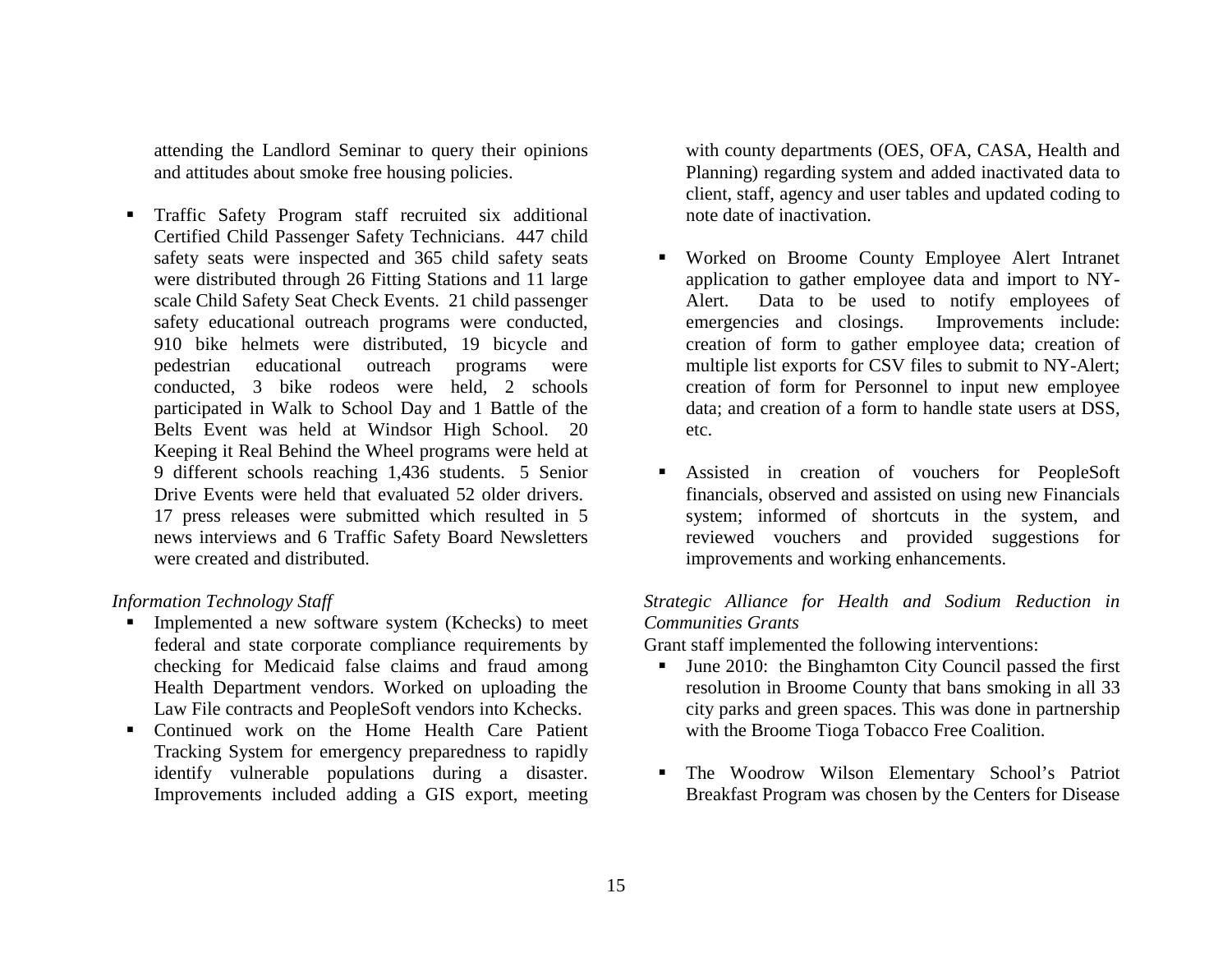Control to be featured in an Implementation Guide to be disseminated throughout the nation for other communities to replicate the breakfast in the classroom intervention.

- ٠ Meals on Wheels throughout Broome County and selected senior nutrition sites in the City of Binghamton changed their menus to include nutrient dense items of romaine lettuce and whole grain products; in addition, calorie menu labeling has been adopted and displayed on the Broome County Office for Aging website and at senior nutrition sites.
- Г October 2010: The Binghamton City Council unanimously passed a resolution adopting an employee breastfeeding policy for the City of Binghamton municipality.
- ٠ United Health Services Binghamton Pediatric Clinic and Lourdes Pediatric Clinic on 303 Main Street instituted the childhood obesity screening recommendation issued by the American Academy of Pediatrics. UHS and Lourdes are partnering with the Broome County YMCA, where the identified children and their families can attend a fit family fun program. Over 60 referrals have been made to the YMCA since the inception of the program.
- Г September 2010: The Broome County Health Department was awarded a three-year \$360,000 CDC Sodium Reduction in Communities grant through the New York State Department of Health. This is one of five pilot programs in the nation that will assist in creating the

demand to reduce sodium use in the food industry. Broome County is working with all 12 Broome County school districts to lower sodium content in lunch entrees. Broome County is also working with Weis Markets and Price Chopper grocery stores on promoting purchases of lower sodium items in stores.

- Г City of Binghamton installed 6 "sharrows" as part of local level street scale projects to increase bicycle transportation and commuting opportunities.
- **Broome County Strategic Alliance Partners and the** Alliance Coordinator combined to present 5 successful local grant interventions as part of the CDC Action Institute in Houston, Texas in May 2010.
- Г Strategic Alliance Program Coordinator presented on building a community partnership for the NYS Healthy Communities Action Institute in collaboration with members of the Prevention Institute out of Oakdale, California.
- Strategic Alliance Program Coordinator presented the Broome County intervention on implementing American Academy of Pediatrics' childhood obesity screening guidelines in the health care sector for NYS Association of County Health Officials (NYSACHO) members.
- Г Strategic Alliance Program partnered with the City of Binghamton and other community partners to create a livable communities alliance that will help to educate the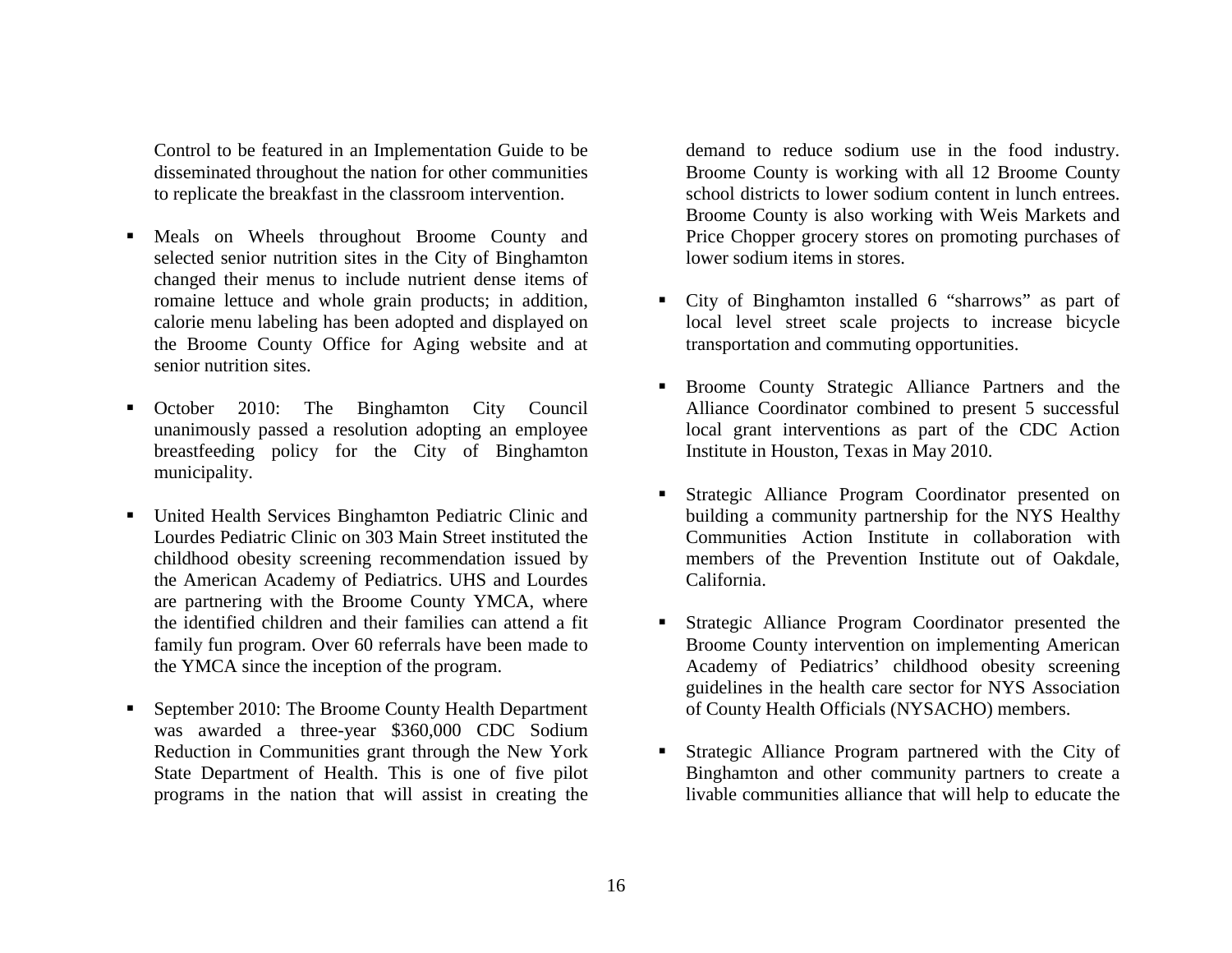community on Smart Growth and Livable Community principles. The Public Health Director presented the health aspects of these principles to several leadership groups throughout Broome County.

- Г Strategic Alliance Partner, Broome County Cornell Cooperative Extension has linked local farmers with local restaurants, schools and worked with their 4–H Program to build two green carts that are being used as part of a healthier option menu venue for the Binghamton Met's Stadium and during the Binghamton Senator's games at the Broome County Arena.
- Г Strategic Alliance Partner, Binghamton City School District, trained 110 teachers in Learning in Motion for the classroom to help increase weekly minutes of physical activity required by NYS Education Department to meet physical education requirements. Binghamton School District teachers are writing and introducing curriculum for K- 5 that will assist in the implementation for Learning in Motion in the classroom.
- Г Broome County Health Department was selected by NYS Department of Health to participate in a CDC Falls Prevention pilot program. Collaborating with Broome County Office for Aging, volunteers were recruited from the community and trained to provide programs that would help prevent falls. A total of 35 older adults participated in three programs. CDC recently issued a new RFP and NYSDOH asked Broome County to be part of an expanded Falls Prevention effort. The volunteers

presented on the success of the project at the Binghamton University's Inaugural Southern Tier Center on Aging Conference October 2010.

 $\blacksquare$  Broome County Health Department began a worksite wellness pilot initiative in March 2010. A healthy meeting policy and vending standards were implemented. A bike rack was purchased to put on site for employees and clients. Employees participated in health risk assessments, lunch and learn programs and in physical activity classes during lunch breaks and after work. Preliminary evaluation results show that employees who participated in classes reported increased motivation, productivity and decreased stress. They also reported positive relationships and better moods.

### *Early Intervention and Preschool Program*

- Physician and primary care providers continue to be the leading referral source (~50%) for children to the Early Intervention Program, with parents/family members the next largest referral source  $(-25%)$ . Referrals to the Child Find component of the Early Intervention Program continued at a steady rate.
- The total number of children in the Early Intervention Program was 709 and 347 were new referrals.
- Changes in the regulations of Medicaid-in-Education and a greater oversight by the Office of the Medicaid Inspector General have created challenges in the Preschool Special Education Program. Since March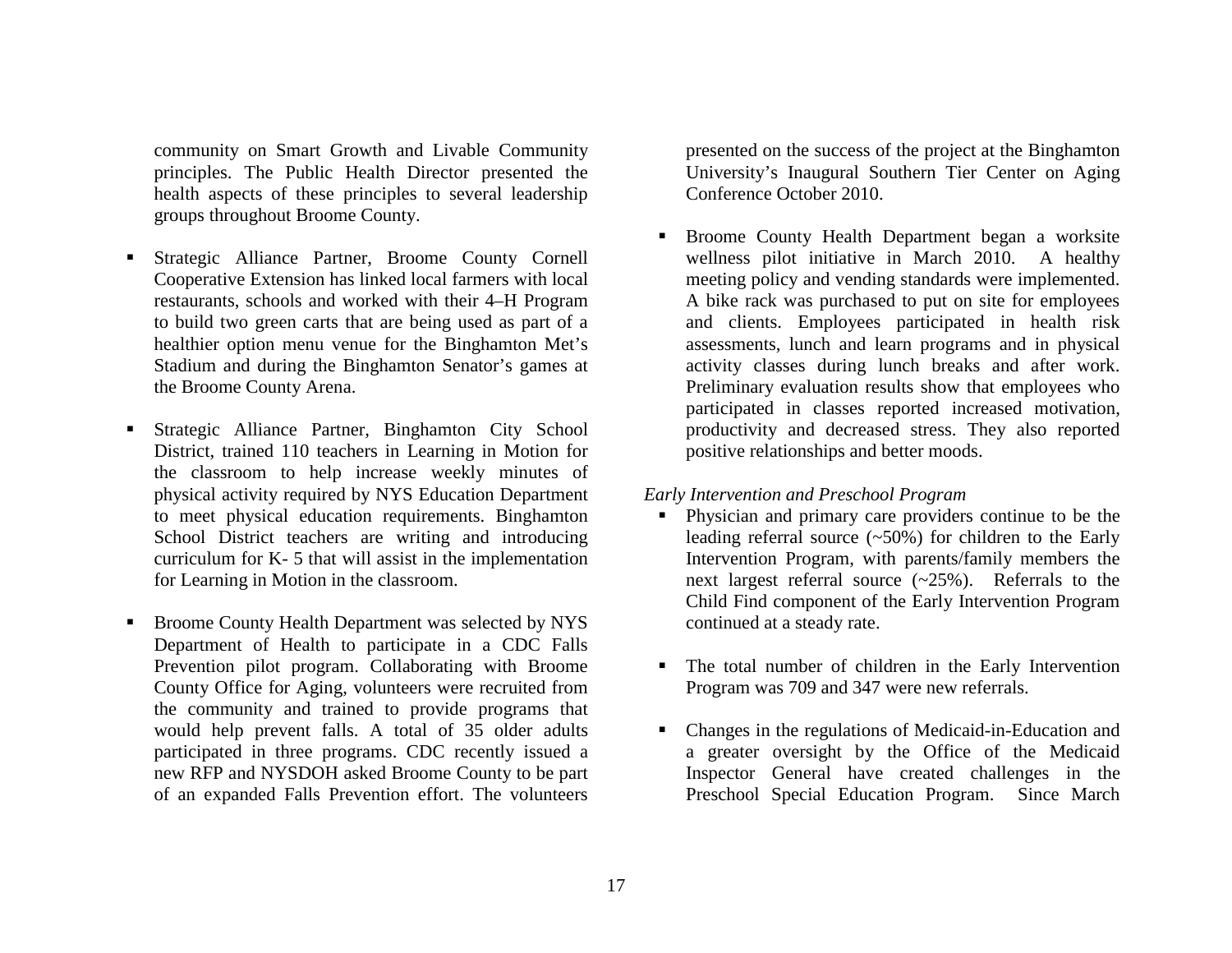2010, this program has been involved in an audit for Medicaid services that were reimbursed in 2009.

Г The Preschool Special Education Program enrolled 696 children. A new software system requires service providers to enter therapy service information, and to verify that all components required for Medicaid have been met before billing. This system will provide the County with a check and balance prior to submitting requests for reimbursement to Medicaid. The system will also allow for an accurate means of data collection so that statistics for the program will be readily available in the future, which will greatly assist with budget projections, etc.

#### *Challenges*

- **Increasing need for the Early Intervention Program** demands assurance of adequate capacity of needed services for infants and children identified as having developmental and/or learning delays and/or being at risk for developmental delays. It is becoming an increasingly difficult challenge to locate sufficient numbers of qualified personnel in our area to meet the need.
- $\blacksquare$  Broome County's Early Intervention Program is scheduled to "Go Live" with NYEIS, (*N*ew *Y*ork *E*arly *I*ntervention *S*ystem), the new Early Intervention Program software from the NYS Department of Health, in February 2011.

#### *Clinic Division*

- The Director of Clinic Services conducted six full days of health classes in Binghamton and Chenango Forks High Schools on the topics of sexually transmitted diseases and HIV. More than 500 students attended.
- The Director of Clinic Services conducted three threehour training sessions on sexually transmitted diseases, HIV, Hepatitis and emergency contraception for the Crime Victims Assistance Center staff and volunteers.
- The Director of Clinic Services conducted nine sessions on the annual mandatory OSHA Bloodborne Pathogens training for Broome County employees, contractors, and EMT students. Departments served included Health (including Early Intervention and Preschool Program providers), Solid Waste, Parks and Recreation, Probation, the Arena and the Forum.
- The Director of Clinic Services conducted two STD/HIV classes for 120 Broome Community College nursing students.
- Г The Senior Medical Assistant, Director of Clinic Services, Director of Maternal Child Health and Development, Public Health Nurse, and WIC employee conducted three CPR/AED recertification classes for Health Department employees and Medical Reserve Corp volunteers.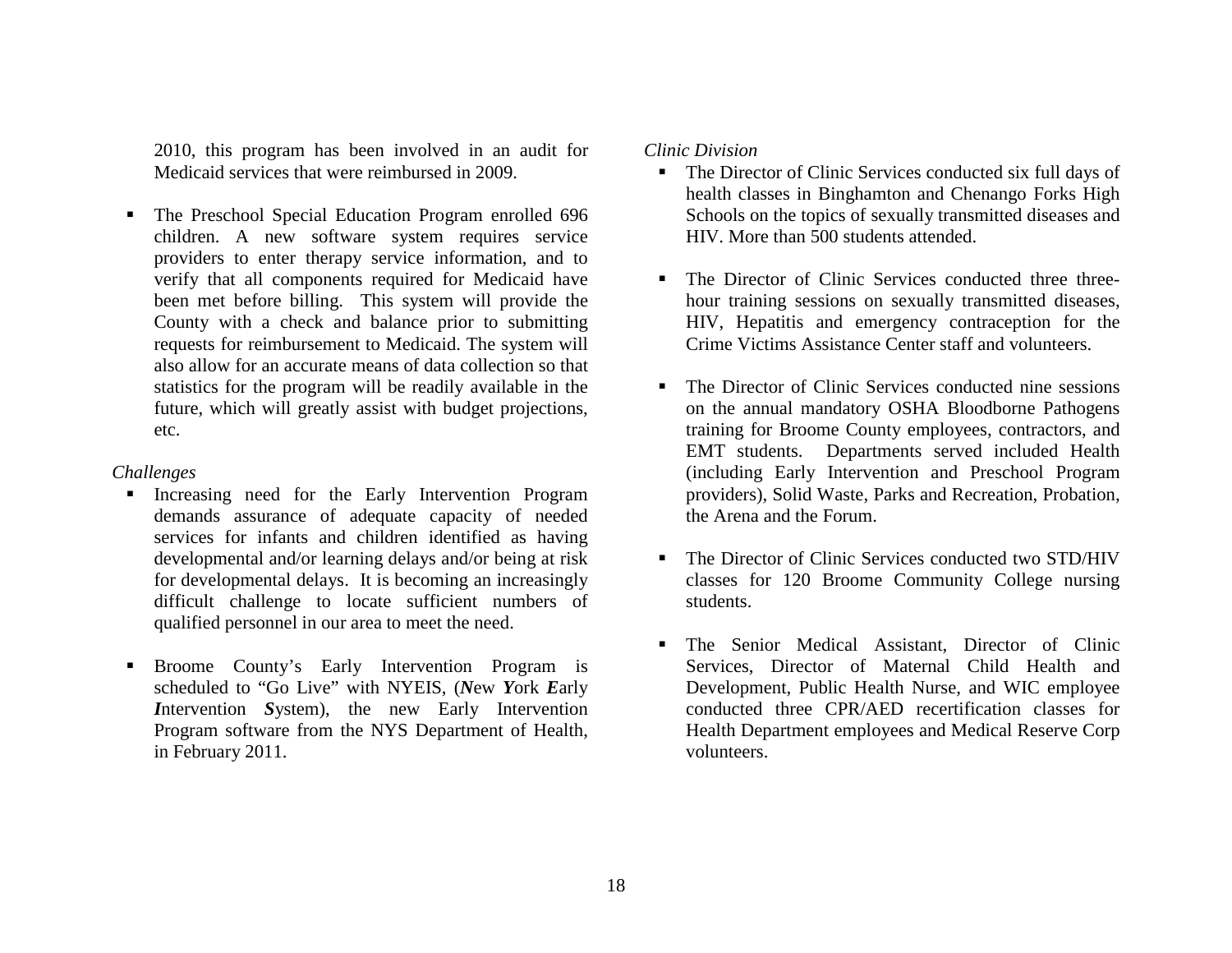- Health Department staff administered 2,167 seasonal flu and 50 pneumonia vaccines in cooperation with the Office for Aging and CASA staff.
- $\blacksquare$  Clinic nursing staff played a major role in the administration of 17,000 novel H1N1 vaccines to Broome County residents from the Fall of 2009 to March 2010. Over 100 clinics were held in every school building, the Health Department, Oakdale Mall, and housing for the elderly during daytime, evening and weekend hours. Staff overtime was paid through Emergency Preparedness funding. During this massive undertaking, no routinely scheduled clinics or services were cancelled.
- Г More than 5,000 Broome County residents received HIV education at drug and alcohol treatment centers, homeless shelters, the Urban League, health fairs, and other venues.
- Г The Tuberculosis Control Program had 2,182 visits, including home visits for directly observed therapy for clients with active Tuberculosis to ensure adequate completion of therapy to prevent disease spread and drug resistance.
- Г The STD Program conducted >2,900 visits at the Health Department and the Broome County Correctional Facility. There were  $\sim$  2,600 HIV counseling and testing visits conducted at the Health Department, drug and alcohol treatment facilities, homeless shelters and special events.
- Г The Immunization Clinic had 1,240 visits, not including influenza and pneumonia mass vaccination clinics. Outreach clinics were held at drug and alcohol treatment facilities and homeless shelters.
- Clinic staff took advantage of American Recovery and Reinvestment Act funded vaccines for adults. Additional clinics were conducted to administer Tetanus-Diphtheria-Pertussis, Pneumonia, Shingles and Human Papilloma Virus vaccines.
- Г The School-Based Preventive Dentistry Program provided oral health education, screening, and prophylaxis, including fluoride and dental sealants, at eight elementary schools in Binghamton, Johnson City, Whitney Point and Harpursville. A summer clinic was held at the Health Department to provide these services. This two-person team performed 612 oral screenings, dental sealant applications for 391 children, prophylaxis services for 244 children and 177 fluoride applications.
- Г The Communicable Disease Program conducted 283 reportable infectious disease investigations. Forty percent of these investigations were for Hepatitis C. Other significant volume diseases included Invasive Pneumococcal Disease, Campylobacteriosis, Salmonellosis, Giardiasis, Hepatitis B and Lyme Disease. The Communicable Disease Nurse is a member of the Infection Control Committee of Lourdes and United Health Services Hospitals. She participates as an invited member of the NYS Department of Health Hepatitis C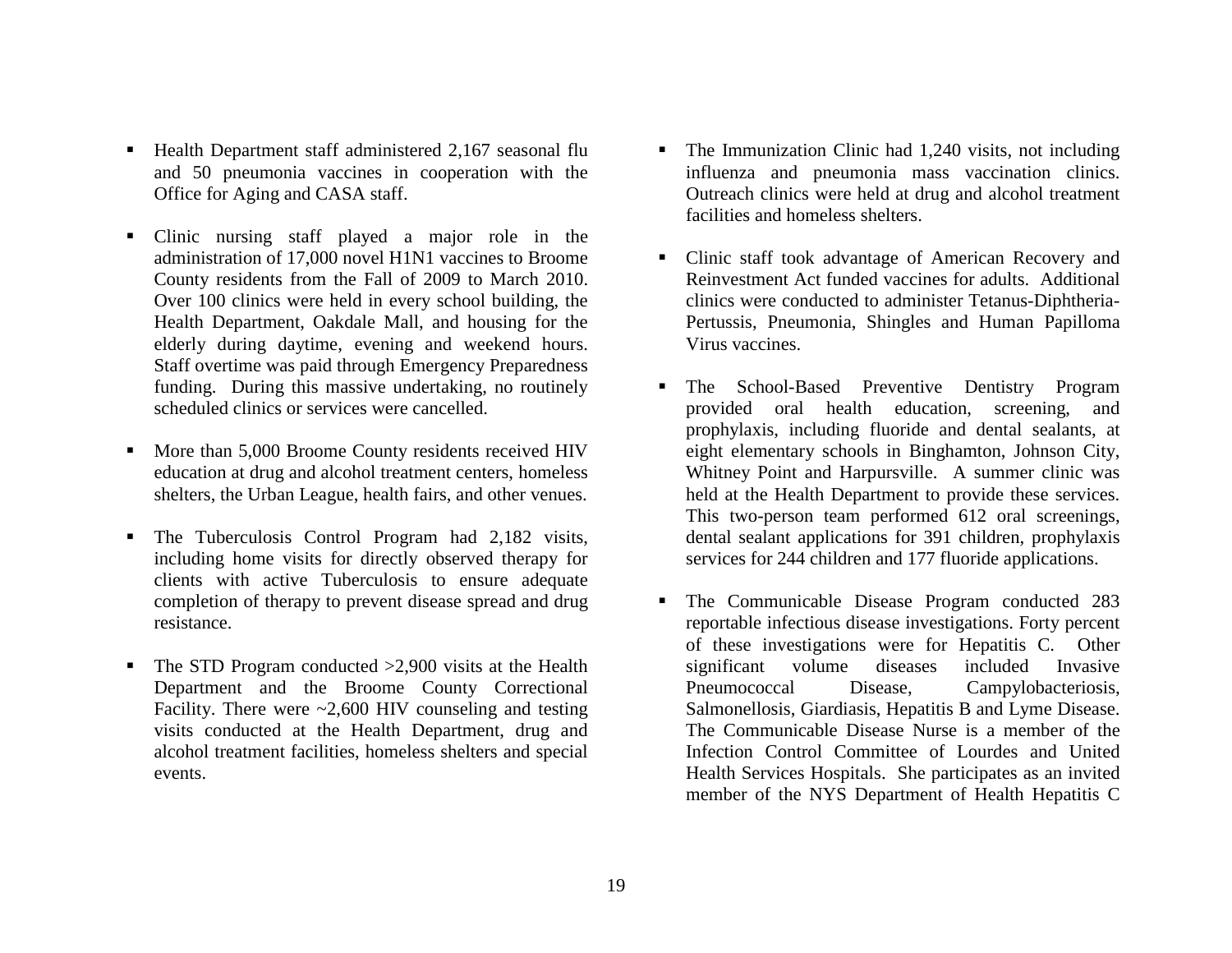Advisory Committee. She assumed responsibility for the Perinatal Hepatitis B Surveillance Program and has trained staff from Tompkins, Tioga and Chenango Counties in these responsibilities. She conducted communicable disease training for Broome County Probation staff and Davis College students.

- With reimbursement of laboratory testing costs by the Southern Tier AIDS Program, Health Department personnel tested 160 individuals at high risk for Hepatitis C infection. Sixteen (10%) were positive. All received counseling and information/referrals for follow-up evaluation and care.
- Clinic program staff made formal presentations to third year medical students and medical residents on Tuberculosis (TB), communicable diseases, STD/HIV and immunization topics. STD/HIV and TB staff precept Family Practice and Internal Medicine residents on a weekly basis.
- Г Clinic staff members routinely serve as clinical preceptors for Binghamton University undergraduate nursing students, nurse practitioner students, and Broome Community College medical assistant students.
- Г Two editions of the Clinic Newsletter were faxed to all Broome County medical provider offices. Each issue contains updated clinical and statistical information for TB, communicable disease, STD/HIV and immunization

topics. Provider feedback has been very positive since instituting the newsletter in 2007.

#### *WIC Program*

- **The Broome County WIC Program serviced 22,500** participants in 2010, with an average of over 3,000 women, 3,300 infants and 7,000 children being served.
- Breastfeeding initiation rates increased from 63% to 68% in 2010, thanks to the success of our Breastfeeding Peer Counseling Program.

#### *Environmental Health Division*

- $\mathbf{E}^{\text{max}}$  The Enhanced Water Program is responsible for 190 public water supplies. There were no confirmed waterborne outbreaks in 2010. Environmental Health staff performed 205 public water system inspections.
- Г There are 57 Mobile Home Parks operating in Broome County. Environmental Health staff ensured the following: addressed a longstanding scenario of intermittent rusty water complaints; enhanced the sanitation of the water distribution system by reducing interference with chlorine; installed a new hydrogen sulfide water treatment facility which has drastically reduced unpleasant odors in the drinking water and greatly facilitated maintenance of chlorine levels within a reasonable range; directed management to install chlorine disinfection equipment after microbiological testing indicated mandatory disinfection of the drinking water supply; and enhanced the chlorination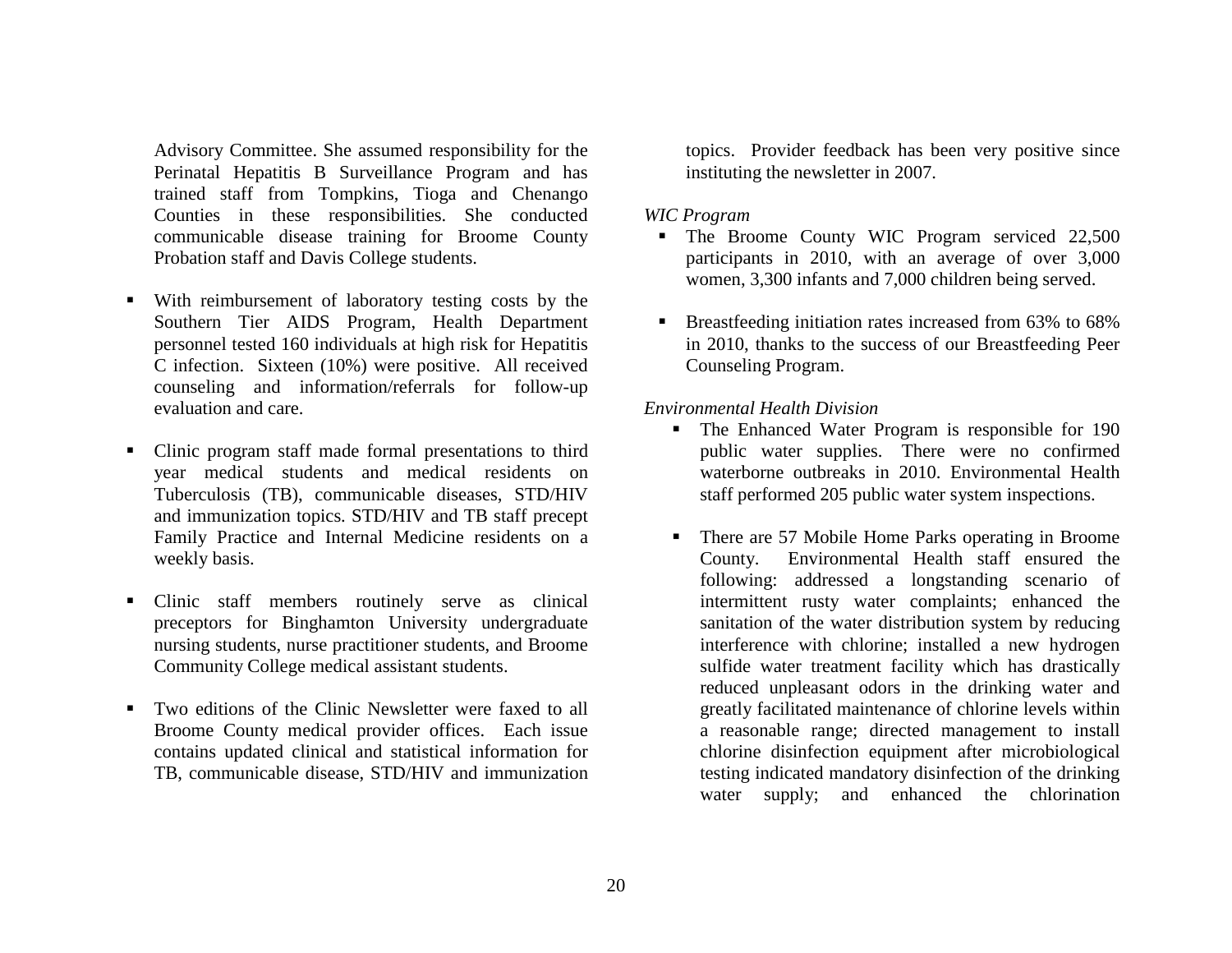disinfection physical plant after well testing triggered system improvements consistent with the 2009 implementation of the federal Ground Water Rule.

- $\blacksquare$  Environmental Health staff reviewed residential septic system plans for 47 new houses and 90 existing system repairs. Of those 90 existing system repairs, Environmental Health staff made 180 field inspections. Five private sewage system installation classes were held for local contractors.
- $\blacksquare$  The Division of Environmental Health regulates the fire safety aspects of all Broome County hotels and motels. All facilities were found to be operating in accordance with New York State code. There are 36 facilities with 2,858 rooms under permit in Broome County. Environmental Health staff performed 120 inspections, re-inspections and field visits at those facilities. Staff performed 30 inspections at 15 children's camps and 17 inspections at 15 campgrounds.
- $\blacksquare$  Environmental Health staff performed 171 inspections on 155 public swimming pools and 16 public beaches in Broome County. Enforcement actions were used as needed to ensure pool operators were diligent about maintaining the chemical and physical properties of a bathing facility. There were no drownings or neardrownings in 2010.
- $\blacksquare$  A comprehensive approach to reduction of tobacco use is an intervention critical to reducing the incidence of

chronic disease in Broome County. One component of the comprehensive plan is to reduce the rate at which youth are able to purchase tobacco products at retail outlets. Compliance checks showed a 98% compliance rate with sales noted at 4 of 171 stores during 2010. The program exceeded the federal target for this initiative of 80%. Staff also responded to 13 complaints on smoking in public places under the Clean Indoor Air Act. Environmental Health staff, with the combined effort of the Broome County Sheriff Department, began to enforce Penal Law Section 260.21, Unlawfully Dealing with a Minor, against cashiers selling tobacco products to underage youth. This will further decrease the number of tobacco sales to minors and instill a level of responsibility on the cashier. Staff also procured point of sale "We Card" calendars and distributed them to all 171 tobacco retail stores.

- Г The Childhood Lead Poisoning Prevention Program successfully provided timely interventions to all children diagnosed with lead poisoning in Broome County. Of 3,304 blood lead tests accepted, there were 30 newly identified children with blood lead levels from 10-<15 mcg/dl. There were 15 newly identified children with blood lead levels at or above 15 mcg/dl. Lead hazard investigations were performed in 29 homes.
- Г The Lead Poisoning Primary Prevention Program worked to identify and correct lead based paint hazards in high-risk housing prior to the lead poisoning of a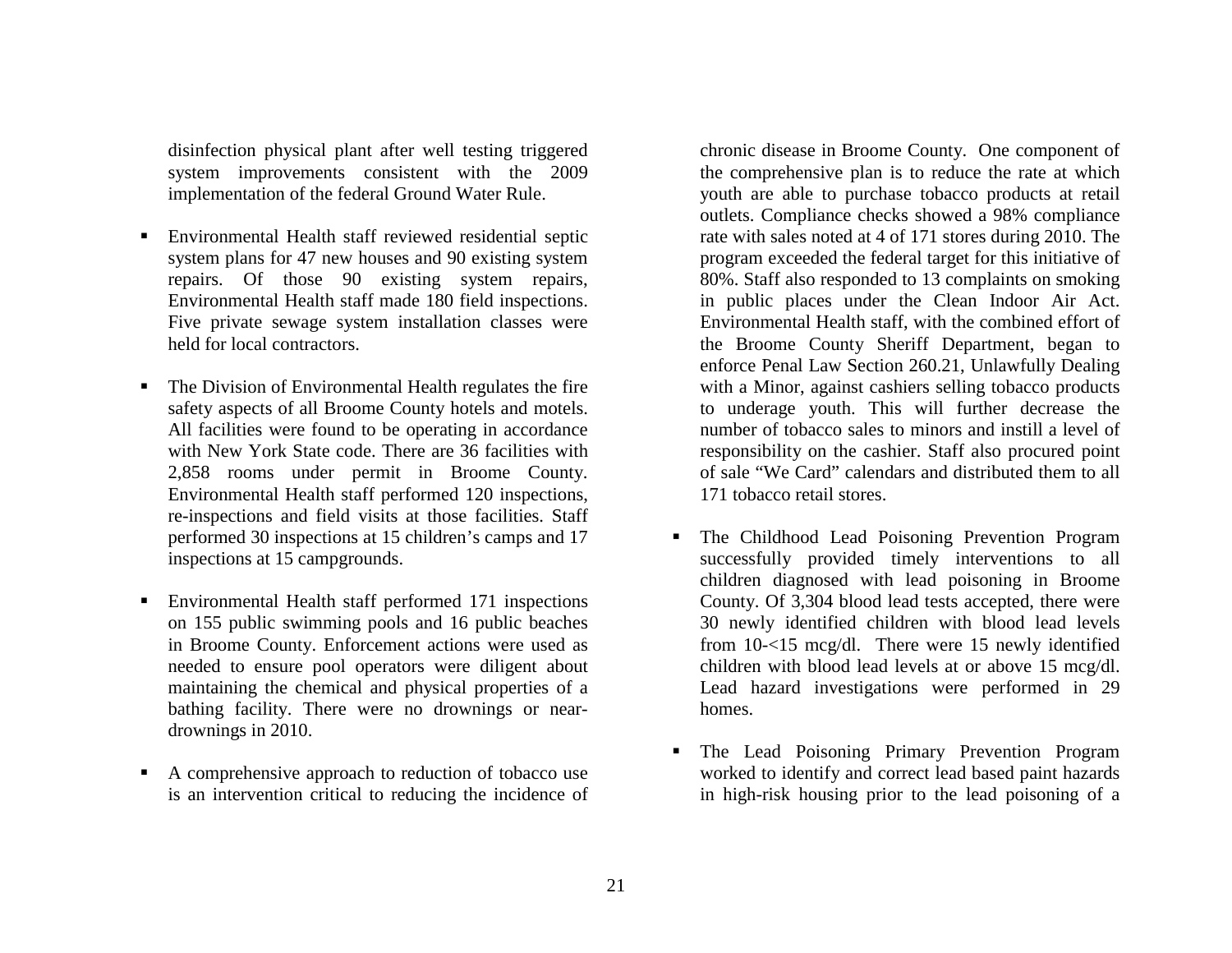child. This program sought to educate property owners, tenants, and others in the effort to prevent childhood lead poisoning. Primary Prevention staff inspected 99 properties of which lead hazards were identified in 96 properties. Twenty six properties were successfully remediated to create lead safe housing for families with young children and pregnant women, those most susceptible to lead hazards. Others remain in the pipeline and work continues toward "lead safe" status.

- $\blacksquare$  Under the Lead Primary Prevention Program, Broome County Health Department funded the training of 80 contractors, property owners, and maintenance personnel in Lead Safe Work Practices. In April 2010, the Environmental Protection Agency began to require certification of anyone disturbing lead based paint in housing and child occupied facilities built before 1978. In response, the Primary Prevention Program provided funding for the training of 71 contractors, property owners and maintenance personnel as Lead Renovators for properties under notice from the lead programs.
- Local Health Departments are required by New York State Public Health Law to respond to resident calls on public health nuisances. Six public health nuisance complaints were handled by Environmental Health staff. The number of nuisance complaints decreased substantially from over 100 last year. Recently, the local municipal code enforcement officers and the Department of Environmental Conservation have been diligent in responding to our referrals to investigate

nuisance complaints under their jurisdiction such as outdoor burn barrels and garbage complaints.

- Г 1,655 food service inspections including primary inspections, re-inspections, complaint investigations and field visits were completed in 2010 with staffing below New York State Department of Health recommendations. Fourteen food safety classes were held and 118 local food establishment owners, operators and staff were trained. Environmental Health staff, with the assistance of Information Technology, designed and implemented an online Temporary Food Service Food Safety Training Course for temporary food vendors. This training course was a proven tool to decrease the number of violations found at Broome County temporary food events in 2010.
- Г Rabies Program staff investigated 641 bite/scratch incidences for potential human exposure to the rabies virus. 95 specimens (bats, cats, dogs, skunk, and raccoon) were collected, euthanized and/or decapitated and submitted for testing. Forty- two humans received rabies post-exposure treatment. 2,235 animals were vaccinated at the Broome County Rabies Clinics. Staff amended the Rabies Program 10-day confinement check protocol to limit unnecessary use of resources by decreasing man hours and excessive travel while increasing the level of protection for the bite victim.
- Г The New York State Departments of Health and Environmental Conservation are responsible for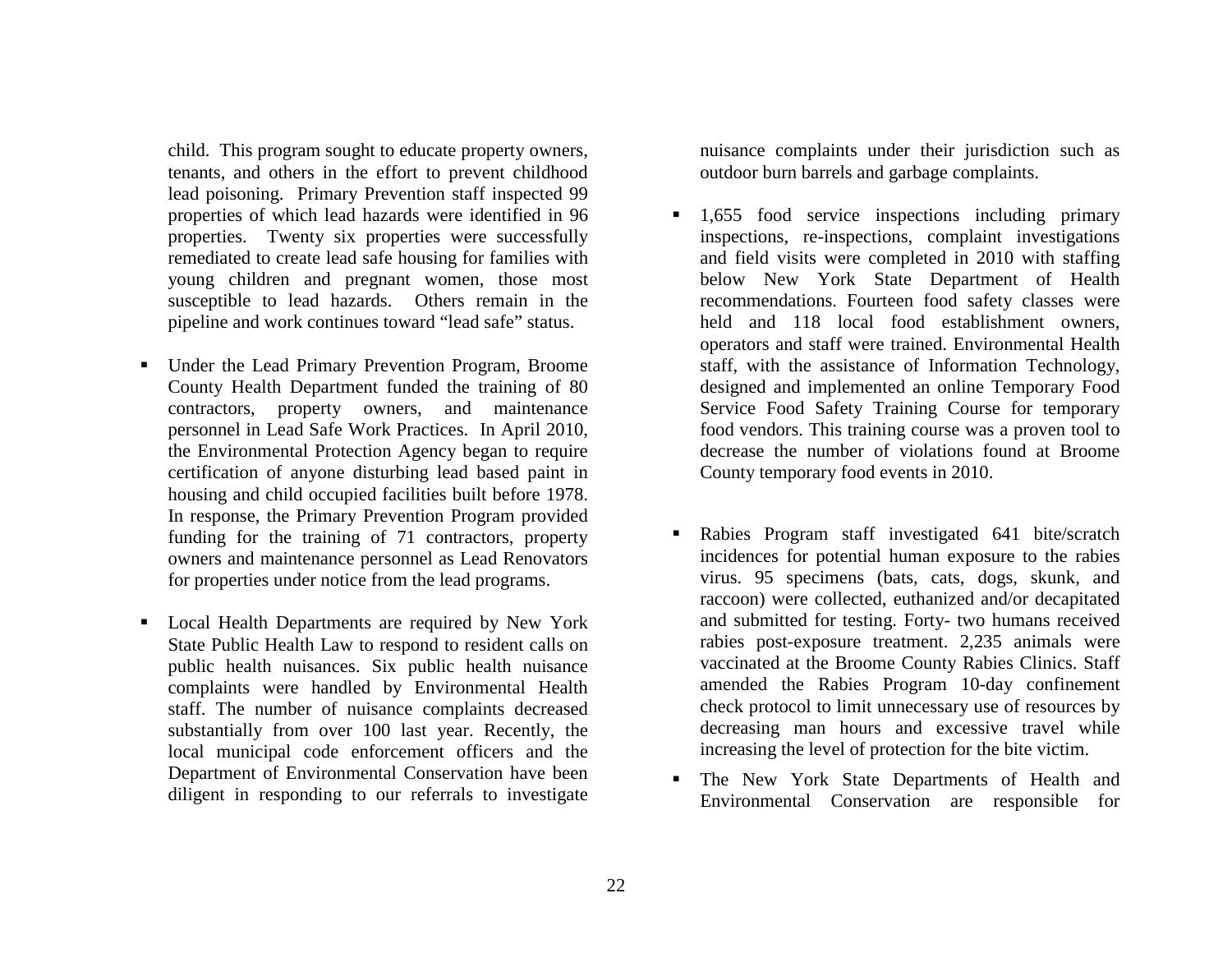investigating the sources of chemical spills and work with Environmental Health staff to identify, investigate, and remediate the sites. In 2010, twelve sites were evaluated by Environmental Health staff. Staff continues to meet with the NYS Departments of Health and Environmental Conservation concerning contamination at the various IBM Endicott sites and several other active environmental investigations in the county.

 Environmental Health staff provided eight press releases and 6 interviews on the following environmental health issues: Lead Poisoning Prevention Week, tobacco enforcement and rabies awareness. There were 157 visits to the Health Department's West Nile Virus section of the website, 193 visits to the Lead Primary Prevention section, and 7,042 visits to the Rabies Prevention section.

#### *Maternal Child Health and Development*

- Broome County Maternal Child Health Nurses made 1,249 visits to high-risk pregnant women and newborn infants in 2010.
- The Child Fatality Review Team reviewed 11 child deaths.

#### *Healthy Families Broome Program*

 The Healthy Families Broome Program and Lourdes PACT (Parents and Children Together) Program had 80 families participate in the 2010 Reading Challenge.

These families kept track of all the books they read to their children over a 2-month period. Many families attended the Reading Celebration held at the Broome County Library in March.

- Г Due to the Healthy Families Broome's stellar performance on performance targets, contract performance indicators, and ability to serve the capacity of families stated in the contract, the program received an increase of funding by \$35,710 (from \$505,739 to \$541,449) for the 2010-2011 contract year. A portion of the additional funding was allocated to monthly groups for families at the subcontractor's site, Lourdes Youth Services. Participation was high with moms, dads, and their children participating in the groups.
- The Healthy Families Broome program served 152 families in 2010.
	- 93% of target children were up to date on immunizations as of their first birthday.
	- **100%** of target children demonstrated age appropriate developmental milestones on the Ages & Stages Questionnaire or were referred for further evaluation services if delays were detected.
	- 37% of primary caretakers breastfed their children for at least 3 months from the birth of their child.
	- 88% of families were enrolled in an education program, job training, or job placement program, or obtained employment by the target child's first birthday.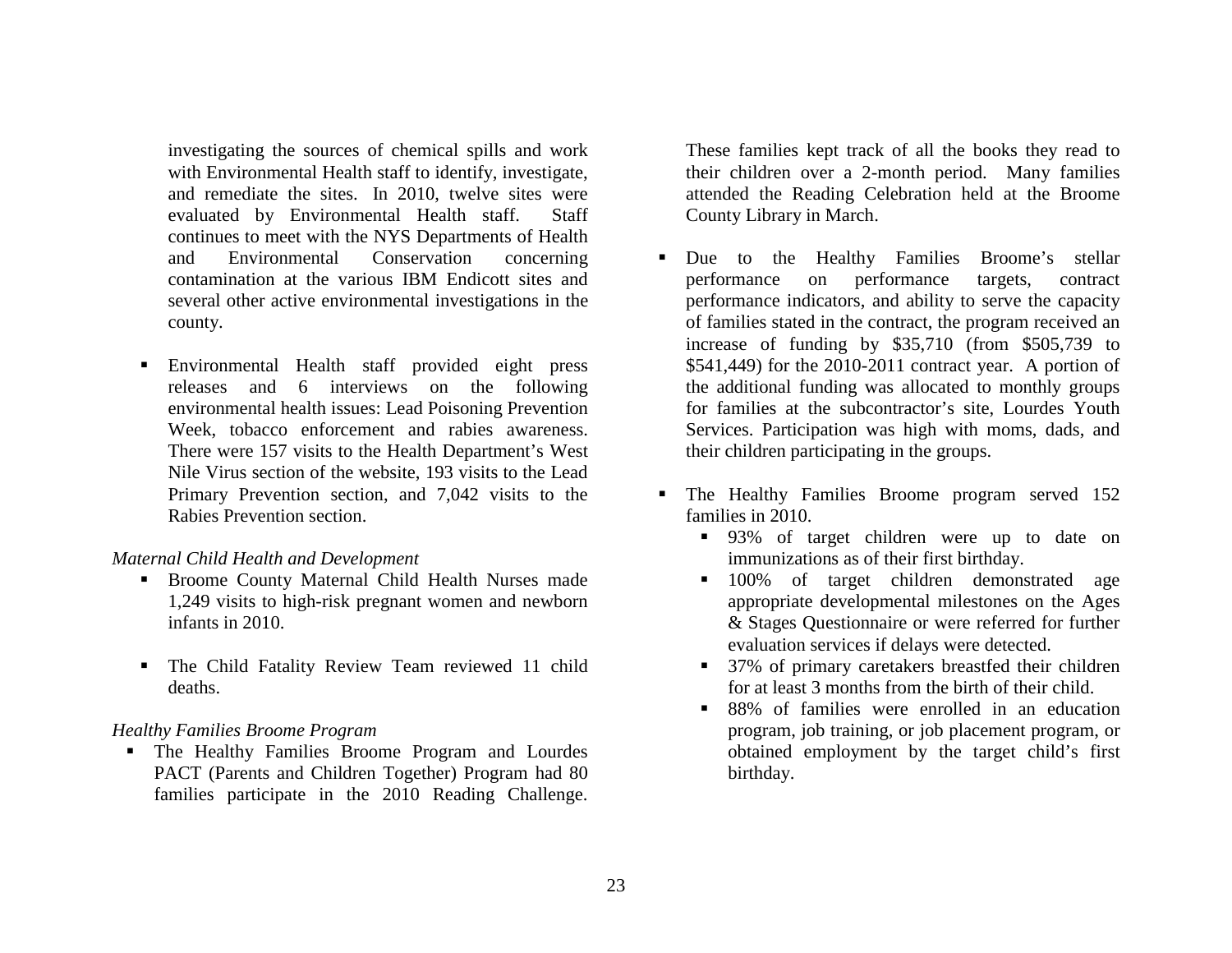$\blacksquare$  78% of families were enrolled in an education program, job training, or job placement program, or obtained employment by the target child's second birthday.

# **INFORMATION TECHNOLOGY**

## **Accomplishments:**

- Successful implementation of ERP Final Phase: Went live with the final modules of PeopleSoft. The 3 year multimillion dollar project came in on time and on budget!
- ٠ Stabilized our support of ERP: Applying all tax updates, migrating environments and general system administration as well as trouble shooting problems as they come up.
- $\blacksquare$  VoIP (Voice Over Internet Protocol) Rollout: Saved money on voice services by investing in an in-house phone system that can take advantage of shared lines and free local and long distance calls while providing new features. This was rolled out to the George Harvey Justice Building and the Broome County Office Building.
- ٠ Featured in two trade magazines: The County was featured in two different technical magazines for our network upgrades and VoIP implementation for lessons learned and the cost savings and innovative ways we were able to fund these projects even in tough economic times.
- $\mathbf{E}^{\text{max}}$  Various Support Efforts:
	- Final installation and testing of the new alternate call center at the public library.
	- Assisted Willow Point in putting in their Caretracker System and Kiosks throughout the facility.
	- **Assisted with getting the new Intermodal Bus** Station setup for phones, data and internet.
- Law Enforcement Projects:
	- Implemented criminal finger printing in the Identification Department
	- Implemented Public Access to Accident Reports via the web
	- Implemented Initial Johnson City mobile unit for Johnson City Police Department
	- **Supported** the following agencies with information through query extractions
		- Broome County Security
		- Emergency Services
		- $\blacksquare$  . Endicott Police Department
		- Г Johnson City Police Department
		- Police Consolidation Consultants
		- Г Sheriff's Office
		- $\blacksquare$ Vestal Police Department
	- Г Setup Status monitors for Kirkwood State Police
	- Г Implemented Pictometry in Emergency Services and Sheriff's Detectives
	- $\blacksquare$  Upgraded mobile units to 6.9 sp5 for:
		- Binghamton Police Department
		- Endicott Police Department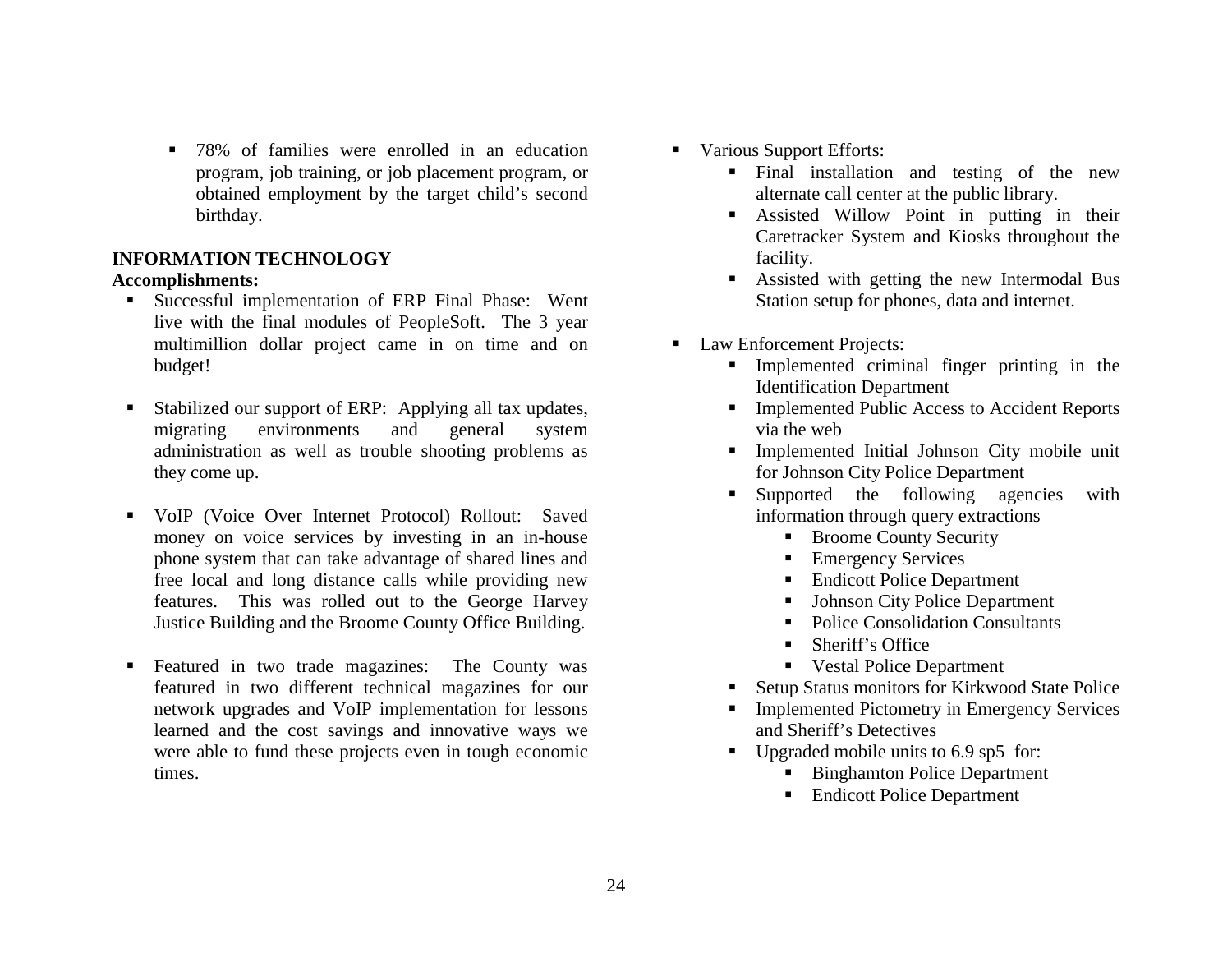- Sheriff's Office
- Vestal Police Department
- Г Set up CAPS store and forward fingerprinting for the following agencies:
	- Broome County Probation Department
- Expanded Criminal Store and Forward fingerprinting for the following agencies:
	- Chemung County Probation Department
	- Elmira Heights Police Department
	- Horseheads Police Department
	- Norwich Police Department
	- **Sidney Police Department**
	- SUNY Binghamton
- Г Installed fuel master software for highway
- Г Implemented record sharing with Broome Community College Security

## **Goals:**

- **Personnel:** With the cut in personnel we are not staffed to be able to be responsive to other departments who are leaning on technology more to compensate for their own lack of personnel. We also have concerns with staffing in the print shop/mailroom when employees are out sick or on vacation this causes major disruptions in service.
- Г Education/support/budget: With the growing number of new systems we are expected to support and the lack of personnel, we no longer have the time to come up to speed on these new systems on our own. We need resources to turn to for help when there are problems. And with the budget cuts so deep we've had to let go

even some of our support agreements we don't have options to compensate for the lack of personnel.

- Г Storage Capacity: Our storage demands continue to grow with more automation and departments wanting to get rid of their paper documents. We have tripled our storage over the past two years. We need to establish policies for file storage for user and department files and need to replace our outdated and soon to be unsupported enterprise storage.
- Г PeopleSoft/ERP Support: The amount of staff and time to support the new system is a large drain on our department. Many projects have been put on hold with no definite plans to move them forward at this time. Also our senior analyst is retiring in April we will need to have some outside support until a new person is trained and hired.
- Г High Availability and Consolidation Project: We will be replacing our three i-Series boxes with two very high end complex systems for Public Safety, DSS and Clerk. As part of this initiative the two new boxes will serve as High Availability for all the systems at two different locations. We also will be bringing on the City of Binghamton Police onto the Public Safety system. This will be a major project which will take most of the year to complete and impacting several key departments.
- Г Major updates at Public Safety: We have some major updates happening in addition to the items mentioned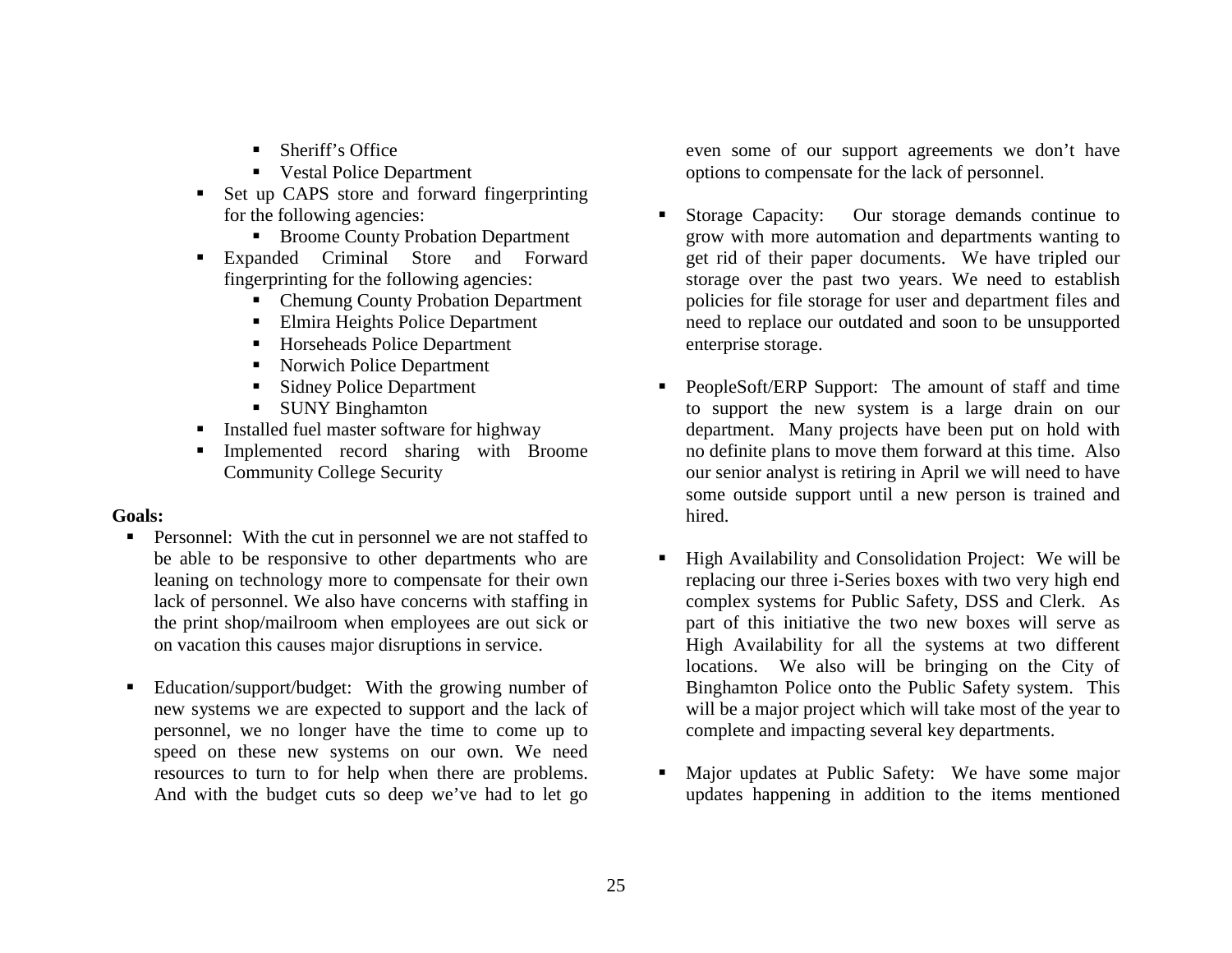above. Having enough resources to accomplish all these task is a MAJOR concern.

#### **LIBRARY**

#### **Accomplishments**:

- **Partnered with UHS Medical Center to secure funding** from the Community Foundation of Central NY to begin a Books and Babies program, where new babies receive a free book and library card.
- Partnered with River Read Books to start an Adopt a Books Program where members of the community purchase books at cost from River Read and are then donated to BCPL.
- A college intern from SUNY Brockport, Christopher Wells, volunteered to redesign the BCPL website to match the BCPL BC character library cards for better branding.
- Solar panels were installed on the roof of BCPL and started production in October 2010. This project was funded by NYSERDA, a NYS Public Library Construction Grant and Friends of BCPL.
- $\blacksquare$  Time and cost cutting efforts – BCPL Library Board report materials now being sent online via email, saving monthly paper and postage costs.
- **BCPL** celebrated  $10^{th}$  Anniversary on Court St.
- After 1/3 of the staff was lost to retirements in 2009, a Volunteer Coordinator was employed by Workforce Development, Experience Works to work onsite at the library. In 2010, 41 volunteers contributed 4,304 hours throughout the Library.
- Downloadable audio books and eBooks are now available for home use via BCPL's website.
- The Library Garden continues to provide a beautiful quiet green space for the downtown to enjoy. The space is maintained by Friends of the Library, Master Gardeners and community volunteers and has Wi-Fi access.

## **Goals:**

- **BCPL** will continue to look for ways to cut costs while maintaining services.
- BCC students will be studying the feasibility of wind power as another alternative energy source for the library.

# **MENTAL HEALTH**

#### **Accomplishments:**

 $\blacksquare$  Renaissance Plaza – The troubled adult home facility closed July 2010. The administration from County Departments of Social Services and Mental Health helped to facilitate the closure. The closure was assisted by the NYS Departments of Health and Mental Health. Special thanks go to the administration of Bridgewater Center for Rehabilitation and Nursing, and Catholic Charities of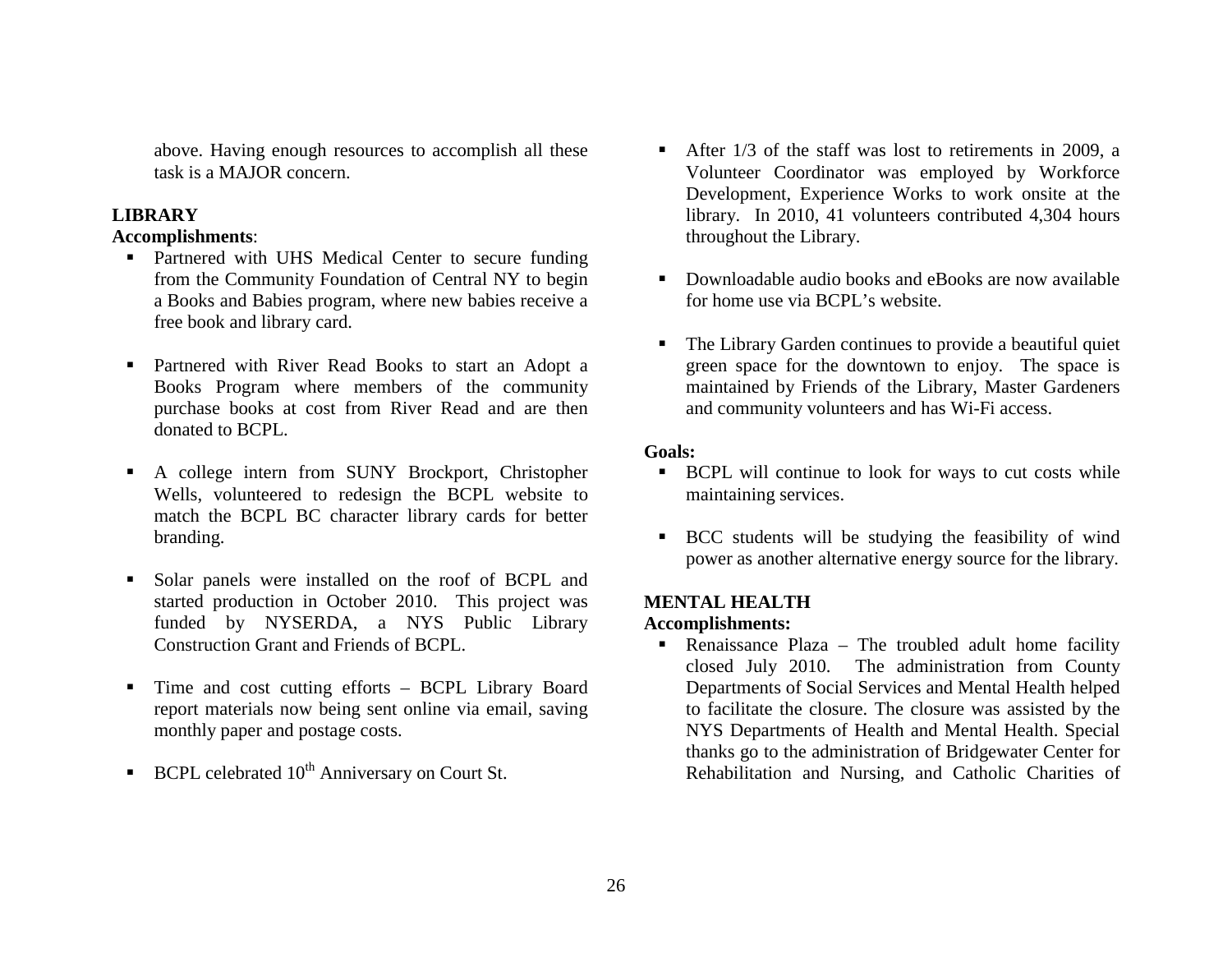Broome County for coordinating the transfer of just over 100 residents to other locations without incident.

- п The Mental Health Department's Children's Clinic was downsized and consolidated with the Adult Clinic at the end of 2010. This consolidation results in a more efficient and cost effective operation moving forward. The initiative also includes the elimination of services to children under the age of 10 (we no longer have the psychiatric resources to serve this population), and a substantial reduction in the overall number of children served. Approximately 150 children were transferred to the other three providers in the county without incident.
- ٠ This action was taken because of the following reasons:
	- The Department was unable to recruit a board certified child psychiatrist for ten years since Dr. Fras retired in 2000. There is a state-wide shortage of child psychiatrists. Our salary is significantly out of line for this position.
	- There are now two new alternatives for children and families- Family & Children's Society and Lourdes Hospital. Both opened this year. Also, the Greater Binghamton Health Center (formerly the Binghamton Psychiatric Center) operates an outpatient children's mental health clinic. This makes a total of three alternatives for county residents.
	- Our clinic has always run a deficit that is supported by County tax. The County is also supporting, through local share of Medicaid all of

the other clinics as well. With the passage (effective 10/1/2010) of new Medicaid financing which includes the elimination of COPS funding (\$1.7 million over four years) and new rates for outpatient mental health services this deficit could increase substantially. COPS is an enhanced Medicaid rate that we have received for twenty years. It replaced state aid in the 1990's.

- The elimination of the Children's Clinic will save at least \$180,903 in County tax in 2011 and an estimated \$1.3 million over five years.
- In April 2010 the Department recovered \$467,663 from a non-profit agency in Broome County. This recovery represented the state portion of excess Medicaid revenue collected by the agency's OMH licensed case management programs during the years 2004-2008. BCMH, the agency, and OMH all agree on the reconciled financials.
- $\blacksquare$  The Department was instrumental in coordinating and providing training for the Binghamton Police Department's Emotionally Disturbed Persons Response Team (EDPRT) School. Binghamton's EDPRT is one of only three in the state. It provides for more focused responses to situations where the police are called to investigate disturbances and crimes where the subject is displaying signs of emotional disturbances. Studies have consistently shown that this response results in fewer officer and subject injuries. Several BDMHD staff, including the Commissioner and Deputy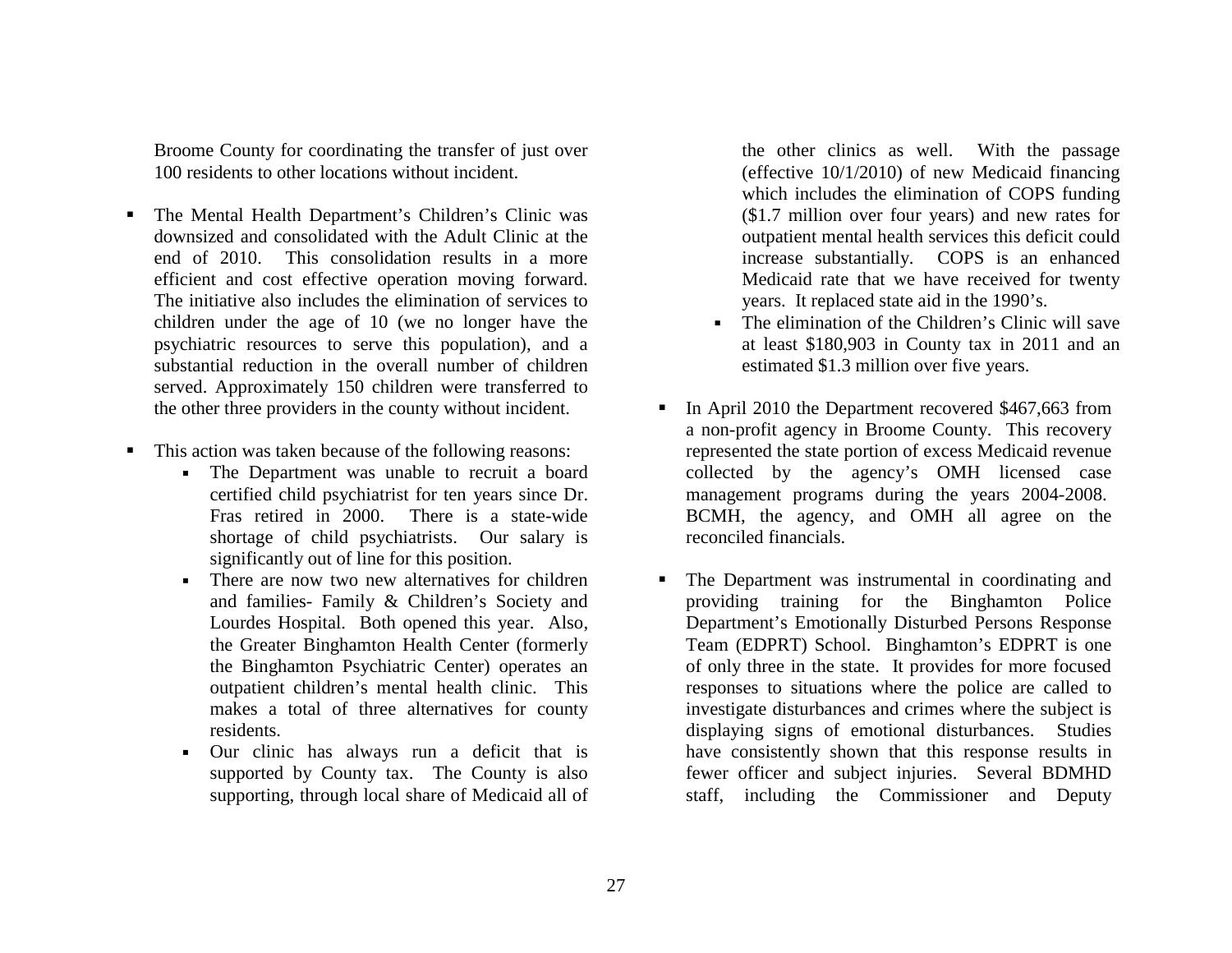Commissioner also attended the graduation ceremonies at the end of the week.

- Г The Department moved to a new location at 229-231 State Street in Binghamton in June of 2010. The location is a big improvement over our old location and is working well for us. We made the transition with no major problems. Special thanks to Broome County DPW and IT Departments as well as all of our staff for their efforts in making the move.
- Г The Department contracted with the Southern Tier AIDS Program (STAP) in 2010 to hire a Reentry Coordinator to oversee the Broome County Reentry Task Force. This project serves prisoners being released back to the community after serving their terms in state prison. The funding for this is through NYS DCJS. The grant is currently in its second year. We recently submitted a federal grant request (\$250,000) to obtain additional funding to enhance the actual programming for this population. We anticipate we will also be eligible to apply for enhanced funding through DCJS this coming year. The goals of the Task force are to increase community safety and assist parolees in making a successful transition back to the community.
- Г In August the funding authorization for Lourdes Hospital was finalized in order for them to expand their prevention program using funding that came from Broome County's CDSU program. The additional funding amounted to \$45,180.

Г In September Fairview Recovery Services received an additional \$28,500 in State Aid Funding from NYS Office of Alcoholism and Substance Abuse Services for their Shelter Plus Care Case Management Program.

# **OFFICE FOR AGING**

## **Accomplishments:**

- A promising development in the provision of long term care is the option for individuals at risk of nursing home placement to choose to remain at home with self-directed home and community-based services which are substantially less expensive than nursing home care. The Broome County Office for Aging worked with two programs, one for frail elders, one targeted to veterans of any age who were at risk of nursing home placement. Participants were enabled to direct their own care and to receive home and community based services. Participants use consumer directed care, personal care, obtain adaptive equipment and complete minor home modifications. In 2010, 88% of the individuals served were successfully diverted from nursing home placement.
- GROW (Gaining Resources for Older Workers) successfully connected 168 older workers with 514 private employers, usually seniors, who needed to hire inhome help in categories such as housekeeping, companion, driving, yard work, and repair/maintenance projects.
- Г Seniors give back to this community every day. One way they give is by becoming Foster Grandparents.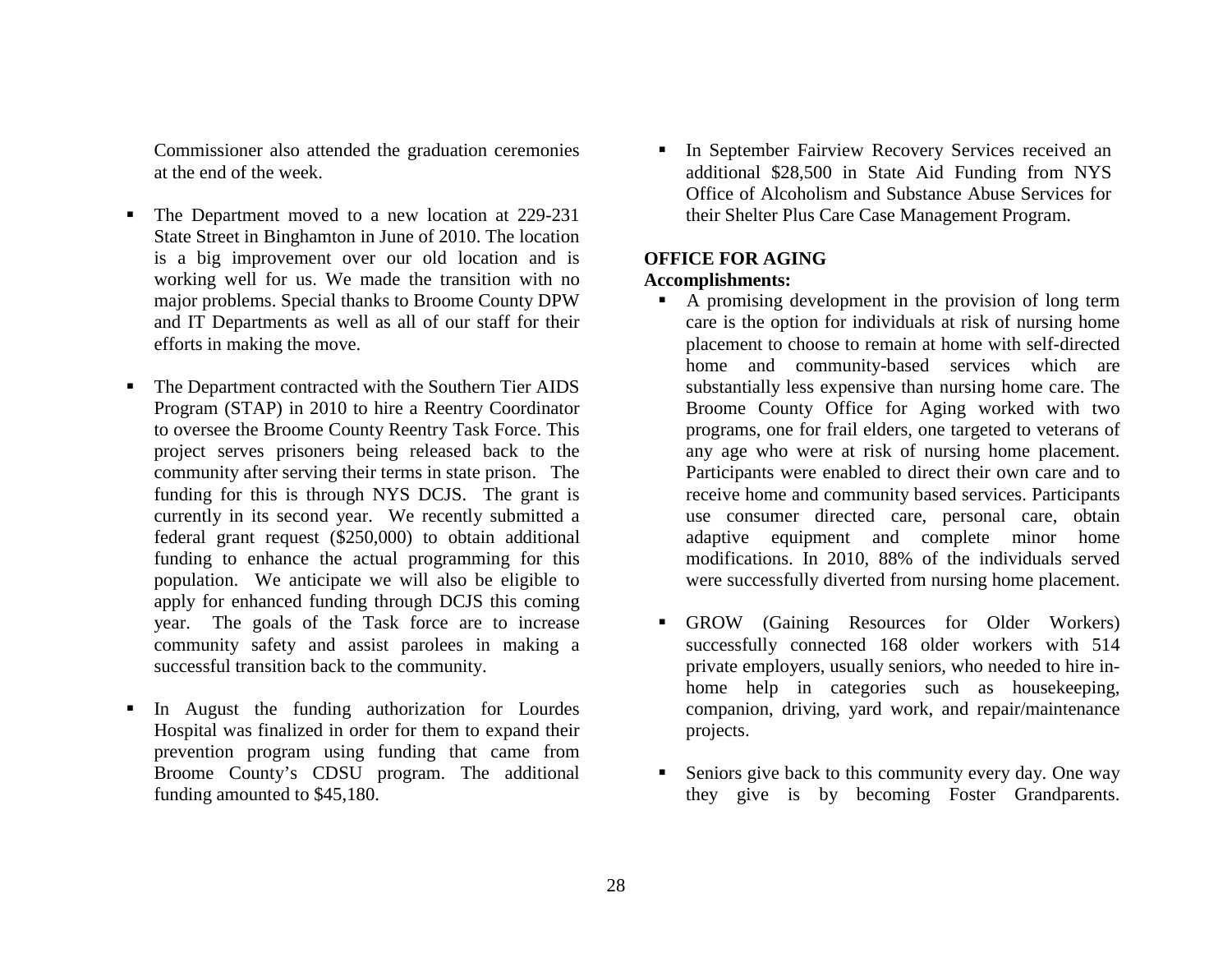Volunteering in schools and daycare centers, 72 Foster Grandparents gave nearly 61,000 hours of their time in 2010. Children throughout the county benefited from the grandparents' dedicated caring; a total of 196 children in 20 different educational institutions were served. Volunteers continue to make a vital contribution at senior centers. A total of 30,163 hours were donated by volunteers at senior centers! The Meals on Wheels Program depends on volunteers to deliver meals to nearly 370 people everyday. In 2010 volunteers gave over 22,000 hours to help homebound elders.

- Г The Information and Assistance unit of the Office for Aging had 10,899 contacts with 3,787 seniors and caregivers. The staff educated clients, clarified issues for seniors and caregivers, made linkages with service providers, helped seniors access financial benefits, and prevented homelessness. Senior Resource Line staff improved both the electronic and paper resources that help them provide accurate and useful information to seniors and their caregivers.
- Г Seniors received much-needed help with energy costs and weatherization. OFA received over 2,400 HEAP applications from low income seniors and the disabled in 2010 with total approved benefit amounts over \$1,490,000. The Weatherization Referral and Packaging program (WRAP) leveraged over \$470,416 in energy related repairs and other home improvements for low income seniors. WRAP consumers also received over \$185,000 in weatherization and electric reduction

measures last year.

- When asked what will help them in their care giving roles, caregivers continue to say that they need respite. In 2010, the Office for Aging *Yesteryears* Social Adult Day Care provided caregivers with nearly 50,000 hours of respite. Nearly 1500 hours of in-home and institutional respite were also made available to help caregivers.
- The Health Insurance Information, Counseling and Assistance Program (HIICAP) provided unbiased information and assistance to 1,073 Broome County residents. Volunteers trained and supported by Action for Older Persons, Inc. (AOP) provided individual counseling and help with Medicare, Medicaid, Medicare Supplements, Medicare Prescription coverage, long term care and other types of insurance. The efforts of the volunteers were supplemented by the work of AOP and Office for Aging staff members. The 905 individuals who reviewed their insurance choices in a one-on-one meeting with HIICAP staff saved an average of \$508 (annualized amount).
- п. BC Transit operates the Office for Aging Mini-Bus service which provided over 22,749 one way trips for over 550 seniors. Eighty percent (80%) of those surveyed said they could not continue to live in their home without the mini-bus transportation.
- Г The Home Repair Program performs repairs seniors need to remain safely in their own homes, to maintain their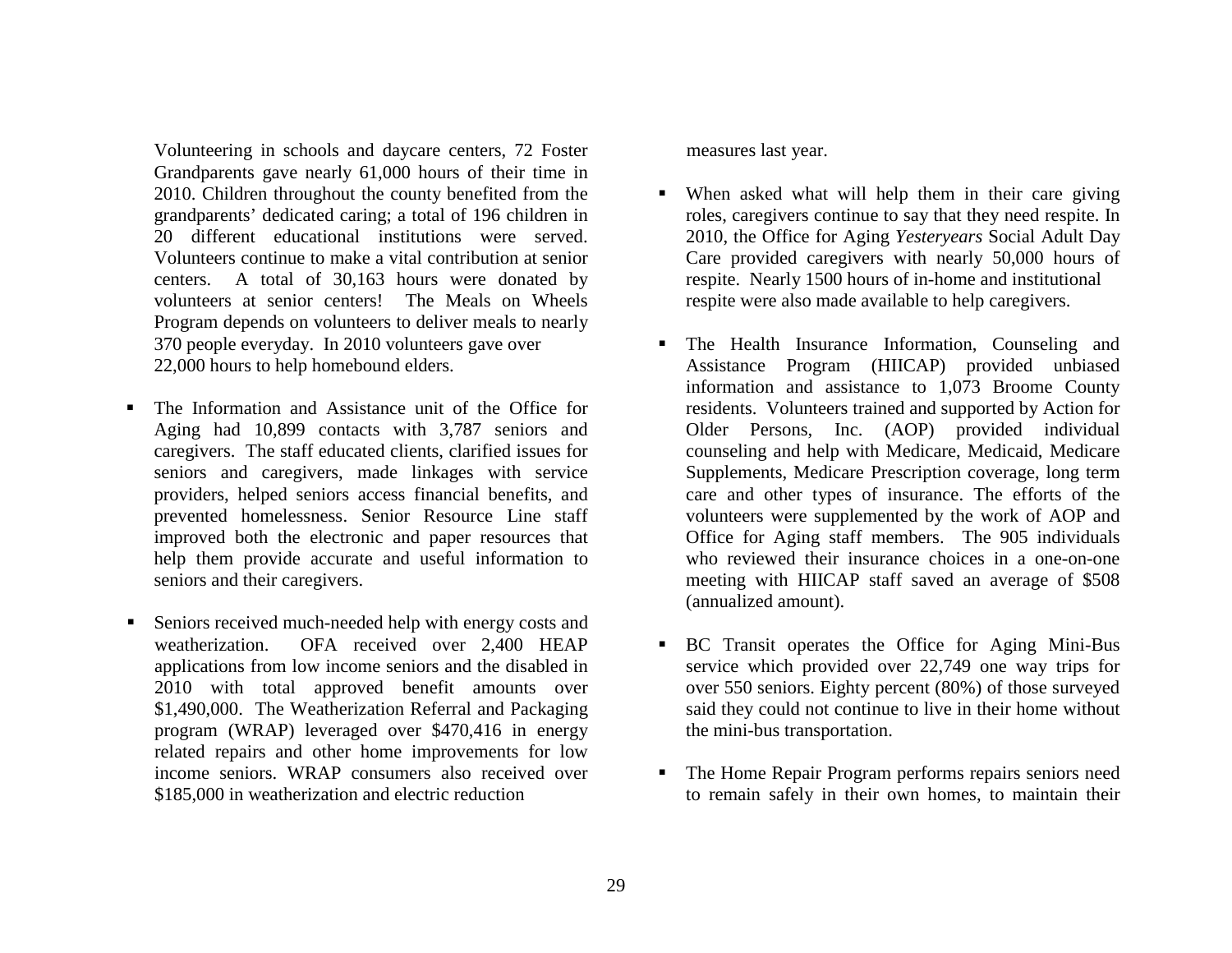home in a livable condition and to receive small energy efficiency measures to reduce energy costs. The First Ward Action Council, which operates the program, performed 58 repairs for 41 households. The jobs ranged from fixing plumbing leaks and installing grab bars to replacing storms doors and repairing windows.

- Г Approximately 105,000 meals were served at senior centers throughout Broome County in 2010 to an estimated 4,000 seniors in our community. More than 196,000 home delivered meals were served in 2010.
- $\blacksquare$  People using the senior centers contributed more out of their own pocket to financially support the programs and services at senior centers. The average contribution for meals climbed from \$2.63 to \$2.77 a meal. Many senior centers sponsored various fundraisers to support on-going health and wellness activities for the community. The average client contribution per meal for a home delivered meal increased by \$.21 a meal in 2010.
- Г Program outcomes relating to senior center participation indicate the following about Broome County residents attending senior centers.
	- 97% report that the senior centers keep them feeling more connected to people.
	- Nearly 84% report that they eat healthier because they go to a senior center.
	- 58% report that having lunch at the senior center helps them better stretch their household income.
- Г 90% of seniors receiving Meals on Wheels report that the home delivered meals program helps them remain living in their home and that they eat more nutritiously because of the program.
- Private businesses provided financial support to several Office for Aging programs. Crowley Foods once again donated \$5,000 to the agency's volunteer recognition event. CDPHP and Touchstone Health sponsored health and wellness events, businesses sponsored the Senior Picnic and the Senior Games. Teams of employees from Lockheed Martin in Owego drive to Binghamton daily to deliver a home delivered meal route.
- Over 8,900 health/wellness/recreational activities for seniors occurred as a result of the Office for Aging's work throughout the community. Activities included: Senior Games with 546 participants, exercise programs, chronic disease management classes, painting and quilting classes, singing and instrumental music productions, and writing classes.
- Г Better Balance for Broome was launched in 2010 and included several falls prevention programs for older adults. Three evidence based programs were offered in the community including "A Matter of Balance: Managing Concerns About Falls", "Stepping On" and "Tai Chi: Moving for Better Balance". Adaptive Chair Yoga became available at the local senior centers. The programs were a result of partnerships with CDPHP, the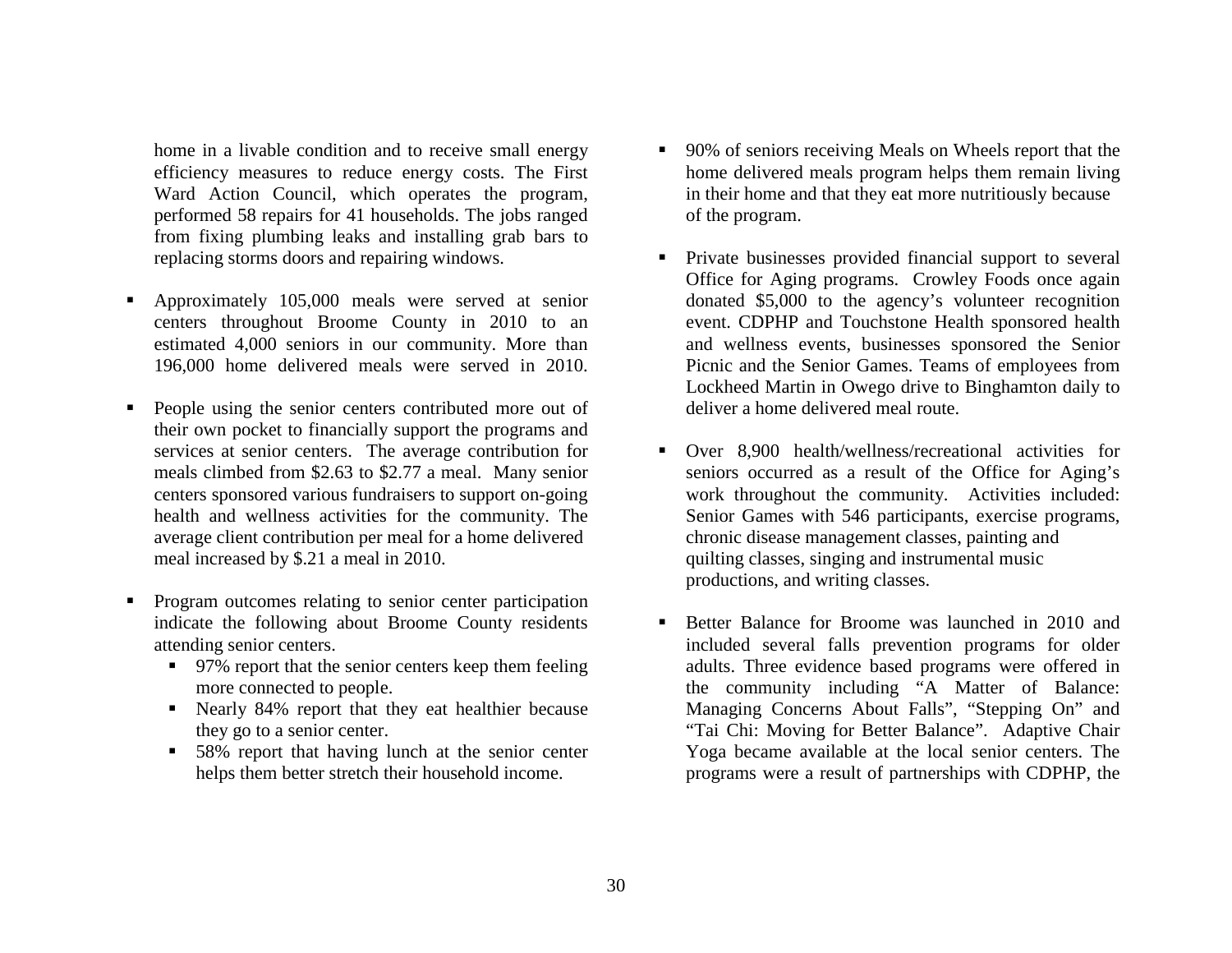Broome County Health Department and several community organizations.

- Г The Office for Aging made progress in relation to being more, "green." We reduced the amount of disposables being used in the Senior Nutrition Program by installing a dish machine at one of our larger senior centers so that now we can wash plates and silverware instead of using paper and plastic.
- Г The agency was fortunate to host an AmeriCorps member in 2010 as a Health Program Specialist. She developed several health and wellness programs at the senior centers and assisted with recruiting volunteers for Meals on Wheels.

#### **Goals:**

- In 2011, The Office for Aging will develop a four year plan for services. A needs assessment will be completed and used to guide decisions about priority service areas.
- Г The agency experienced a reduction in staffing over the last year. We are reorganizing staff assignments and work processes so that the impact on services can be minimized.
- In 2010 the Adult Day Care program experienced a more diversified population of clients in terms of age range which now is 56 to 107 years of age. Needs of individuals vary greatly and this poses many challenges

for the staff in developing programming.

- Г Some services can't be provided due to a lack of funding and/or personnel resources. Home repairs, weatherization and in-home care are highly requested services where demand exceeds availability of funding. In 2011, members of the Home Care Coalition will work with the Office of Employment and Training and other county agencies to develop strategies to address the shortage of aides in the home care field.
- $\blacksquare$  The Mini-Bus reservation system operated through a contract with BC Transit was difficult for some seniors to navigate. Improvements to the system are expected in 2011. Travel options for seniors who need door-to-door assistance, who have sudden needs and those living in rural areas continue to be a challenge.
- Г The need for caregiver services in the Northern Broome area has led us to develop a new program for 2011. The program the *Northern Broome Caregiver Connection* is scheduled to start in February.
- Г The Office for Aging has to continue to expand its volunteer base as some programs can not operate without the presence of dedicated volunteers.
- Г The Office for Aging needs to continue to provide affordable, appetizing, and healthy meals to combat issues in relation to obesity, diabetes, and other chronic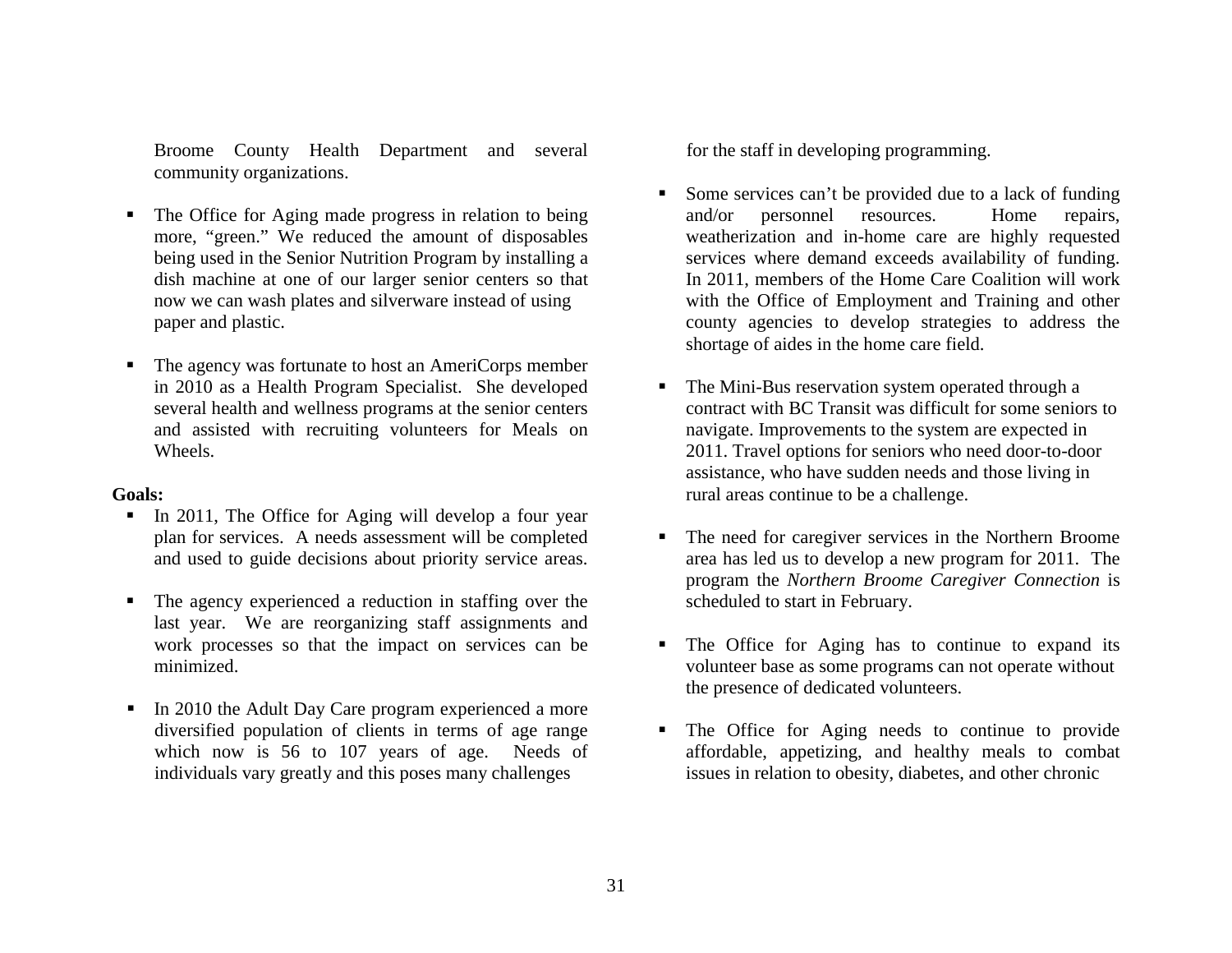diseases which seriously impact the senior population.

Г The Office for Aging is working to realize the full potential of technology in relation to the daily operations and reporting requirements.

## **OFFICE OF MANAGEMENT & BUDGET Accomplishments**

- In June 2010 Broome County sold debt through a pooled transaction including several other counties utilizing the Municipal Bond Bank Agency (MBBA). This allowed the county to capitalize on federal reimbursements for debt services under the American Recovery & Reinvestment Act of 2009 (ARRA).
- Г Starting in January 2010, Broome County successfully transitioned the General Ledger, Accounts Payable, e-Procurement and the Budget Preparation from FAMIS to Oracle's PeopleSoft solution. In November, we implemented the Asset Management module within PeopleSoft; moving the management of the County's fixed assets from the Viking database.
- Г In December 2010, Broome County rolled out the PeopleSoft Time Entry Module to five departments including: the Executive's Office, Finance, Information Technology, Emergency Services and the Youth Bureau. The implementation of this module allows employees to enter their own time in a centralized time-entry system. The remainder of the County departments using some other

time-entry mechanism will transition to Time Entry over the next year; with minimal exceptions.

- $\blacksquare$  During the last quarter of 2010, Real Property and Finance worked collaboratively to consolidate the tax collection of the City, two School districts, and five Towns with the current delinquent County tax collection process. This became effective January 1, 2011 and allowed for appropriation savings within the Real Property office.
- **Effective July 2010 the Finance Department underwent a** reorganization; this included naming the Budget Director as the Acting Commissioner along with creating a second Deputy Commissioner position within the department. Effective January 1, 2011 the Finance Department and Budget Office were consolidated and formed the new Office of Management & Budget.
- The engagement with Cedar Crestone to assist with the stabilization phase of Broome County's PeopleSoft implementation was concluded in January 2011.

## **PERSONNEL**

#### **Accomplishments:**

• Completed negotiation of bargaining agreements for six of the County's eight bargaining units, obtaining savings in health insurance costs and unprecedented compensation concessions, i.e. cost of living increases of 1% in 2010, 2% in 2011 and 3% in the outlying years.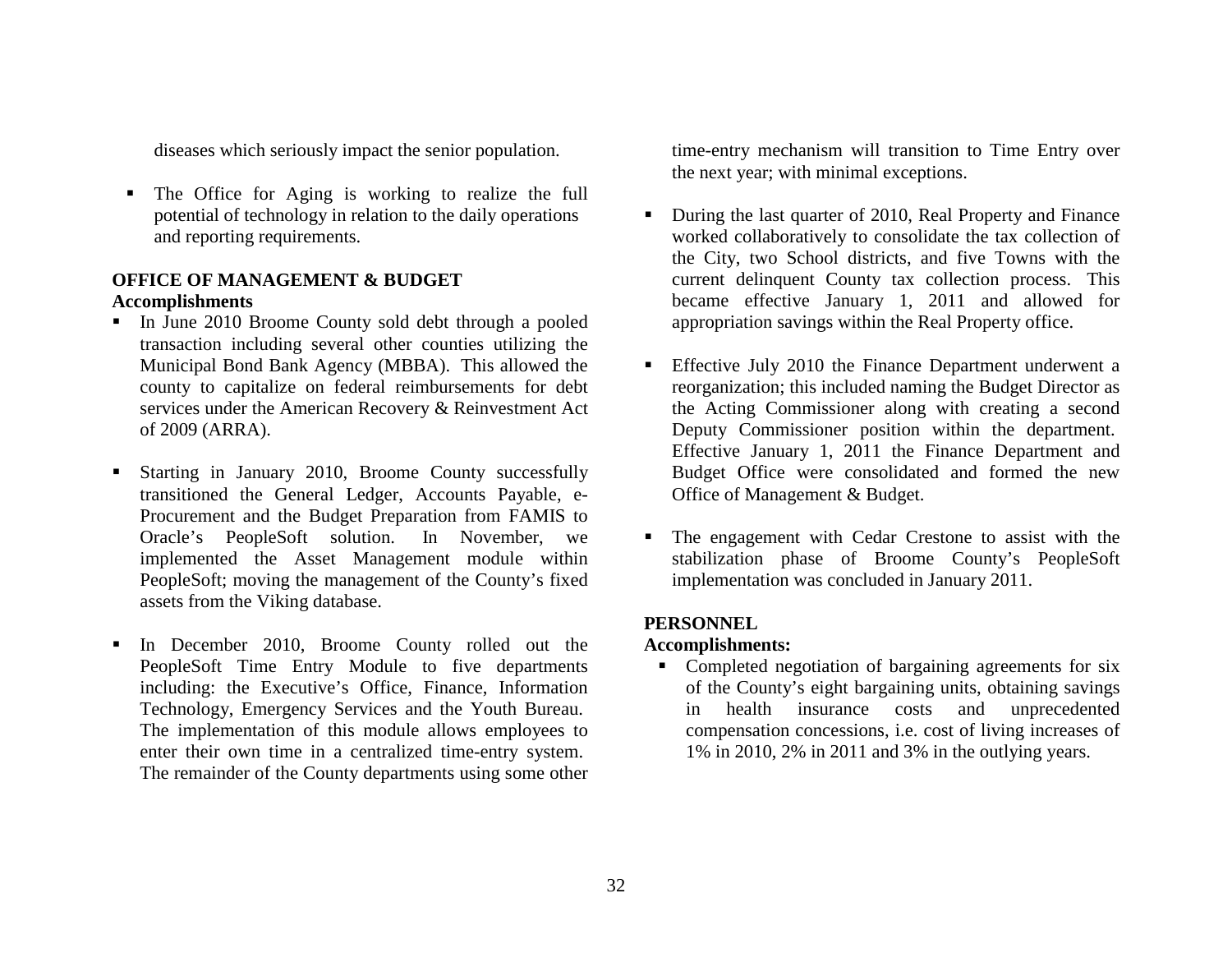- Continuation of labor relations support services e.g. contract negotiations and discipline and discharge issues for the Villages of Endicott, the Village of Johnson City and the Binghamton/Johnson City Joint Sewage treatment Plant. (Note: We did not negotiate the J.C. Fire and Police contracts)
- Currently Broome County is responsible for the administration of NYS Civil Service law for County Government, and all municipalities and school districts within the County with the exception of the City of Binghamton, the Binghamton School District, the Binghamton Housing Authority and the Binghamton/Johnson City Joint Sewage Treatment Plant. We have entered into discussions with the City of Binghamton regarding the transfer of all City of Binghamton's civil service responsibilities to Broome County. This action if approved will result in the consolidation of civil service administration for all public entities within the County to Broome County Government.
- Г Implementation and oversight of the County's 2010 retirement incentive program resulting in substantial salary savings.

#### **PUBLIC WORKS**

#### *Administration*

#### **Accomplishments:**

• Consolidated the  $5<sup>th</sup>$  floor clerical functions into one unit, payroll, reception, accounts payable and receivables (DPW, Parks, Planning).

#### **Goals:**

• Optimize space renovations on the  $5<sup>th</sup>$  floor to enhance further clerical consolidations (Veteran's and Purchasing).

## *Buildings and Grounds*

#### **Accomplishments:**

- Moved Mental Health to a new site
- **Coordinate/complement construction to reopen plaza** parking garage
- Installed new fire alarm system in the Arena.

#### **Goals:**

- Complete café at the Intermodal
- Complete Forum seating

#### *Engineering*

#### **Accomplishments:**

- **I** Intermodal facility substantially complete
- Deposit, Second Street \$650,000 drainage project complete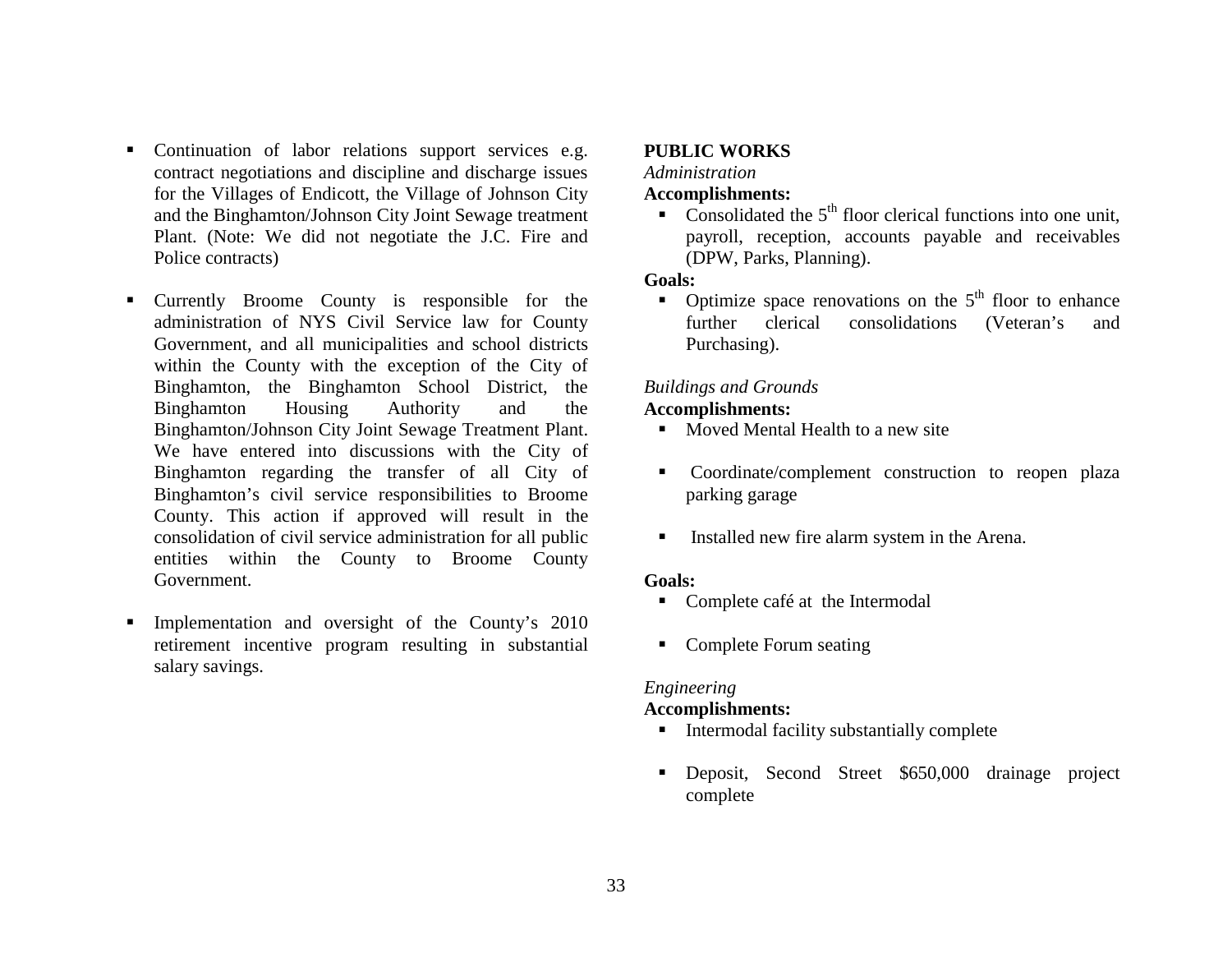■ Hooper/County Club paving substantially complete

## **Goals:**

Г Deliver same level of services with staff reduced from 12 to 10

## *Highway*

# **Accomplishments:**

- Resurfaced 69 miles of road
- Completed new materials storage facility in Windsor
- Completed plan to add 100 miles of snow and ice control previously done by 7 Towns

### **Goals:**

**Refine snow and ice control while controlling overtime** 

## *Parks*

## **Accomplishments:**

- New roof completed at Greenwood facility
- Reorganize with significant staff reductions without closing any facilities
- $\blacksquare$ Another profitable year at En-Joie

#### **Goals:**

- **Complete restrooms and shelter at Otsiningo Park**
- **Begin forest management at Aqua-Terra**

 $\blacksquare$  . Negotiate new contracts with Senators and Broome Community Charities

# *Security*

# **Accomplishments:**

- **Implemented county wide Taxi regulations**
- $\mathbf{r}$  Security services to two additional sites (Intermodal and Mental Health)
- Dog Shelter exterior renovations completed

## **Goals:**

- Consolidate STOP-DWI into division
- $\blacksquare$ Regulate limousines

# *Solid Waste*

## **Accomplishments:**

- Completed repairs to the Colesville landfill cap
- Completed Knapp/Dunham Hill Road project
- New scale house project substantially complete

# **Goals:**

- **Improve leachate management**
- Begin Forest Management program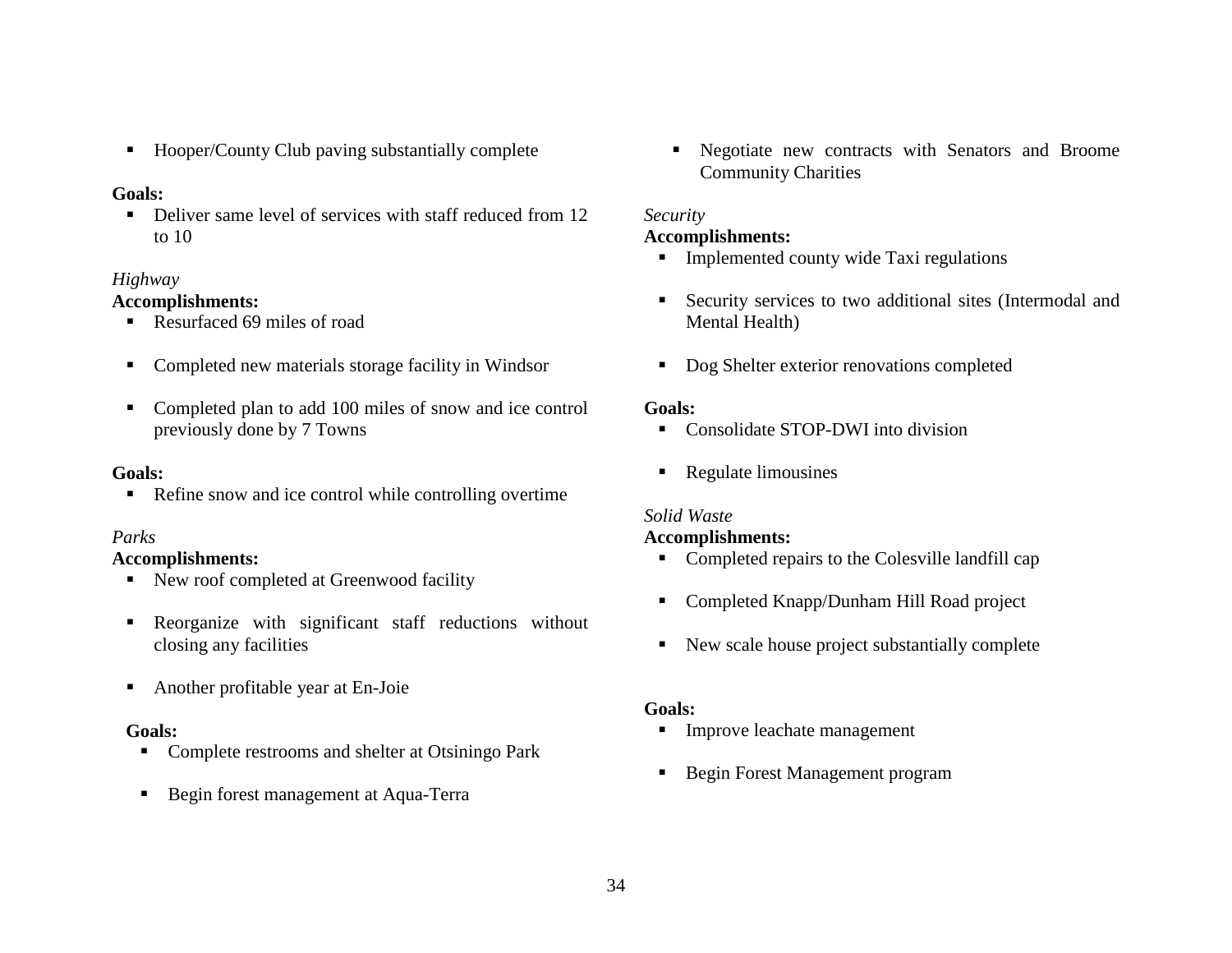# **PURCHASING**

**Accomplishments:** 

- We had another successful auction of surplus property in September grossing \$287,098.00 (\$252,103 for 2009) \$86,758.49 for Broome County. There were 5 school districts, 9 towns, 3 villages, and the City of Binghamton, Tioga County, Vestal Police and BCC participated.
- Г Purchasing hosted the auditors from the FTA and assisted transit and the law department in developing a procurement manual for transit.
- $\blacksquare$  The EPro (E-Procurement) system that ties in with the PeopleSoft system went live April  $1<sup>st</sup>$ . The staff has diligently worked with other department's fiscal staff as well as CedarCrestone and The Office of Management and Budget to work through the bugs and glitches. They are still in the process of working on our year-end closing procedures.
- Г In August purchasing lost a part time employee through budget cuts.

# **Goals/Challenges:**

- With the loss of our part-time staff in 2010 Purchasing is facing a new challenge in 2011. Our full-time secretary is now working half-time in the Veteran's Department.
- ٠ In 2011, Purchasing is to be moved to the  $5<sup>th</sup>$  floor to allow for a secretarial pool.

 $\blacksquare$  Purchasing will strive to provide the same level of service it always has.

# **PLANNING**

# **Accomplishments:**

- On October 13th the ribbon was cut opening the region's newest Intermodal transportation facility. The Greater Binghamton Transportation Center which is located at the corner of Henry and Chenango Streets is the home to two of the area's commercial bus companies Greyhound and Shortline/Coach USA and BC Transit Junction.
- The GBTC now provides inter-city and intra-city bus passengers with a state of the art facility from which to travel, it also provided a much needed facelift for a large section of the urban core. Unused and underutilized buildings were razed to make way for this development.
- $\blacksquare$  Construction started in 2008 and the total project costs are approximately \$14.7M. \$9.1M came from the federal government with the state kicking in around \$1.1M. The County's share totals nearly \$3.5M.
- Г In early 2010, the Federal Emergency Management Agency (FEMA) began the process of re-drawing flood maps. As part of this effort, FEMA de-accredited all local levees and floodwalls in Broome County. This has the effect of placing approximately 6,500 structures into the Special Flood Hazard Area. This action is despite the fact that the local levees have been fully maintained and have historically passed inspection by the Army Corps of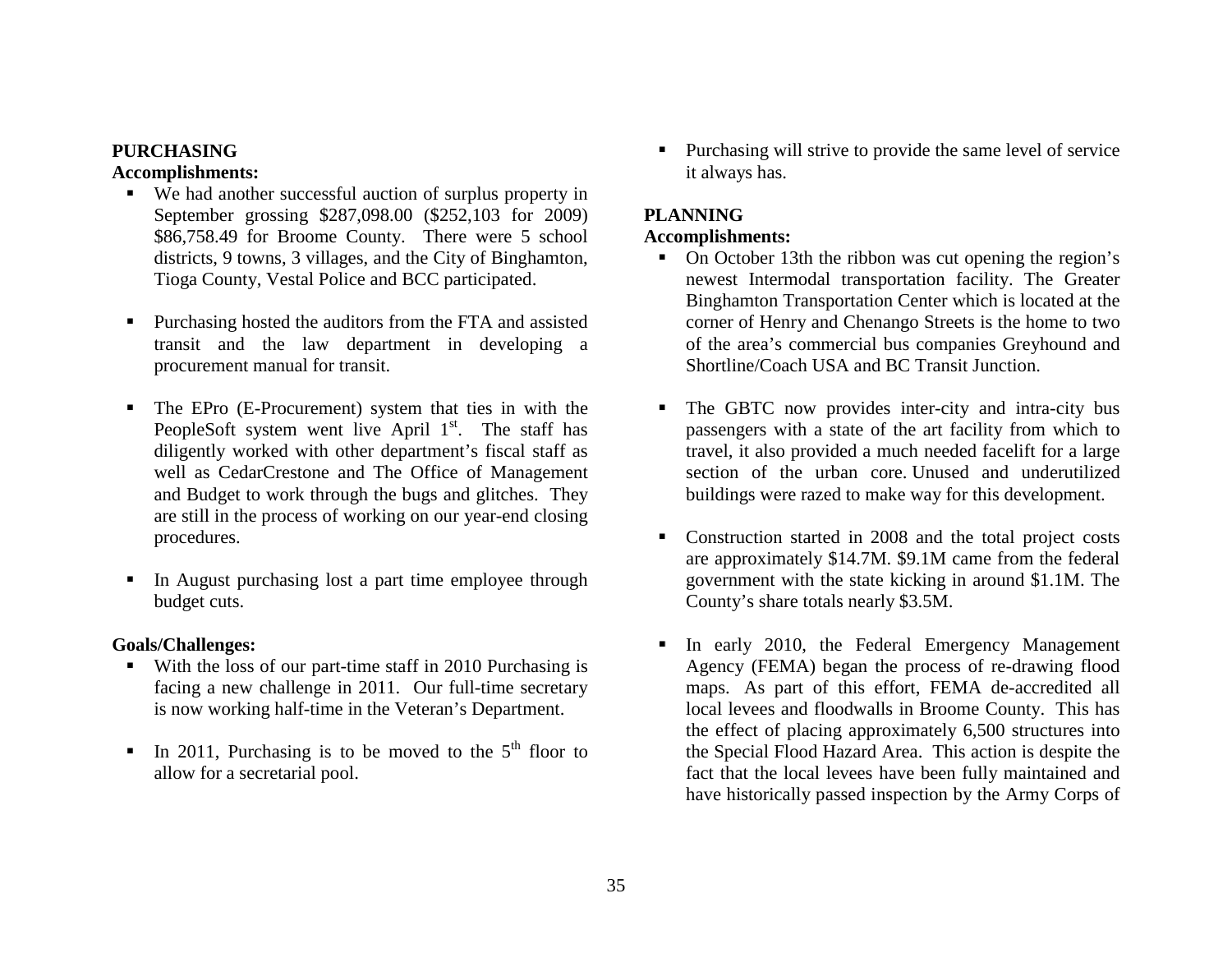Engineers. Preliminary assessments and past performance indicate that our levees are functioning properly.

- Г Broome County Planning responded by helping to host community meetings to inform the public, reactivating the Flood Task Force, working with Senate and House Representatives to advocate for comprehensive levee safety legislation at the federal level, and worked to lower flood insurance rates by bringing municipalities into the federal Community Rating System.
- Г The most promising initiative may ultimately be a mitigation project that is being discussed for Robinson Street to remove the Brandywine Corridor from the revised floodplain.
- $\blacksquare$  Broome County Planning secured a \$175,500 grant from New York State to prepare a Brownfield Opportunity Area plan for the Brandywine Corridor. This 137-acre swath of land in the heart of Binghamton is the gateway to the community. By preparing a Brownfield Opportunity Area plan for this area, we can focus public and private sector investment and help the community achieve its vision. The County hired Elan Planning and Design of Saratoga Springs, New York to coordinate this effort. They produced a draft study in late 2010, with a final report expected in early 2011.
- The Broome County Department of Planning and Economic Development has been awarded over \$131,000

in grant funds from the U.S. Environmental Protection Agency for the remediation of 312 Maple Street in Endicott. The project is one of only 5 cleanup grant awards in New York State in this round of federal funding.

- $\blacksquare$  Broome County took possession of the property when it foreclosed on LMS of North America, the previous owner. When the clean up is complete, the property will be once again on the tax rolls. This award brings the total Brownfield grant funds secured by Broome County Planning to over \$1,000,000.
- $\blacksquare$  Each of Broome County's 24 municipalities is responsible for enforcement of the Uniform Fire Prevention and Building Code in that municipality with individual and varying office structures and strategies for enforcement. Broome County, with the Town of Kirkwood as a coapplicant, received a \$33,750 grant from the New York State Department of State's Local Government Efficiency Grant Program to develop a Code Enforcement Efficiency Feasibility Study.
- $\blacksquare$  The study is analyzing the administrative, fiscal, legal and political considerations incidental to cooperative code enforcement. This includes analysis of the nature and scope of services and functions to be performed by each local government, the number and qualifications of staff necessary, how personnel and other costs will be shared or apportioned, the collection and distribution of fees, the responsibility for enforcement, and the liabilities of the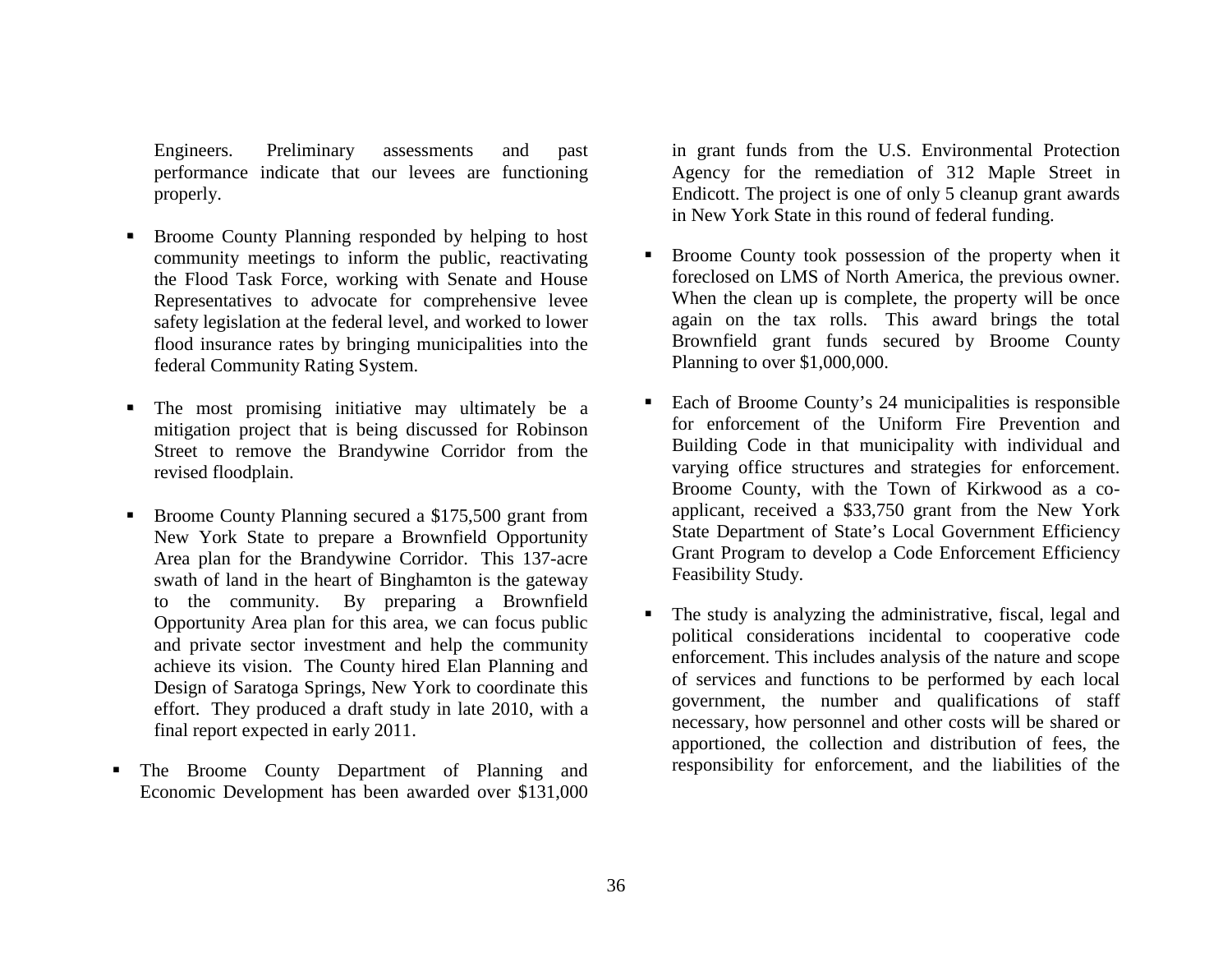parties, among others. The study is expected to be completed in early 2011.

- Currently there are five municipal police departments in the urbanized core of Broome County, as well as a police force in the rural Village of Deposit, the Broome County Sherriff's Department, and the State Police. Preliminary studies by Broome County have identified \$9 million in potential savings in five years through the consolidation of urban polices forces.
- Г However many questions remain, including the impact on the level of police services, the logistics of combining forces, and the cost of streamlining equipment and operations. To address these issues, Broome County as a lead applicant, in conjunction with the City of Binghamton and the Village of Johnson City as co-applications, has received a \$50,000 High Priority Planning Grant through the New York State Department of State's Local Government Efficiency Grant Program. In 2010, the funds were used to develop a Police Consolidation Feasibility Study and Implementation Plan to help municipalities make an informed decision about the most efficient and cost effective way to move forward with police services. The study is expected to be completed in early 2011.

## **REAL PROPERTY**

#### **Accomplishments:**

**Demos and cleanup at 18 Jarvis Street, 104-110 Hawley** Street and facilitated the demolition at the State Bowling Alley property for sale.

- Г Signed contracts with the Sunrise Terrace and Susquehanna Valley School Districts for collection of their school taxes.
- $\blacksquare$  Entered an agreement to accept Credit card, ACH and Echeck payments for taxes to begin January  $1<sup>st</sup> 2011$ .
- Worked with the EPA to resolve outstanding liens for environmental cleanup cost at the E. H. Titchener property making it more viable to sell.
- In 2010 541 tax In Rem agreements were entered into with delinquent tax payers.
- We have worked with the town of Binghamton, Town of Union and the City of Binghamton on projects to cleanup blighted properties to improve areas in their communities.

#### **RISK & INSURANCE**

#### *Health Insurance*

#### **Accomplishments**

- **Total health plan expenditures were \$36.2 million, only** a 1.9% increase over 2009.
- We've negotiated a new prescription co-pay structure with 6 of 8 unions that will save the County about \$300,000 annually.
- We're saving over \$200,000 annually with our Prescription Drug Step Therapy (PDST) program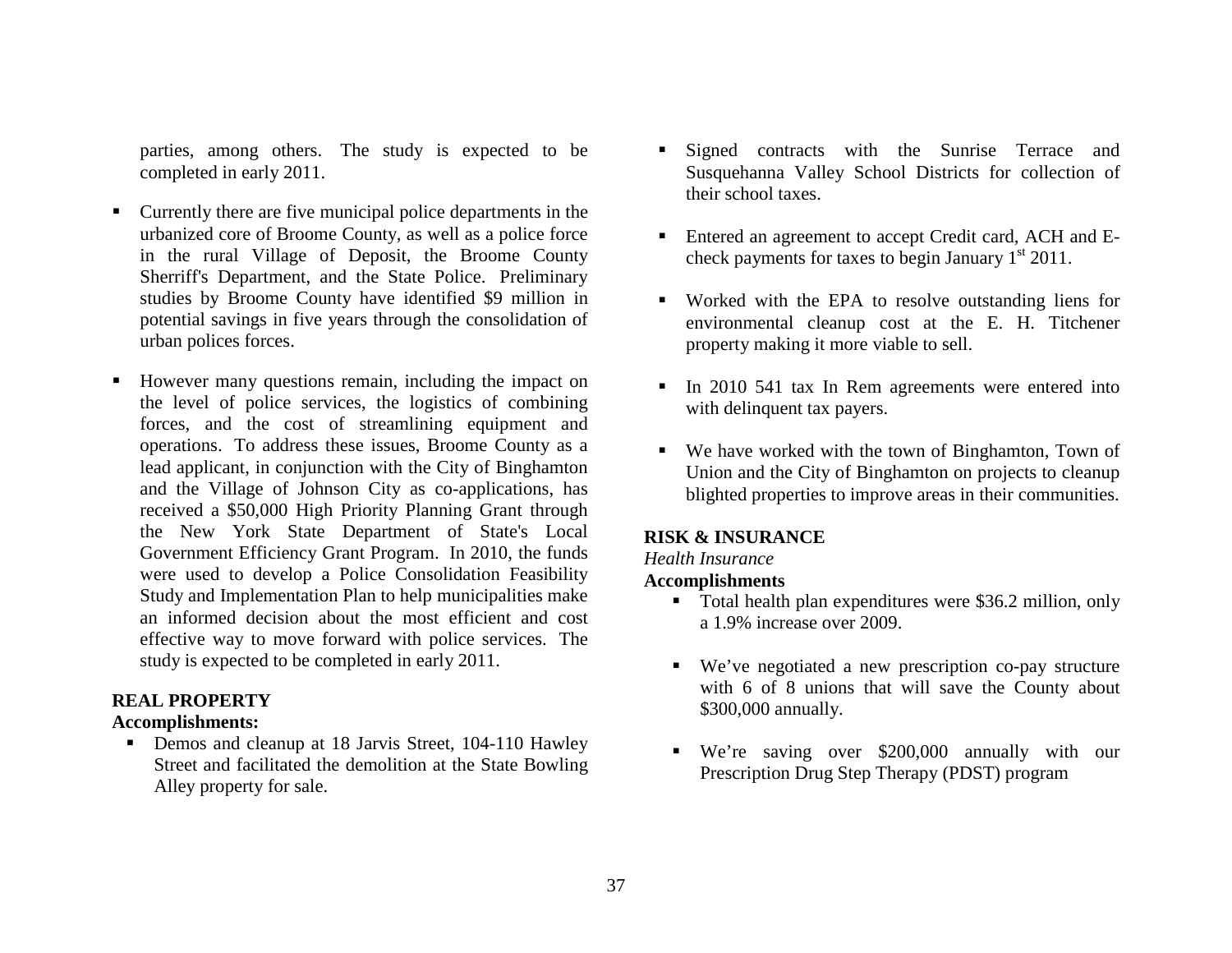- We're saving over \$100,000 annually with our RationalMed program
- We're saving about \$1.3 million with our Medicare Advantage Plan

#### *Property/Casualty Insurance*

#### **Accomplishments**

 Negotiated no premium increase for Property and Crime Insurance renewals. Negotiated reduction in Aviation Liability renewal premium.

## *Life and Dental Insurances (Guardian)*

#### **Accomplishments**

 Negotiated Life and Dental rates remain the same from 2010 to 2011

## **SOCIAL SERVICES**

#### **Accomplishments:**

**DSS** Adoption and Home Finding services were moved to the Children's Home. Beginning on April 1, 2010 the Children's Home has taken over the home finding function and arranged placements, recruited, trained, licensed and recertified all foster parents. The number of children in the Close to Home Program has increased from approximately 60 to almost 100. The Children's Home has also taken over the adoption function and 21 adoptions have been completed and finalized. The Children's Home has also competed the 3 year Recruitment & Retention Plan of Foster Parents for Broome.

- $\blacksquare$  Protective Services for Adults Undercare was moved to Catholic Charities (CC) during the first half of 2010. The program was created and developed in cooperation with the Department. Extensive training and collaboration was the focus during the first couple months of transition. Beginning May 1, 2010 cases were gradually transferred over to CC. On June 1, 2010 all undercare cases had been transferred to CC. In addition, a total of 165 Financial Management Only (FMO) cases have been transferred over. There has been an increase in the number of FMO cases over the year. This project was a huge undertaking and required close cooperation between both agencies. Its success is a result of the hard work and dedication of staff from both agencies.
- $\blacksquare$  Broome's Medicaid Provider Fraud Demonstration Program: For 2010 Broome continued to actively participate in NY State's Medicaid Provider Fraud Demonstration Program. Through the leadership of Broome County Social Services Commissioner Arthur Johnson and Deputy County Attorney Howard Schultz over \$50 million in Medicaid provider claims have been audited. To date, I am pleased to report over \$850,000 has been recovered. Over \$1 million in additional recoveries has also been identified. For 2011 further audits are planned. Working closely with NY State's Medicaid Inspector General, this successful project assures our considerable Medicaid tax dollars are responsibly spent.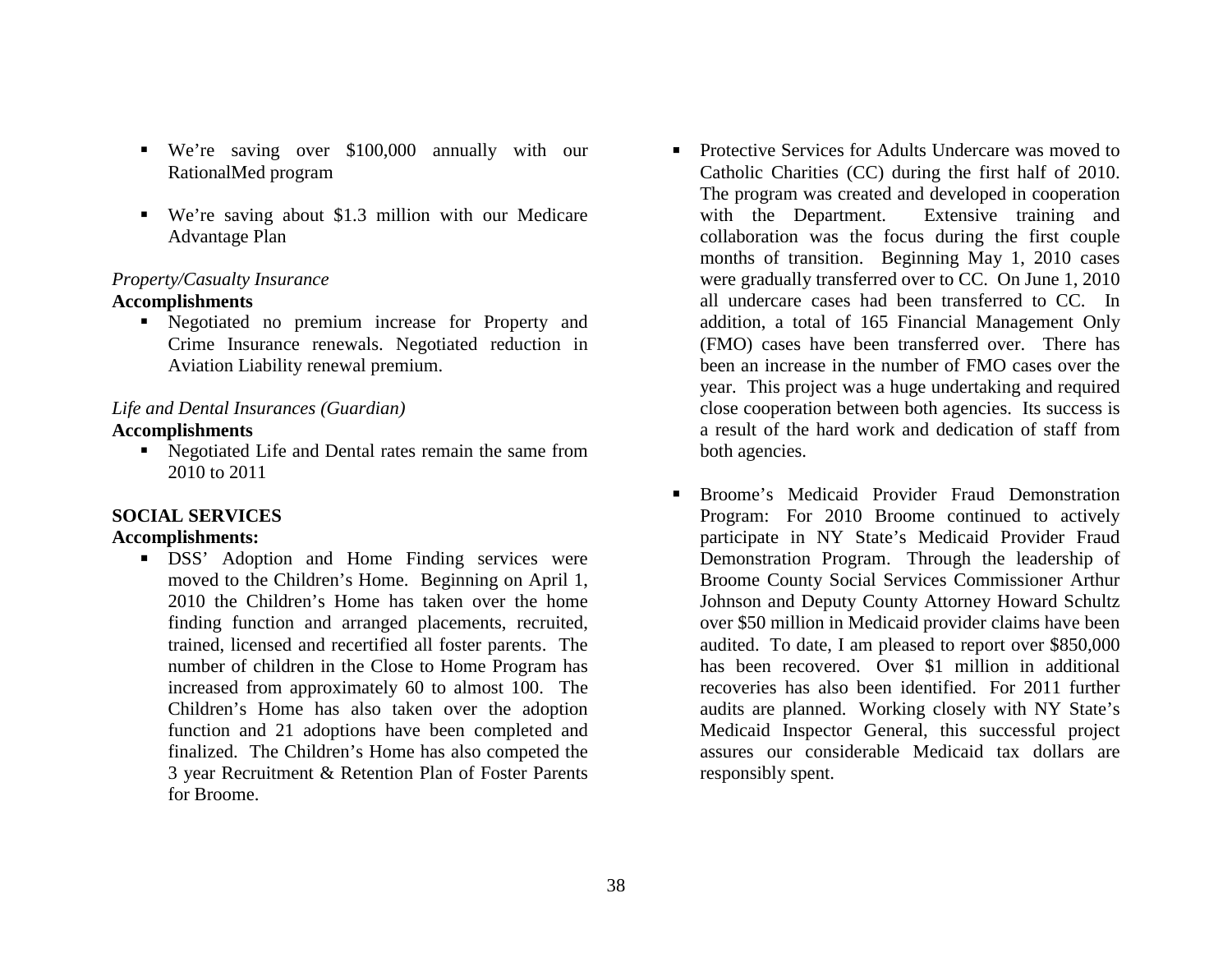- $\blacksquare$  Institutional Care of children is one of the Department's most expensive budget items. During the year Institutional care was reduced from a high of 92 (June 2010) to 65 on December 31, 2010. Several things led to this reduction, including:
	- High Level Staff attending all Wednesday Assessment Meetings at Probation
	- Deputy/Director approval of court extensions of placements
	- Use of the SHINE Program (Catholic Charities) to reduce time spent in residential or other higher level of care
	- Residential Programs being advised that Broome is looking for 6-9 months as the maximum length of stay
	- Communication with Probation regarding any youth at risk of going/returning to court
- Family Services reduced children in foster care from a high of 374 in June 2010 to 321 at the end of the year. This is the lowest end of year number since 2004.
- $\blacksquare$  The Department applied for and received the following grants from NYS OCFS:
	- **Detention Alternative Grant: \$109,888, used to** fund the Detention Alternative After School Program that is an alternative to detention and is now being used anytime a youth is at risk of court action.
- Child Protective Services Enhanced Funding: \$50,000, the use of this funding will result in a better investigation/worker ratio.
- Portable Technology Grant: \$14,235 The Department was awarded this funding purchase 15 wireless lap tops for Child Protective Services. We continue to provide our staff with the latest and best technology in an effort to streamline their job paperwork requirements.
- A total of 31,949 applications for TA, FS, MA and HEAP were processed by staff. On 12/31/10 the following number of individuals were in receipt of assistance:
	- Temporary Assistance 6,988
	- Food Stamps 29,153
	- Medicaid 32,933
- Some households may have members in two or more programs.
- $\blacksquare$  As of January 31, 2011, the OTDA Homeless Prevention and Rapid Re-Housing program (HPRP) has served close to 300 households, over 600 individuals, providing housing stabilization and relocation services. All available funds have been expended well in advance of the July 2011 program ending date.
- State reimbursement for Child Welfare programs was cut 2.38% (\$919,288 annualized) for 2010. DSS made cuts necessary to avoid a cost shift to Broome County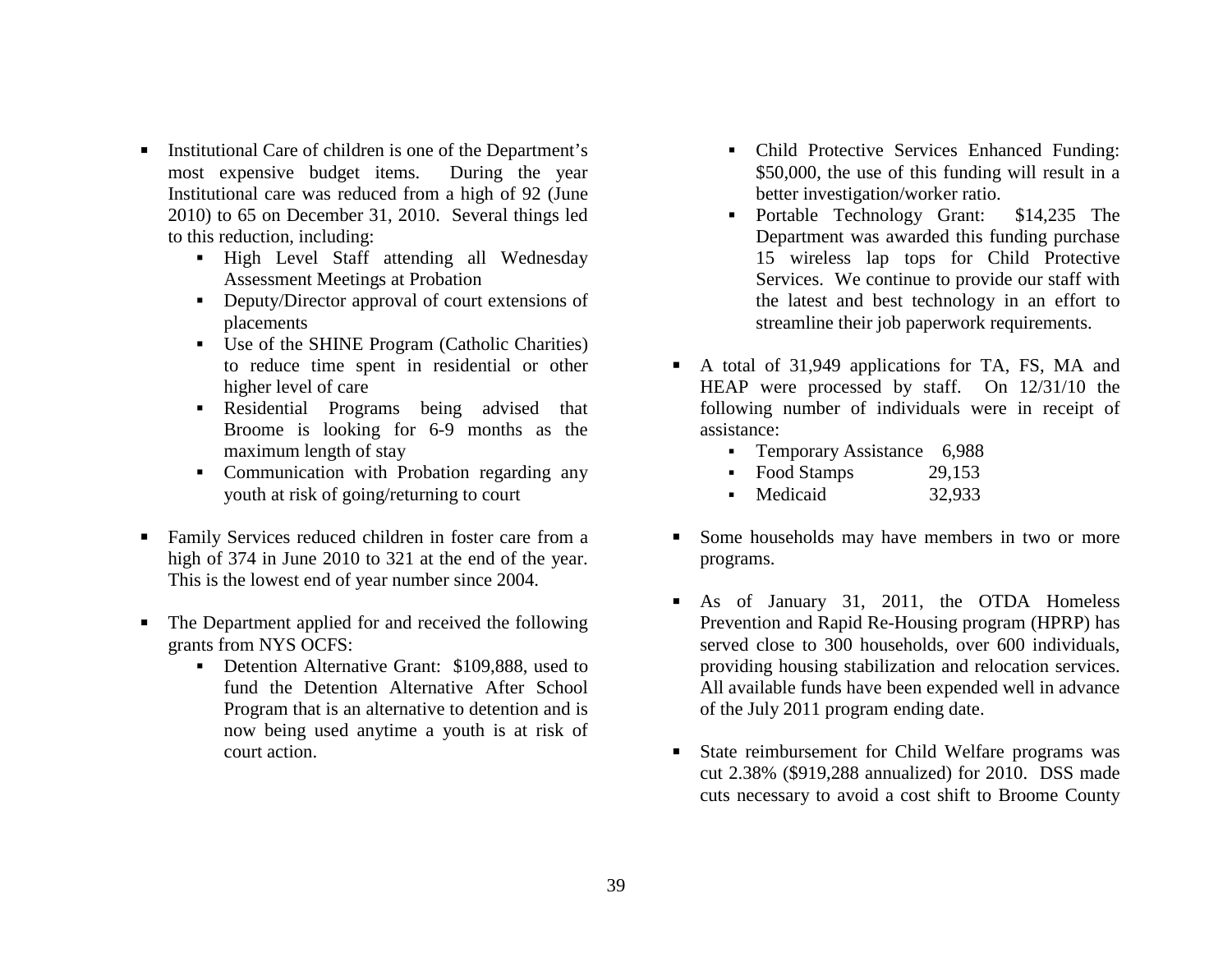resulting in Broome County avoiding a local share increase of \$348K

- $\blacksquare$  Accounting Supervisor coordinated fiscal workgroups for all fiscal contacts within the county to better assist with the PeopleSoft implementation for financials
	- Developed a PeopleSoft expenditure report to complete DSS Federal and State claims
	- Created various detail step by step processes to assist with extracting information
- $\blacksquare$  In 2010 the Cultural Competence Initiative was introduced to all staff. A 1 day session was hosted at the Binghamton Regency introducing the concept through a video and smaller group sessions. All areas formed a workgroup to complete an agency assessment of where we are. The consultants will review the assessments and make recommendations.
- $\blacksquare$  DSS Accounting provided fiscal support for the Broome Youth Bureau. This included filing all state claims, completing vouchers, journal entries and processing billing from community agencies.

## **STOP-DWI**

## **Accomplishments:**

 Preliminary data shows a total of ten fatalities on Broome County roadways in 2010, one of which was caused by impaired driving. During the 1980's on average 13 people died each year due to drunk driving. In the 1990's the

annual average declined to 6 per year. Since 2000, Broome County has averaged 3 DWI fatalities each year.

- Г State data shows the number of non-fatal alcohol related injuries in 2009 was 93 which is 45% lower than the average annual number (168) for the 1990's.
- $\blacksquare$  Broome County Law Enforcement Agencies, the New York State Police and Binghamton University Police deploy dedicated DWI patrols, conduct DWI check points, operate underage sting operations and video tape DWI suspects in an effort to prevent drunk driving.
- 748 people were arrested in Broome County for DWI in 2010.
- Г The Broome County STOP-DWI Program has earned a statewide reputation for its multi-media STOP-DWI public awareness campaign and the numerous community events it promotes to draw attention to the drunk driving problem.
- **STOP-DWI** sponsored a number of seminars during 2010 covering a diverse set of topics ranging from alcohol serving for restaurant and tavern owners to seminars for police and prosecutors, to drug impairment identification training for education professionals.
- The  $27<sup>th</sup>$  Annual Chris Thater Memorial continued to be in the top 36 domestic cycling events in North America.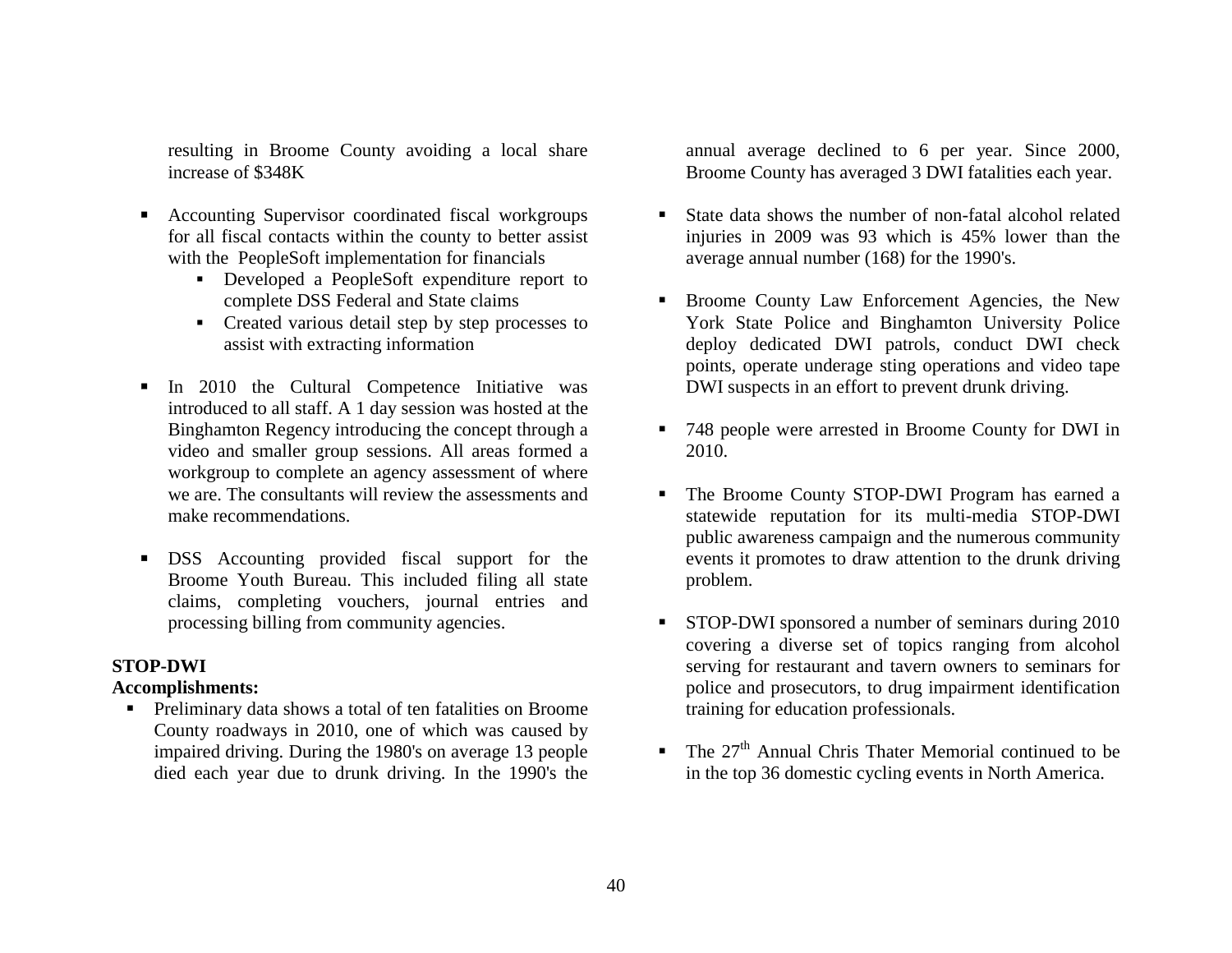STOP-DWI promoted the 19th Annual STOP-DWI Holiday Classic - a 16 team national invitational high school basketball tournament - recognized as one of the top holiday tournaments in the United States – over 9,500 attended the event.

#### **Goals:**

*Enforcement and Adjudication Component:* 

- Continue the high visibility STOP-DWI Task Force Program involving specially marked patrol vehicles and overtime patrols that are dedicated to DWI enforcement.
- Continue to participate in the statewide STOP-DWI Crackdown Campaign.
- Continue to support the video tape program in which DWI offenders are videotaped at the scene of arrest and at police stations.
- Purchase specialized breath testing equipment and supplies for DWI enforcement.
- $\blacksquare$  Support specialized crash investigation and accident reconstruction efforts among Broome County's law enforcement agencies.
- Г Support the Standard Field Sobriety Testing (SFST), Advanced Roadside Impaired Driving Enforcement (ARIDE) and Drug Recognition Expert (DRE) Programs that help police officers identify the alcohol and/or drug impaired driver.
- Continue the STOP-DWI Prosecution Program with the Broome County District Attorney's Office and the STOP-DWI Probation Program with the Broome County Probation Department.
- Continue funding an in-house drug testing program for DWI Probationers.
- Help to implement and facilitate the Leandra's Law Ignition Interlock Device Program.

## *Education and Public Awareness Component:*

- Continue specialized education programs for enforcement, prosecution, education and treatment professionals who deal with various aspects of the impaired driving issue.
- Continue to offer the TIPS Alcohol Server Training Program to on-premise (bars, taverns) and off-premise (caterers) establishments and to work with licensed establishments on the prevention of impaired driving.
- Conduct community outreach via public speaking engagements, presenting booths at health fairs and trade shows and by making available videos, displays and printed materials to schools and other organizations.
- **Continue to support education and public awareness** activities in area middle and high schools.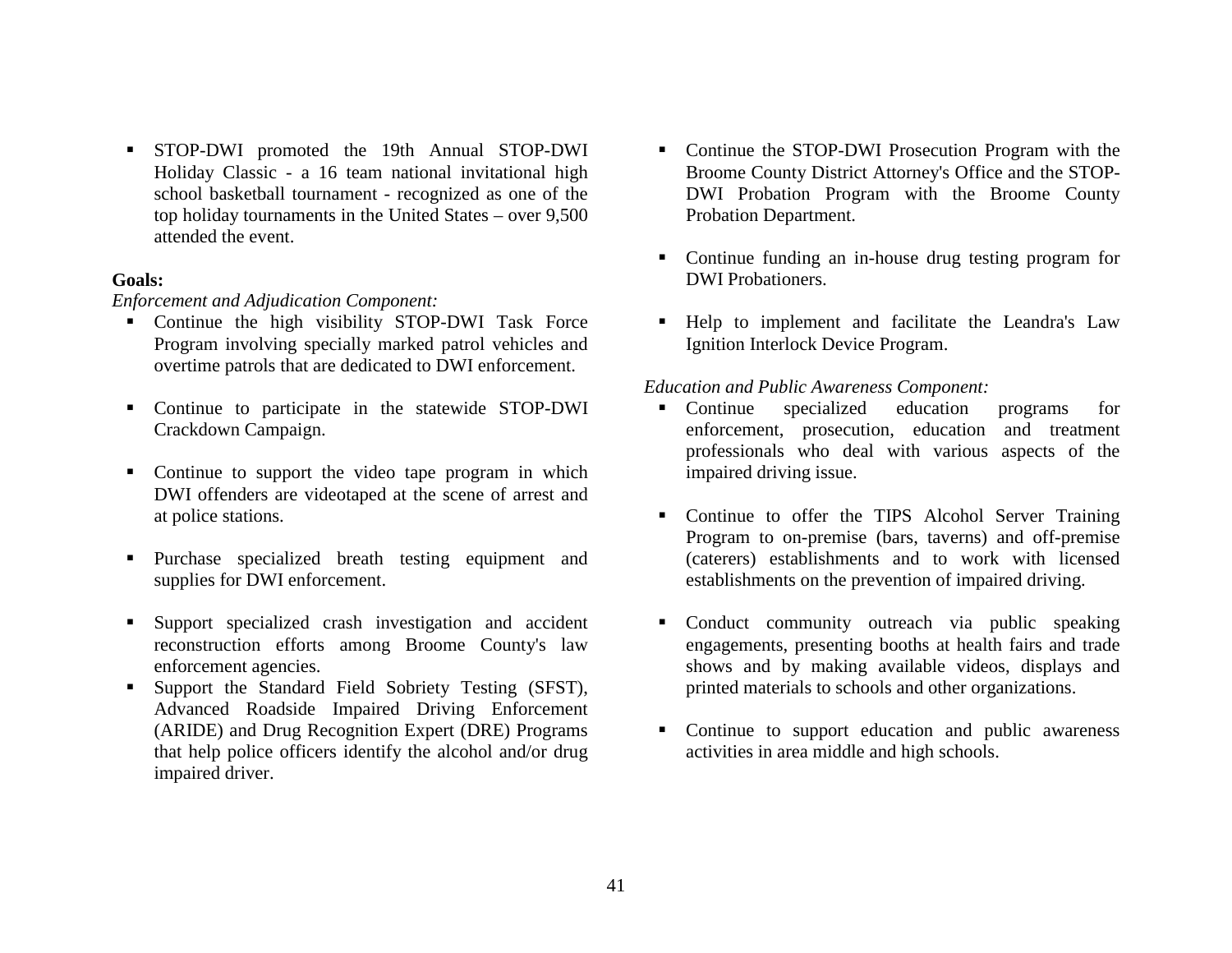- Conduct a comprehensive electronic and print advertising campaign to promote awareness about the DWI issue.
- Conduct special projects/events including the  $20<sup>th</sup>$  Annual STOP-DWI Holiday Classic, STOP-DWI Tournament of Champions and the  $28<sup>th</sup>$  Annual Chris Thater Memorial to further promote the STOP-DWI and healthy lifestyles message to youth and the community.
- Produce "Last-Drink Report Letters" informing local establishments when they are identified by DWI offenders as the location of their last drink.

#### *Administrative/Evaluation Component:*

- Work with the STOP-DWI Advisory Board, local officials and public and private community organizations to develop and coordinate a comprehensive DWI countermeasure program.
- Monitor and evaluate traffic accident, arrest and conviction data to assess the effectiveness of Broome County's STOP-DWI effort.
- Coordinate local efforts to implement the Ignition Interlock Device (IID) requirements of Leandra's Law.
- Seek private/corporate sponsorship to help finance education and promotional efforts.

#### **TRANSIT**

#### **Accomplishments:**

■ We took delivery of six new hybrid buses.

- **Transportation Center is up and running smoothly.**
- Restructuring of some routes resulting in a cost savings.

### **VETERANS:**

#### **Accomplishments:**

- **Provided in office Counseling and Advocacy Services to** 1,030 veterans and dependents.
- **Developed and submitted 139 claims for Compensation** and Pension, assisted with 31 applications for educational benefits, and filed 13 claims for burial benefits.
- As a result of aggressive claimant representation through this agency, the Department of Veterans Affairs regional office in Buffalo awarded retroactive payments to veterans and dependents residing in Broome County last year totaling \$1,875,293.
- Г During this same period, veterans and dependents received new awards yielding permanent monthly payments totaling \$187,525.

# **WILLOW POINT NURSING HOME**

## **Accomplishments:**

**Willow Point Nursing Home was selected as the Reader's** Choice Award recipient in the Nursing Home category by readers of the Press and Sun-Bulletin.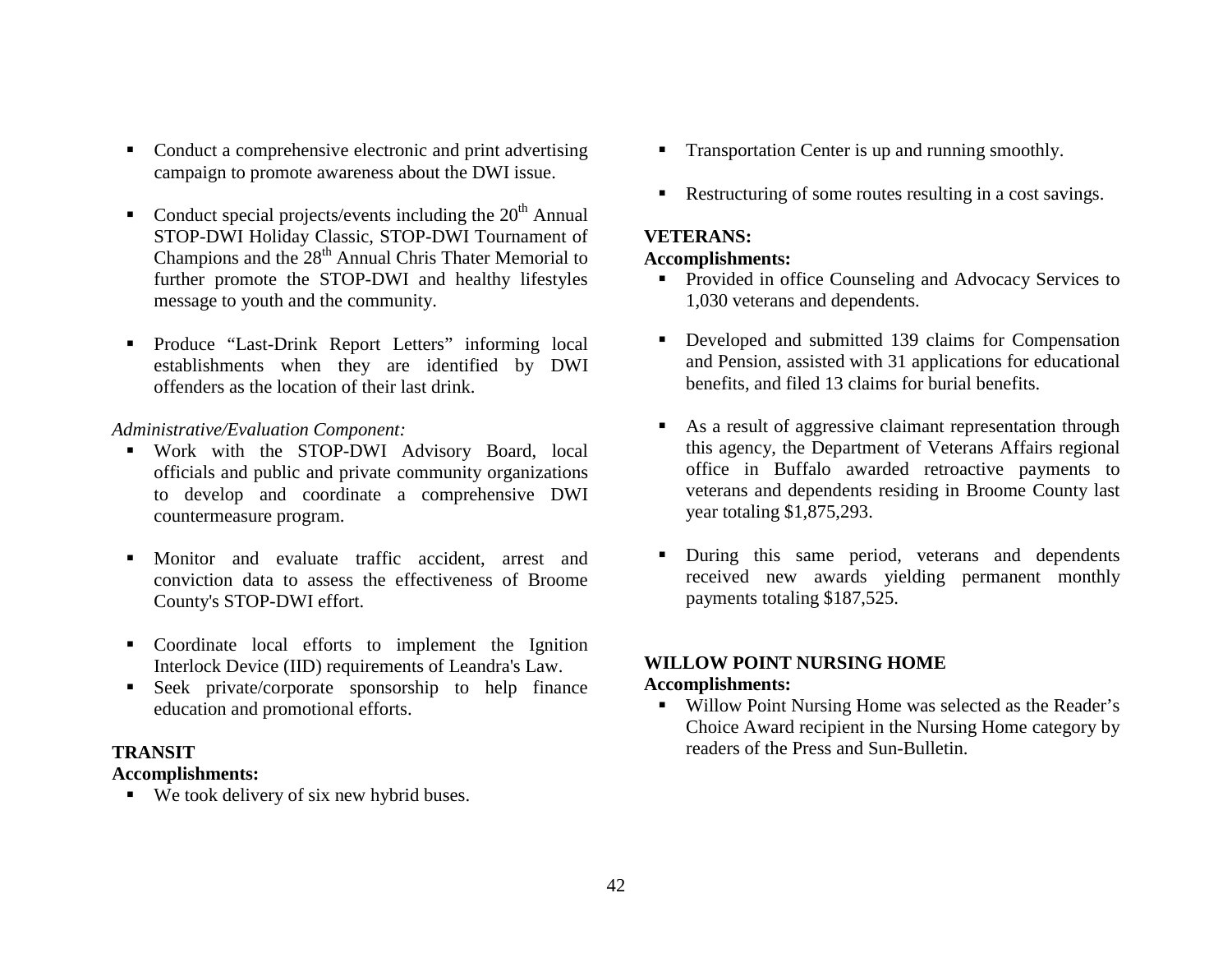- Willow Point successfully closed twenty skilled nursing beds without adversely affecting any residents of the facility. The bed closures were required by the Commission on Health Care in the Twenty-first Century (Berger Commission) in preparation for the mandated replacement of the facility.
- Willow Point ended the year with an average occupancy of 96.2%.

#### **Goals:**

- $\blacksquare$  . Willow Point must reduce its bed capacity by another 30 skilled nursing beds on June  $30<sup>th</sup>$  as a result of the Berger Commission's mandate to replace the facility.
- The 2011 budget reduced the total number of employees by 32 positions; 19 Full Time and 13 Part Time.
- $\blacksquare$  The State Environmental Quality Review of the proposed site for the new building will be completed in the first quarter of 2011. It is also anticipated the financial feasibility study for the new building will be completed in the same time frame.
- The biggest challenge is unknown, and that is the Governor's proposed reduction in Medicaid. The changes in Medicaid may also bring opportunities that will benefit the County and Willow Point, such as increased Intergovernmental Transfer payments.

# **YOUTH BUREAU**

## **Accomplishments:**

- The NYS Office of Children of Family Services (OCFS) and the Office of Youth Development (OYD) were pleased to introduce this year the Quality Youth Development System (QYDS) for county use. This system enables NYS Counties to enhance their ability to serve local governments and communities and be more responsive to our constituents, who have frequently asked for a system that will allow counties and communities to receive funds and collect data in a more efficient and effective manner.
	- QYDS is the new method the OCFS will use to allocate funds to county and municipal youth bureaus and municipalities and community-based agencies.
	- The Resource Allocation Plan (RAP) no longer entails an extensive paper process, but instead uses the New York State Touchstones framework to focus on county planning, identifying needs and assisting the locally driven funding decisionmaking process. The system increases the ability of OCFS and counties to gather and provide information on over 3,000 programs statewide. This gathered information is being used for program and policy improvement, as well as quality program development.
	- Coming at a time of diminished budget resources and growing service needs, the new system allows OCFS & our Youth Bureau to tie locally